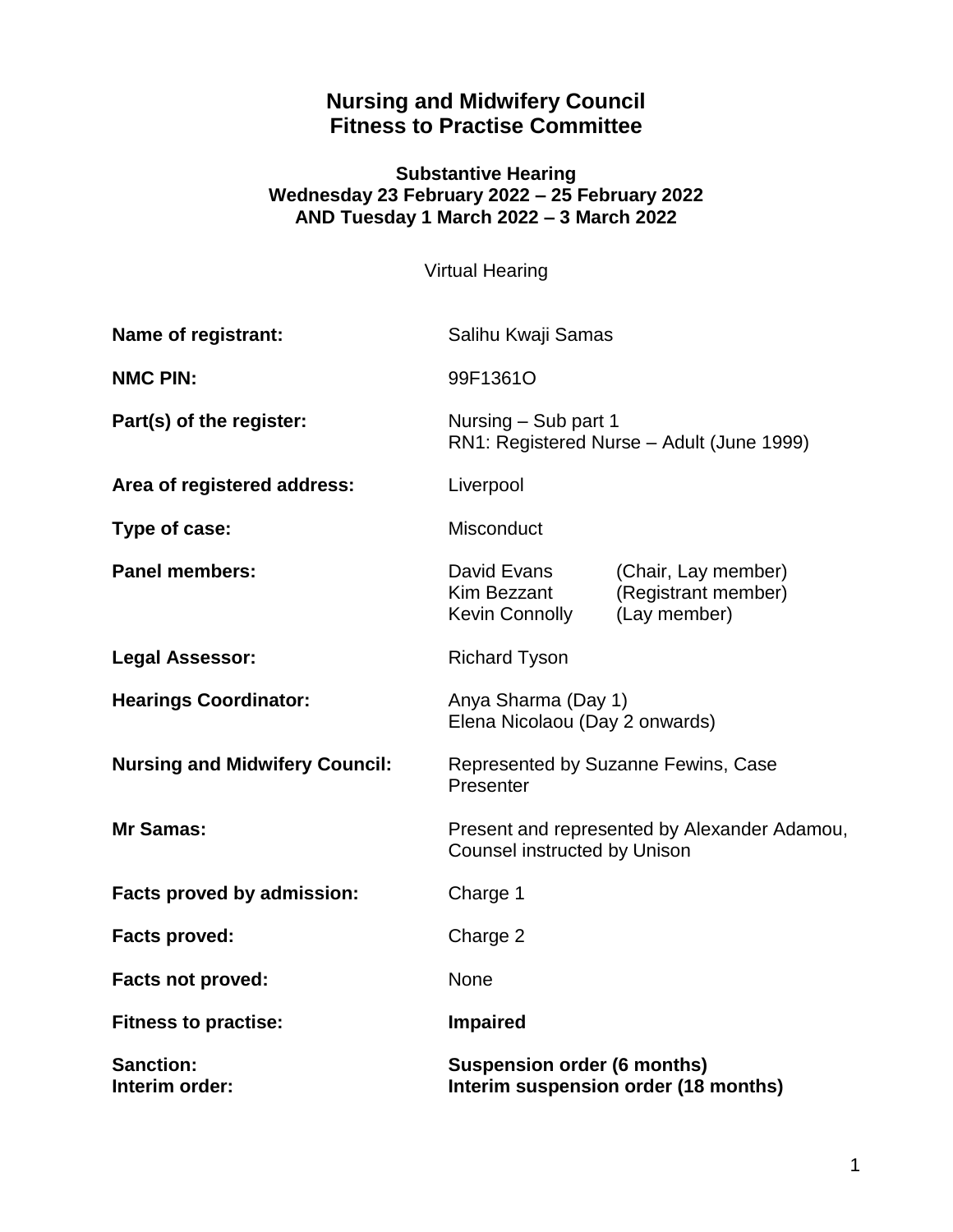# **Details of charge**

# *That you a registered nurse between April 2016 and February 2017*

- *1. Provided confidential patient information to Cam Market Research Recruitment Limited. [PROVED by admission]*
- *2. In acting as set out at charge 1 you acted without integrity in that you knew you were not permitted to provide confidential patient information to Cam Market Research Limited but did so in order to obtain financial gain. [PROVED]*

*AND in light of the above, your fitness to practise is impaired by reason of your misconduct.*

# **Decision and reasons on application to admit hearsay evidence**

The panel heard an application made by Ms Fewins, on behalf of the Nursing and Midwifery Council (NMC), under Rule 31 to allow the written statement of Witness 5 into evidence. Witness 5 was not present at this hearing and, whilst the NMC had made sufficient efforts to ensure that this witness was present, he was unable to attend today due to having to attend jury service. Ms Fewins provided written submissions, which are as follows:

# *'INTRODUCTION*

- *1. The NMC invite the Panel to admit the evidence of (Witness 5) under Rule 31 of the Nursing and Midwifery Council (Fitness to Practise) Rules 2004 ('the Rules').*
- *2. The NMC submit that the evidence is relevant and fair.*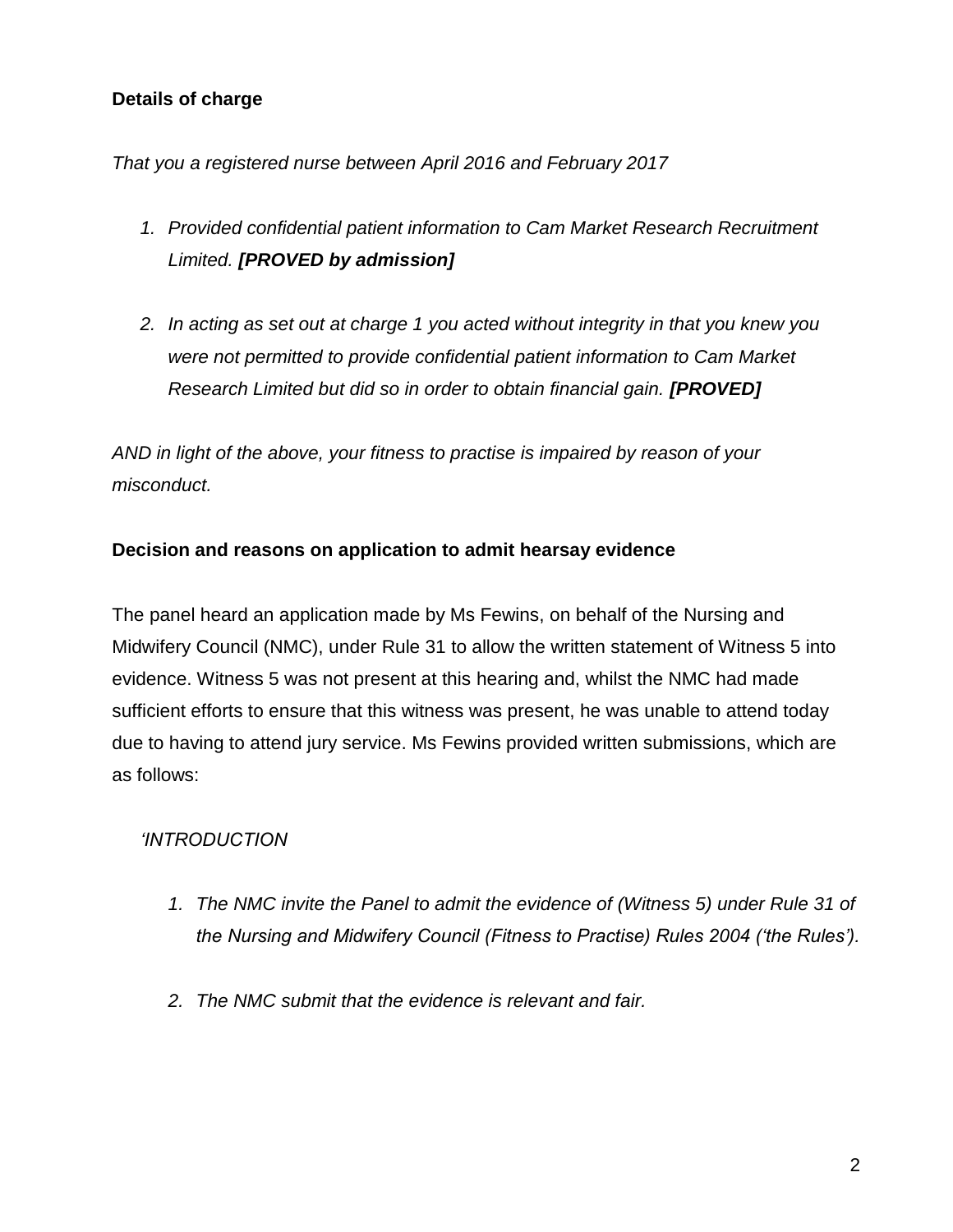#### *GENERAL SUBMISSIONS*

- *3. Before turning to the crux of this application, the NMC submit they have put the Registrant on notice of witness difficulties and by doing so have gone above and beyond what is required. How the regulator, the NMC, gets its witness(es) to a hearing is a matter for the regulator. If the witness(es) do not attend then the NMC can make a hearsay application. Therefore, the NMC submit that there has been no unfairness caused to the registrant in keeping them informed of the difficulties regarding witnesses.*
- *4. Furthermore, the NMC submit there was no unfairness to the Registrant by having the evidence placed within the bundle and put before the Panel as this would not be in line with best practice or the relevant authorities such as Thorneycroft v Nursing and Midwifery Council [2014] EWHC 1565 (Admin) at paragraph 58 where it is set out that the Panel should have been provided at the fact-finding stage with all of the documents which the claimant (the NMC) had submitted.*
- *5. Paragraph 59 further explains that the decision on admissibility was a judgement for the Panel to make, not the legal assessor or the case presenter.*  In the absence of the Appellant the only proper way for the Panel to judge the *relevance and admissibility of the statements was for the Panel to read it themselves.*
- *6. So essentially the Panel have to see what it is they're being asked to adjudicate on. The Panel cannot be expected to judge the relevance and fairness of evidence if they cannot see it for themselves, otherwise the Panel would be relying on a generalised description from Counsel and placing reliance on Counsel's interpretation, which is wholly wrong as Counsel is not the Judge of fact.*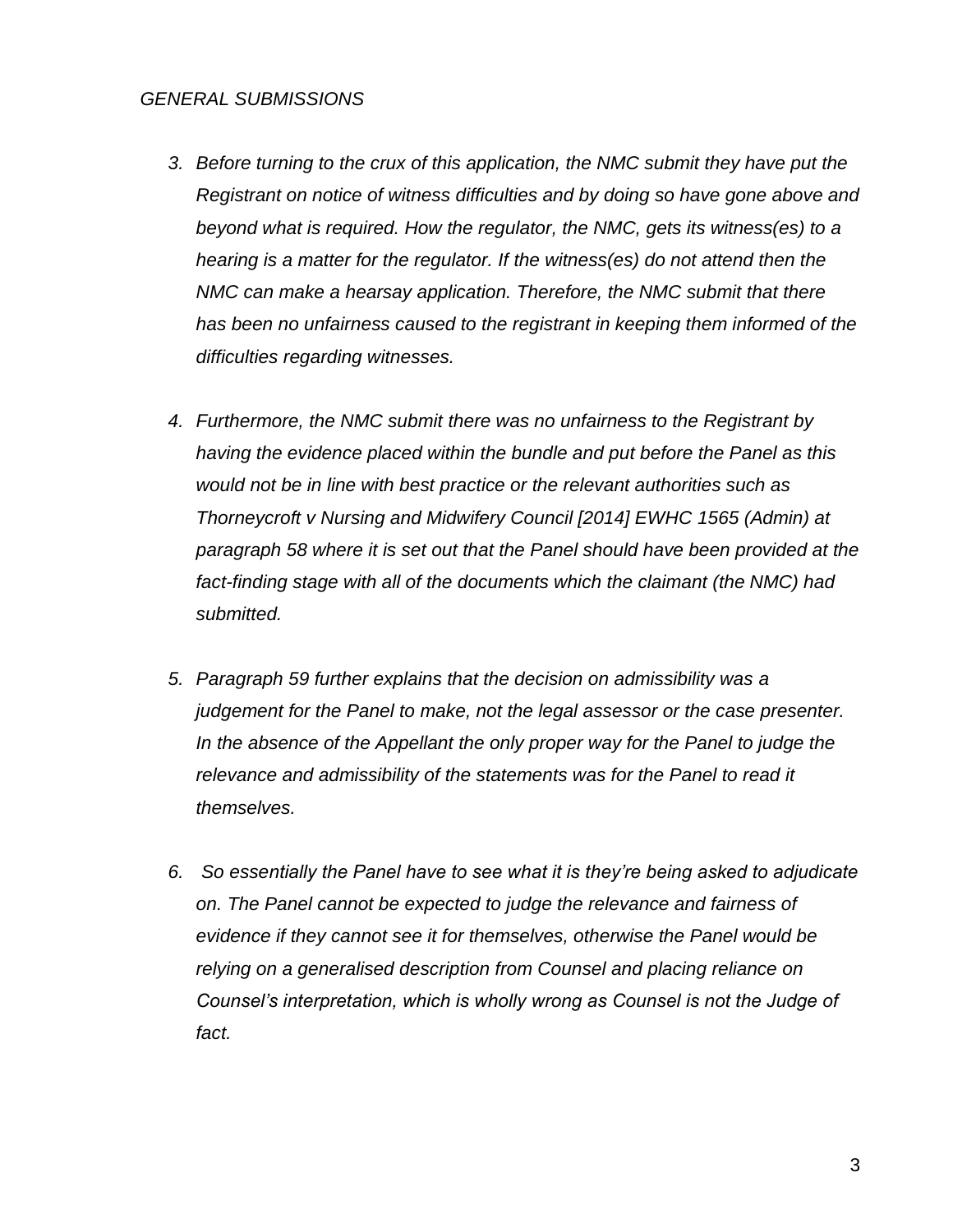- *7. The alternative is for Counsel to give such a detailed description to enable the Panel to understand however, at that point, the documents may as well be handed out otherwise Counsel would simply be reading them out.*
- *8. If the Panel refuse the hearsay application, it is submitted that as a professional Panel, you would be able to put it out of your mind as the Panel are not a jury but are adjudicators on what to admit.*
- *9. It is therefore submitted that this hearsay application can be dealt with properly and fairly.*

# *THE PANEL'S ROLE*

- *10.It is submitted that the Panel are required to consider the merits of the evidence and decide whether to formally admit the evidence, to accept it into the evidence the Panel take into account when they retire.*
- *11.The case of El Karout v NMC (2020) EWHC 3079 adopts the principles of Ogbonna (2010) EWCA Civ 1216 and Thorneycroft, and makes clear the need for a Panel to undertake a careful balancing exercise before admitting hearsay evidence, especially in a case where the evidence is the sole or decisive evidence on an allegation. The key issue in all cases is one of "fairness".*
- *12.If the Panel decide to admit the hearsay evidence, then the Panel can determine what weight to attach to that evidence. As per the case of The Professional Standards Authority v (1) The Nursing and Midwifery Council (2) Jozi [2015] EWHC 764 (Admin), hearsay statements will usually carry less weight than oral evidence because it cannot be tested. Hearsay evidence may also be inadmissible where the weight which could be given to it in the circumstances of the case is zero, even where there is other evidence that could 'corroborate' (or support) it.*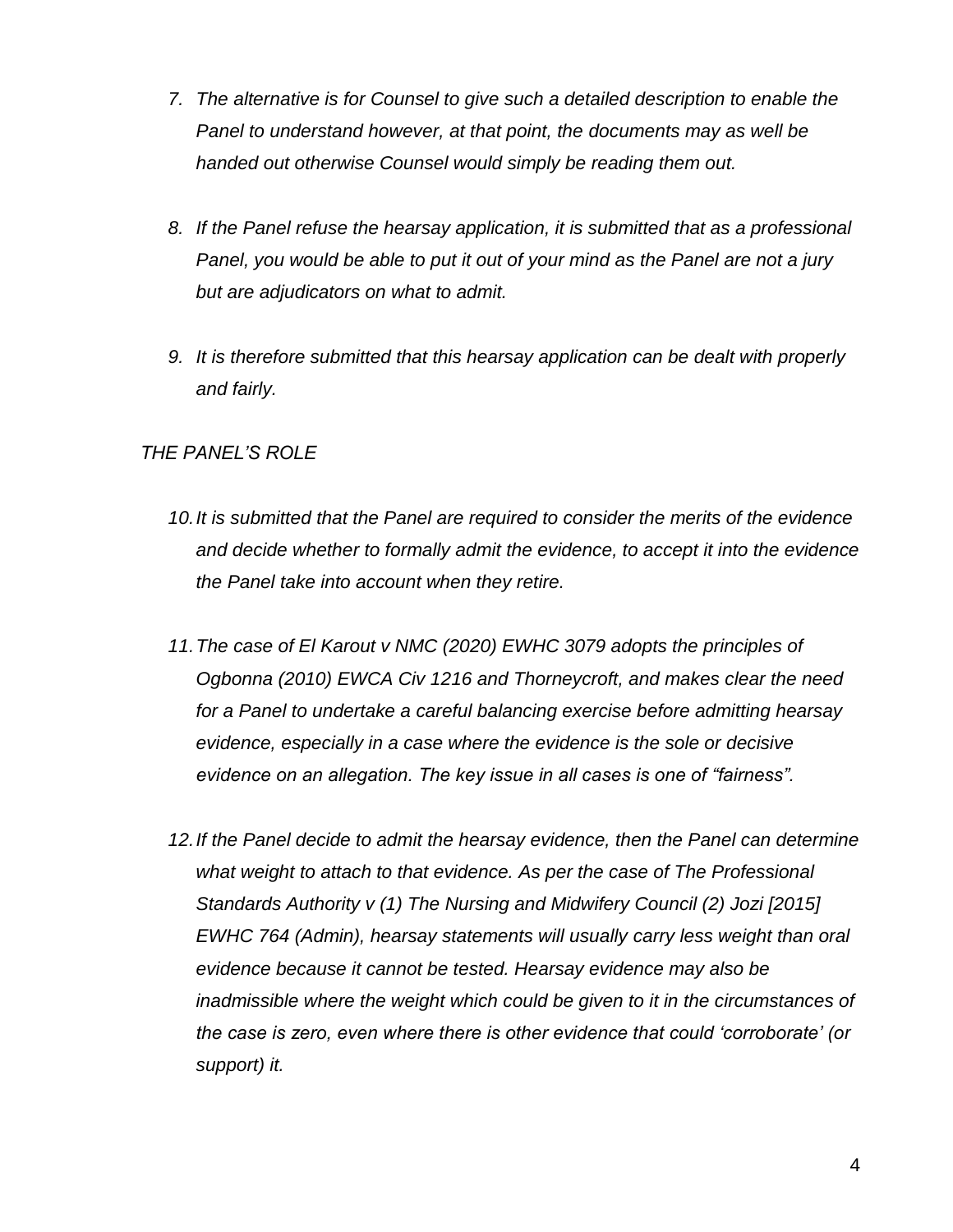## *(WITNESS 5) STATEMENT*

- *13.The NMC wish to rely on the evidence of (Witness 5) in order to pursue the NMC's statutory objective, balancing the same with the important public interest in progressing hearings as expeditiously as is fairly possible.*
- *14.Firstly, it is submitted that the evidence is relevant as it goes towards the charges. (Witness 5) was asked to provide HR support for the Panel at the Registrant's disciplinary hearing. He was present when the Registrant provided his responses and took a hand written note of the meeting.*
- *15.Secondly, the NMC submit it would be fair to admit the evidence.*
- *16.At paragraph 56 of Thorneycroft, there are a number of factors for the Panel to take into account when deciding on admitting evidence:*
- *17.In my judgment, it is essential in the context of the present case for the Panel to take the following matters into account:*
- *a) whether the statements were the sole or decisive evidence in support of the charges;*
- *b) the nature and extent of the challenge to the contents of the statements;*
- *c) whether there was any suggestion that the witnesses had reasons to fabricate their allegations;*
- *d) the seriousness of the charge, taking into account the impact which adverse findings might have on the Appellant's career;*
- *e) whether there was a good reason for the non-attendance of the witnesses;*
- *f) whether the Respondent had taken reasonable steps to secure their attendance; and*
- *g) the fact that the Appellant did not have prior notice that the witness statements were to be read.*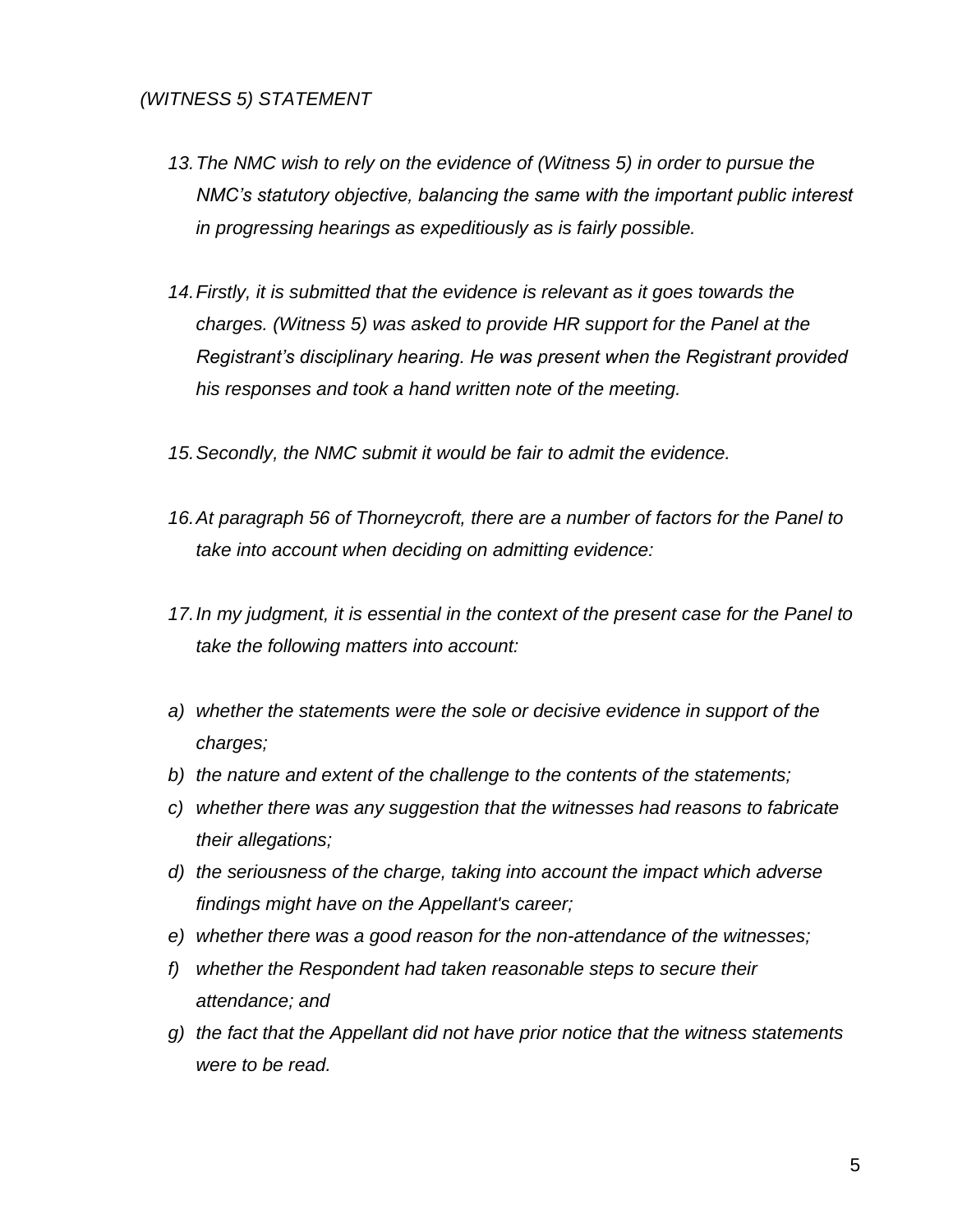- *16. Dealing with each of those factors in turn:* 
	- *a) This evidence is not the sole and decisive evidence in support of the charge. (Witness 5) was the HR Business Partner at the Trust at the material time who was asked to provide HR support for the Panel at the disciplinary meeting on the 19/3/18. Two other witnesses, (Witness 1 and Witness 4), were also in attendance at the meeting and will give live evidence on this point. (Witness 5) made handwritten notes throughout the hearing and documented the Registrant's responses during the meeting and exhibits those notes as (...)*
	- *b) Witness 5's evidence is contested. It is not clear to what extent the Registrant disputes and challenges the content of their statement. The NMC submits that the Registrant's representative can address the Panel further on this point.*
	- *c) It has not been articulated that there is a suggestion that Witness 5 has a reason to fabricate their allegations.*
	- *d) The charges are serious as not only do the charges include allegations of acting without integrity, but also there are serious concerns which could result in harm to patients if not put right.*
	- *e) Witness 5 is unable to attend the hearing as he has been summoned for Jury Service. Witness 5 is not a witness who has failed to engage or refused to attend. He is legally obliged to attend Court for Jury Service. Witness 5 has confirmed that he is participating in a lengthy criminal trial and is not able to attend on any of the dates that are currently allocated for this matter.*
	- *f) Prior to this, Witness 5 was not a witness who the NMC had concerns about engaging in the process. The witness was summoned for Jury Service for which he is legally obliged to attend.*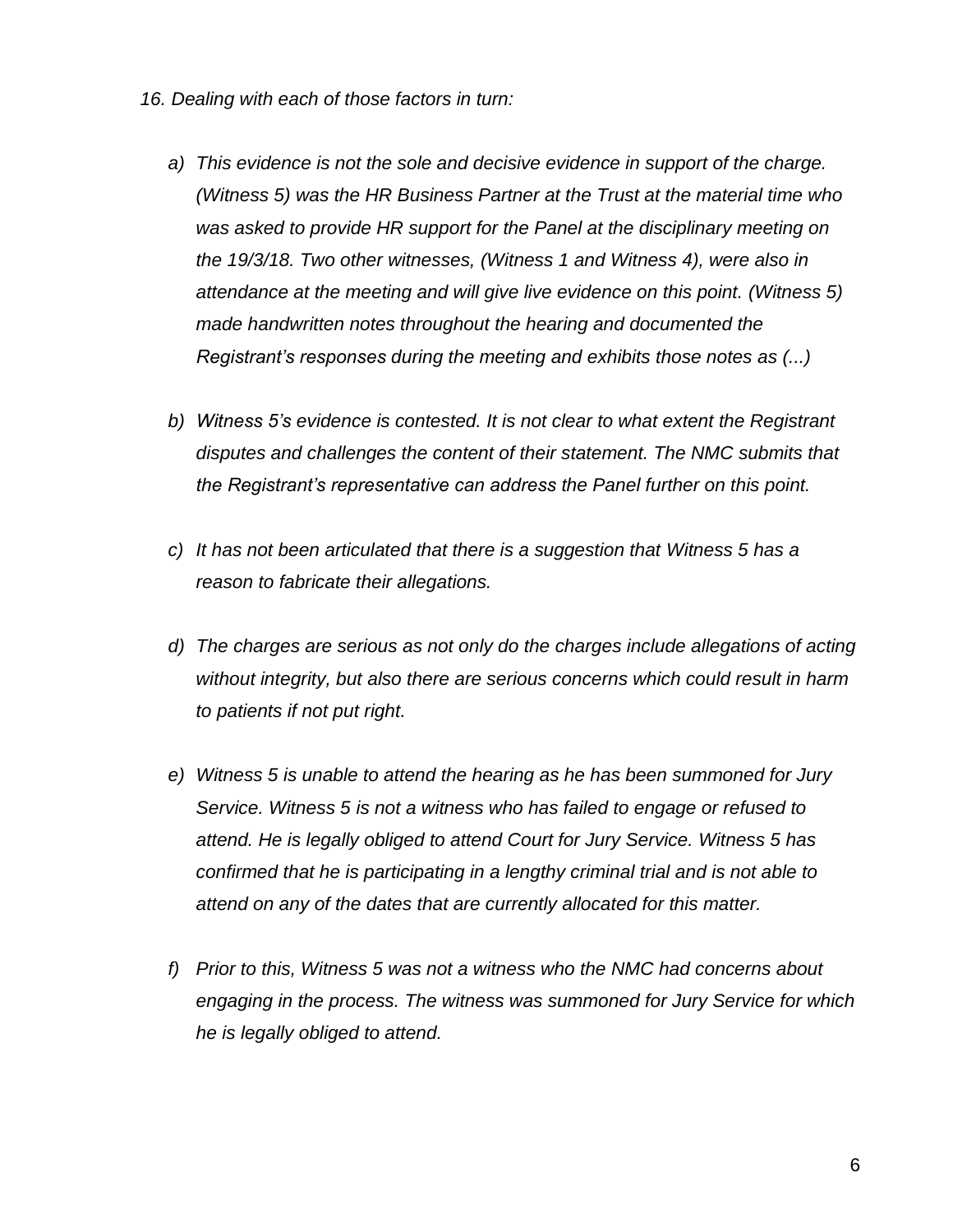*g) As stated at the start of the submissions, the NMC submit they had put the Registrant on notice of witness difficulties and by doing so had gone above and before what it required. It is submitted that there has been no unfairness caused to the Registrant by keeping him informed regarding the difficulties with this witness.* 

# *CONCLUSION*

- *17.In light of the above submissions the NMC submit that the evidence is relevant and fair.*
- *18.If the Panel allow the hearsay evidence, then no further steps are required to be taken.'*

Mr Adamou, on your behalf, provided written submissions which are as follows:

## *'Introduction*

- *1. This is a Skeleton Argument prepared on behalf of Salihu Kwaji Samas (the Registrant) resisting the entry of the witness statement of (Witness 5) as evidence in the indexed proceedings.*
- *2. The matter commenced its Final Hearing on 23 February 2022 and is listed to continue until the 3 March 2022.*
- *3. The Registrant would invite the panel to refuse the admission of the statement of (Witness 5) as it is irrelevant and unfair.*

*Allegations faced by the Registrant.*

*4. The Registrant faces two allegations which are:*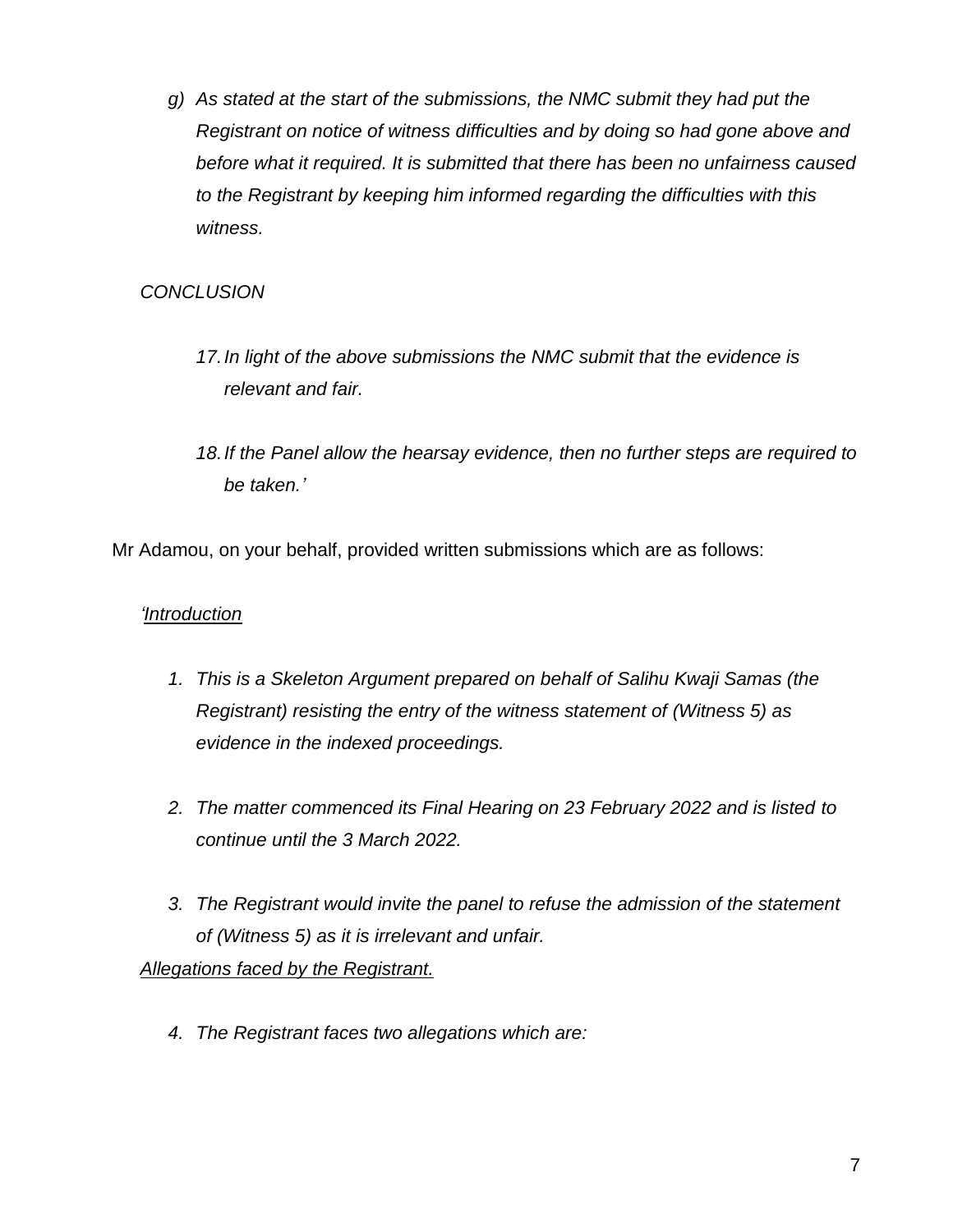- *a. Provided confidential patient information to Cam Market Research Recruitment Limited.*
- *b. In acting as set out at charge 1 you acted without integrity in that you knew you were not permitted to provide confidential patient information to Cam Market Research Limited but did so in order to obtain financial gain.*
- *5. The first of these charges has been accepted by the Registrant and thus the panel is only concerned with the charge of whether the Registrant acted with integrity.*
- *6. As a result the Registrant would contend that when considering the admission of any hearsay evidence it must therefore consider from the frame of reference of there being one specific question before the panel.*

## *Background*

- *7. The Registrant is a registered Urology Nurse who previously worked at the Royal Liverpool and Broadgreen University Trust ("the Trust).*
- *8. The Registrants name was first entered onto the NMC register in 1999. He was employed by the Trust from 1999 up until his dismissal on the 22nd March 2018.*
- *9. The allegations relate to the Registrant providing patient details for financial renumeration during certain elements of 2016 and 2017.*
- *10.The Registrant has accepted that he did provide patient details but has set out that he had consent for doing so and was acting in the patient's best interest.*

# *The Rules on Hearsay*

*11.The Nursing and Midwifery Council (Fitness to Practise) Rules 2004 (SI 2004/1761) sets out in rule 31 (1) that:*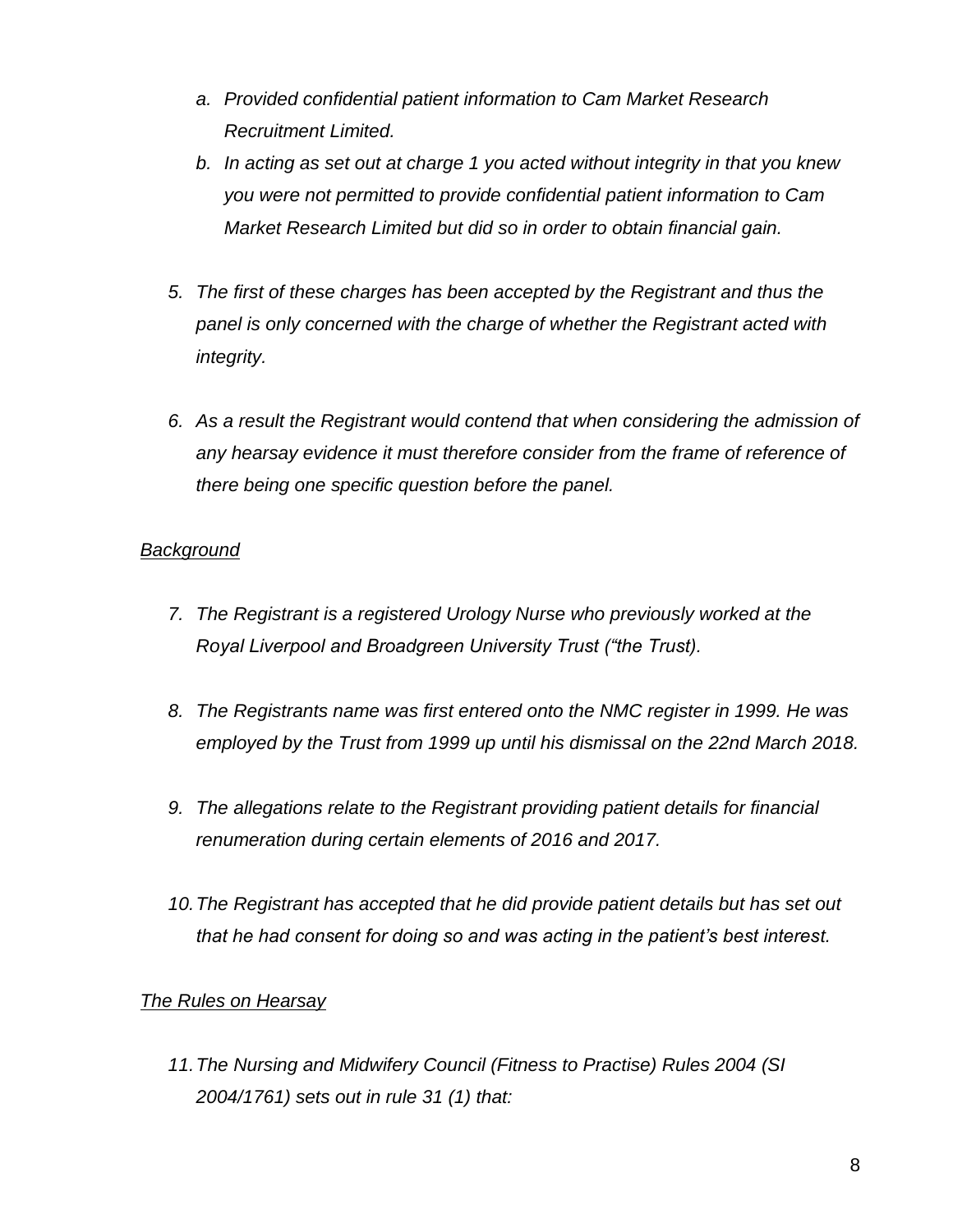*31. (1) Upon receiving the advice of the legal assessor, and subject only to the requirements of relevance and fairness, a Practice Committee considering an allegation may admit oral, documentary or other evidence, whether or not such evidence would be admissible in civil proceedings (in the appropriate Court in that part of the United Kingdom in which the hearing takes place)*

- *12.It is accepted that, in principle Hearsay Evidence is admissible in Regulatory and Civil Proceedings as per Section 1 of the Civil Evidence Act 1995 ("the Act").*
- *13.Section 4 of the act there are criteria for the court (in this case the panel) to consider when assigning weight to hearsay evidence during a hearing. However, it should be noted that for the court or tribunal to arrive at the exercise of assigning weight to hearsay evidence it must be first admitted as evidence in proceedings.*
- *14.It is submitted irrespective of para 13 above the criteria set out in section 4 can also be used by the panel as relevant factors when assessing the fairness of the admission of any proposed hearsay evidence however they should not be the only factors as set out below.*

#### *The Test to be Applied*

- *15.When assessing whether hearsay evidence is admissible the tribunal should apply the twin tests of relevance and fairness.*
- *16.When assessing relevance, the Registrant submits that this is to be assessed as relevant to the facts and allegations in issue between the parties and not a matter of peripheral relevance in the circumstances.*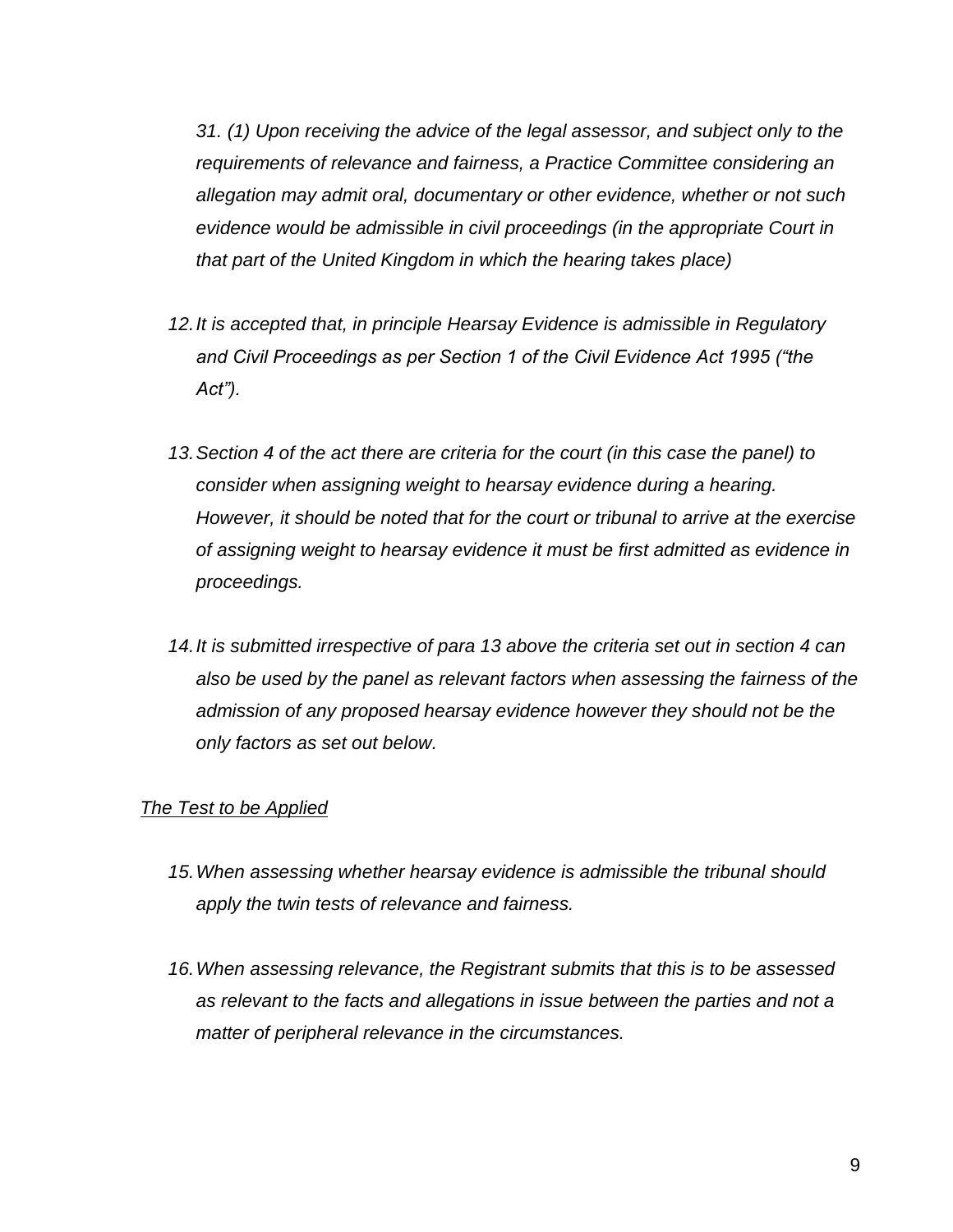- *17.The more key or crucial evidence is to a particular allegation the more likely it is to be relevant.*
- *18.Having assessed the evidence of (Witness 5) it is denied that this is evidence that would be relevant as it is not the sole or decisive evidence in relation to the allegations brought against this Registrant amongst other factors set out below.*
- *19.Further submissions in relation to relevance and fairness will be set out below, however when assessing fairness, the Registrant submits this includes balancing of the interests of the Regulator and the Registrant.*

## *The Case Law*

- *20.The Registrant submits that the starting point for the panel would be the Appeal Judgement in R v Horncastle [2009] EWCA Crim 964. This is a judgement that is said to complement the Supreme Court's own in the same matter.*
- *21.In this case Lord Justice Thomas stated at paragraph 7:*

*The law in England and Wales has in consequence always insisted that it is ordinarily essential that evidence of the truth of a matter be given in person by a witness who speaks from his own observation or knowledge. It uses the legal expression 'hearsay' to describe evidence which is not so given, but rather is given second hand, whether related by a person to whom the absent witness has spoken, contained in a written statement of the absent witness, given in the form of a document or record created by him, or otherwise."*

- *22.This approach was approved by the leading authority of Ogbonna v Nursing and Midwifery Council [2010] EWCA Civ 1216.*
- *23.This case emphasised the fact sensitive approach to each case and Rimer LJ (during the appeal) rejected the notion promoted by the Nursing and Midwifery*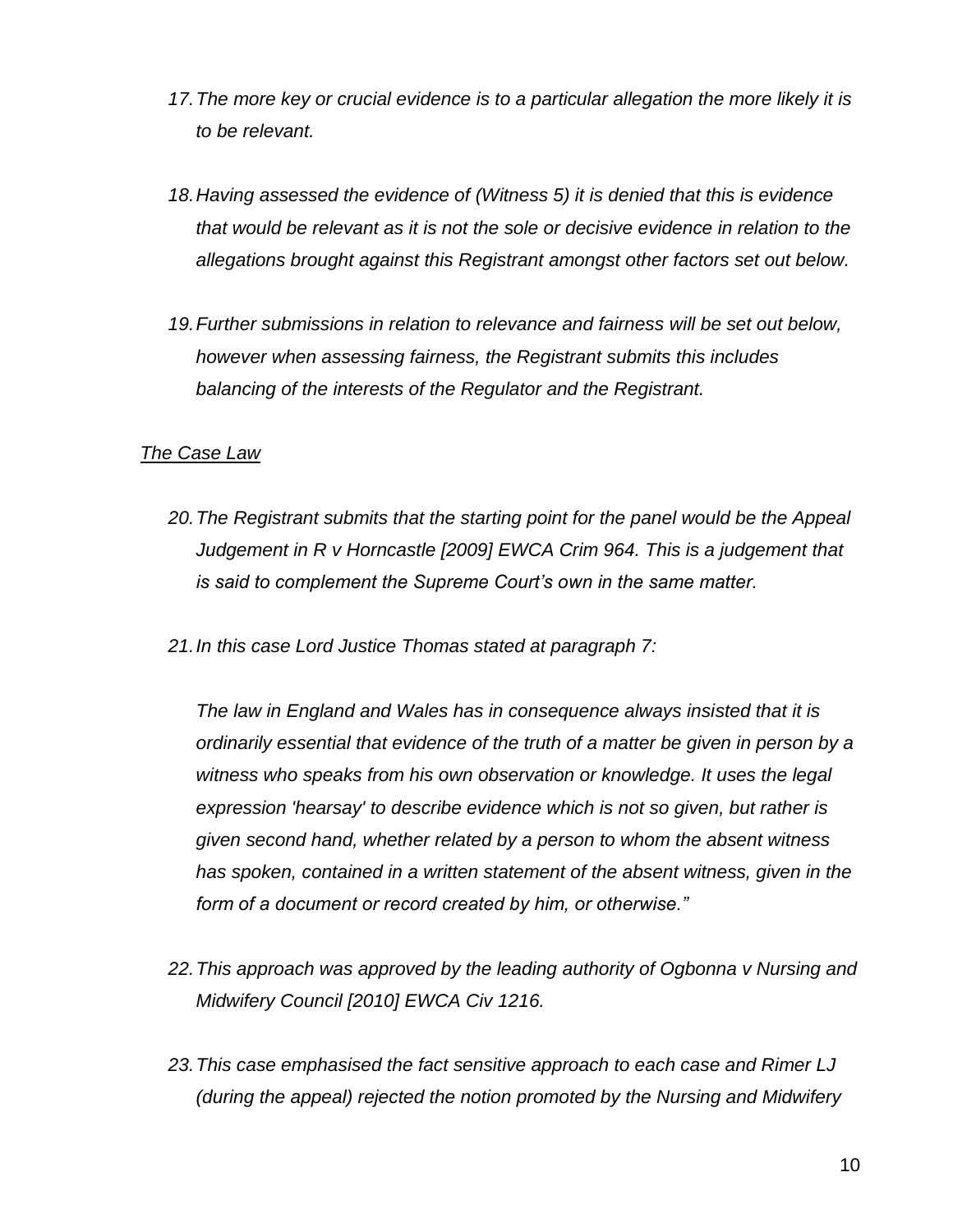*Council (NMC) that the rule admitting hearsay evidence 'subject only to the requirements of relevance and fairness' establishes a general principle to admit hearsay evidence as a matter of course and then address the issue of fairness by determining the weight to attach to that evidence.*

*24.In particular at paragraph 23 and 24 of the judgement it was noted:*

*That submission appears to me to overlook the point that the criterion of fairness referred to in 31(1) is relevant to whether a statement should be admitted at all: the rule expressly requires decisions as to the admission or exclusion of a hearsay statement to be governed by considerations, inter alia, of fairness. In that context, the NMC should perhaps be reminded that it was seeking to adduce Ms Pilgrim statement as the sole evidence supporting the material parts of Charge 1 when it knew that that evidence was roundly disputed and could not be tested by cross-examination. It was, moreover, seeking so to adduce it in support of a case that it was promoting, whose outcome could be (as in the event it was) the wrecking of Mrs Ogbonna's career as a midwife, a career which had lasted over 20 years. I should have thought it was obvious that, in the circumstances, fairness to Mrs Ogbonna demanded that in principle the statement ought only to be admitted if she had the opportunity of crossexamining Ms Pilgrim upon it.*

*If the pursuit of Charge 1 against Mrs Ogbonna was regarded as important, it should have been obvious to the NMC that it could and should have sought to make arrangements to enable such cross-examination to take place -- either by flying Ms Pilgrim to the UK at its expense, or else by setting up a video link. Mrs Ogbonna made the point to the CCC to the effect that the NMC had given no thought to anything like that, a point that the CCC appears to have ignored, proceeding instead on the groundless, and mistaken, assumption that Ms Pilgrim had said that she was unable to come to the United Kingdom. If, of course, despite reasonable efforts, the NMC could not have arranged for Ms Pilgrim to be available for cross-examination, then the case for admitting her*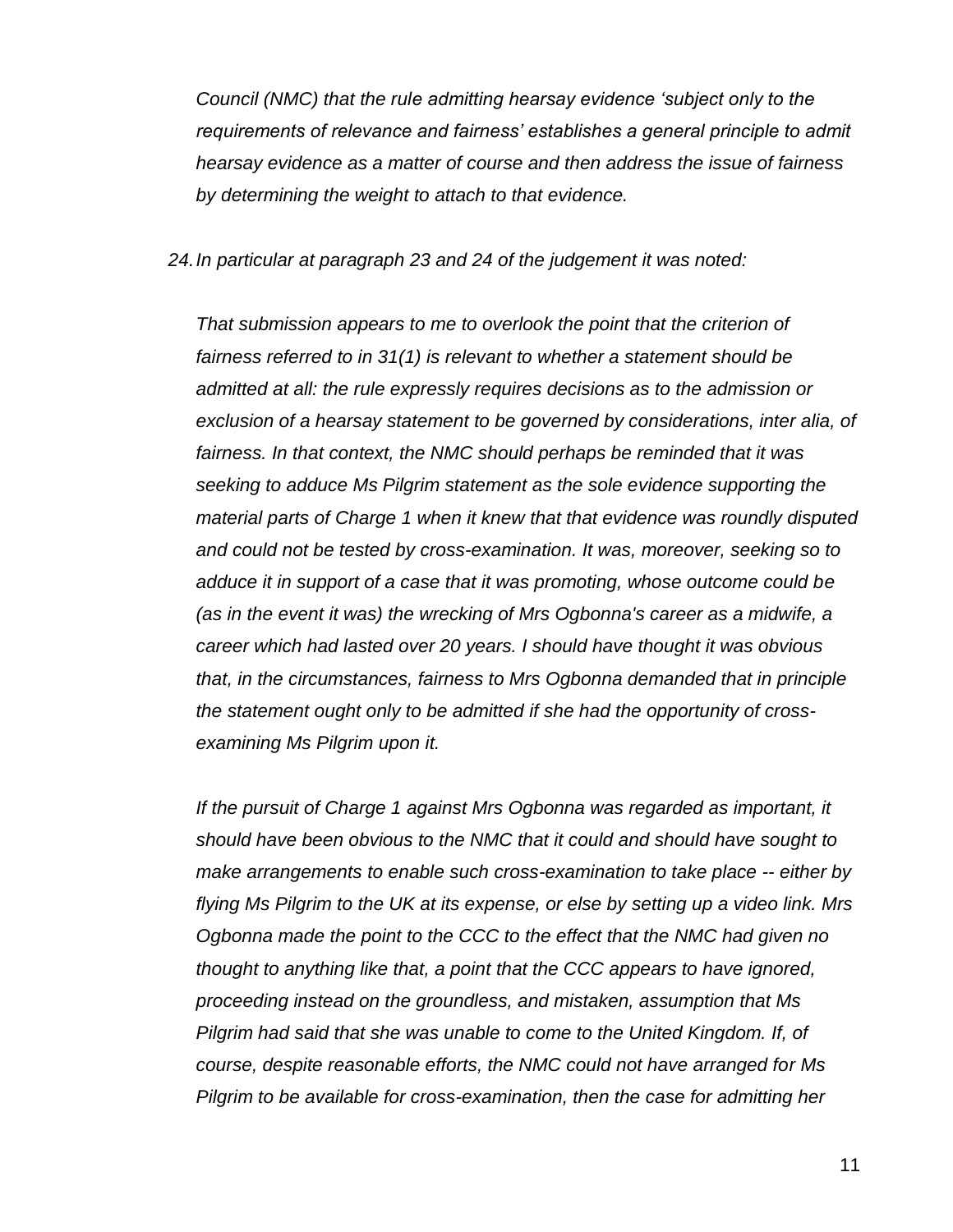*hearsay statement might well have been strong. But the NMC made no such efforts at all.*

- *25.The matter of the has been supplemented with the matter of R (on the application of Bonhoeffer) v General Medical Council [2011] EWHC 1585 (Admin) which highlighted that although there was no absolute right to cross examination there must be compelling reasons to deprive Registrant of this opportunity.*
- *26.That this was all the more important of the case was serious and would have serious consequences if proved. This case also set out that serious damage to reputation or standing should be considered in this assessment.*
- *27.In particular in the matter of Bonhoeffer the court found that the witness would not be at any greater risk by giving live evidence than from reading their statement (para 55).*
- *28. Issues of this nature have also been dealt with in The Grand Chamber decision in Al-Khawaja and Tahery v UK [2011] ECHR 2127 (Grand Chamber). It concluded that an inability to cross-examine did not automatically result in unfairness or mean that Article 6 was breached, however there must be strong procedural safeguards to alleviate the difficulties caused to the defence.*
- *29. Finally the court should consider the recent case of El Karout and NMC [2019] EWHC 28 (Admin) which held that are two distinct stages to assessing fairness when considering hearsay in regulatory proceedings:*
	- *a. Stage 1 – Admissibility*
	- *b. Stage 2- Weight*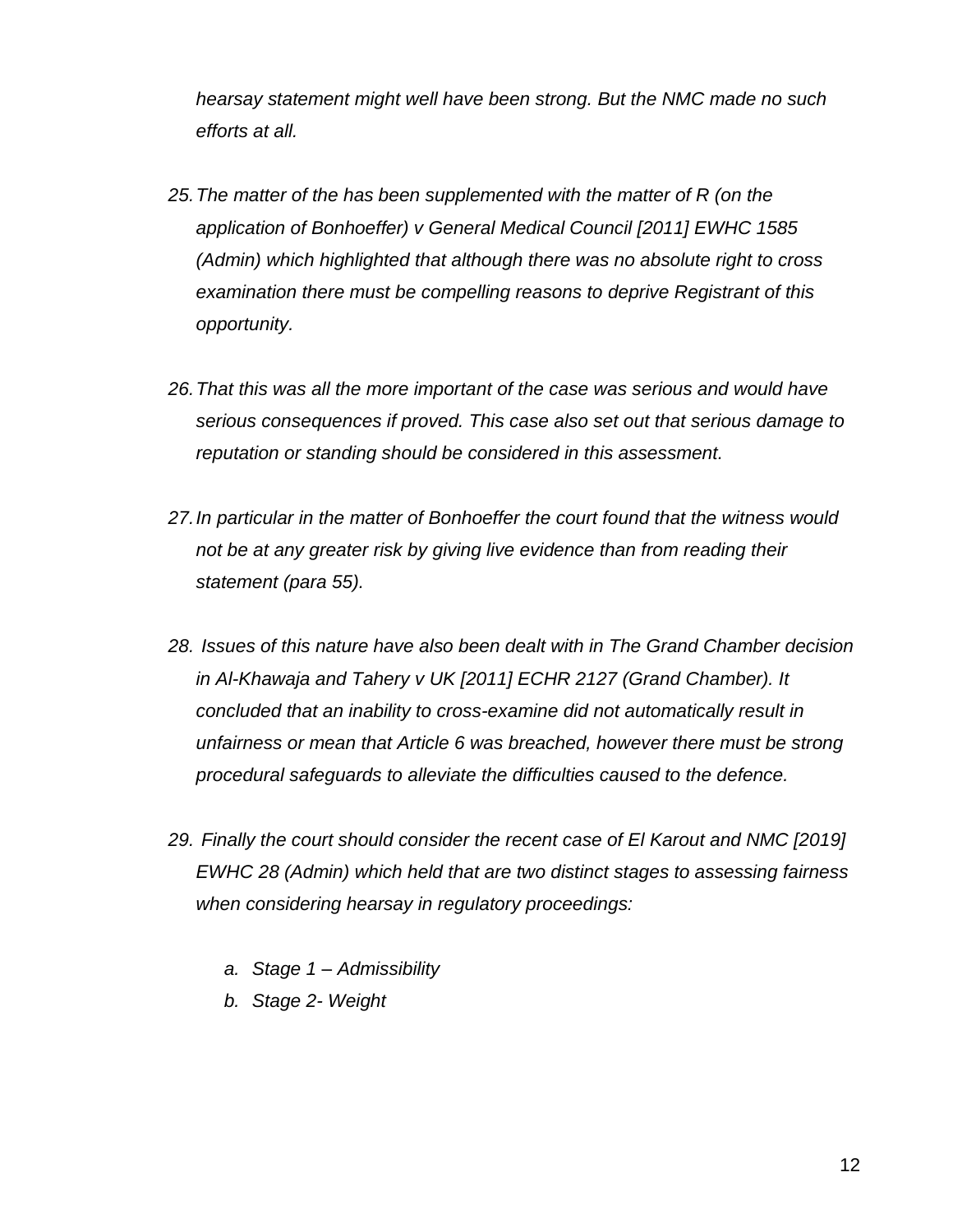- *30.Mr Justice Spencer stated it was 'extremely regrettable' that 'no consideration' had been given to admissibility at the hearing by the NMC, defence counsel or the Legal Assessor but rather, submissions had focused solely on weight.*
- *31.This matter cited NMC v Ogbonna [2010] EWCA Civ 1216, he emphasised the 'critical distinction' between the two concepts and upheld the appeal.*

#### *Relevance*

- *32.It is submitted that the statement of (Witness 5) is of little relevance to the panel in determining the question before it.*
- *33.The Panel must decide, on the balance of probabilities, whether the Registrant acted with integrity in providing confidential information to Cam Market Research Limited.*
- *34.(Witness 5) cannot speak to the Registrant's actions at the time he provided confidential information nor can he properly speak to the intention of the Registrant.*
- *35.This is due to him becoming involved later in the investigation but also due to the simple nature of being unable to make a full or proper assessment of the Registrant only meeting him the once in what can only be described as stressful circumstances.*
- *36.As a corollary to this point it would be maintained that the demeanour or behaviour of the Registrant at a Disciplinary Hearing is not relevant to whether the Registrant acted with integrity in divulging confidential information.*
- *37.To apply such approach and consider the description of the attitude and demeanour of the Registrant in his hearing would be to retroactively apply a*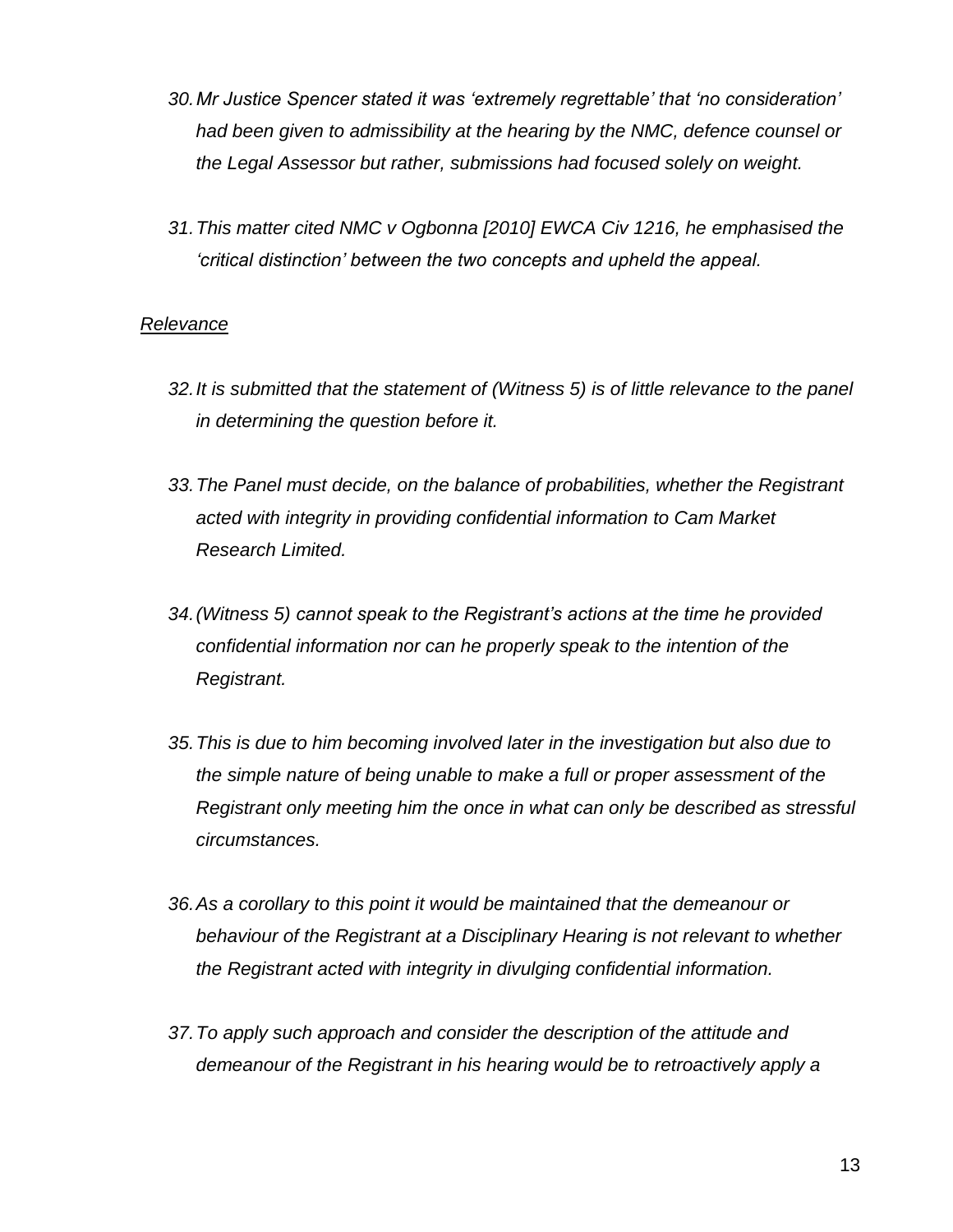*subjective impression to previous events which, it is submitted, would be inappropriate.*

- *38.The panel will need to form their own conclusion of how the Registrant acted at the relevant time and this should be divested and disassociated form the perceptions of others into the Registrant's actions.*
- *39.Furthermore in relation to the Disciplinary hearing it is submitted that this matter is more than adequately covered, for the purposes of this hearing, by the evidence of (Witness 1) and thus it could be said that the evidence of (Witness 5) is duplicative at best.*
- *40.Finally the outcome or considerations of any such Disciplinary Hearing is in no way relevant to the key question that this panel need concern themselves with.*
- *41.As such the panel are invited to dismiss the application made by the NMC on this ground.*
- *42.Therefore is it submitted that the evidence of (Witness 5) does not take matter any further and should not be admitted on the ground that it is irrelevant.*

## *Fairness*

- *43.The determination of fairness is fact-sensitive and will depend on the following factors:*
	- *a. The nature of the evidence,*
	- *b. the reason for the non-attendance of a witness,*
	- *c. what steps were taken to secure the attendance of that witness and*
	- *d. the problems admission may cause to the Registrant.*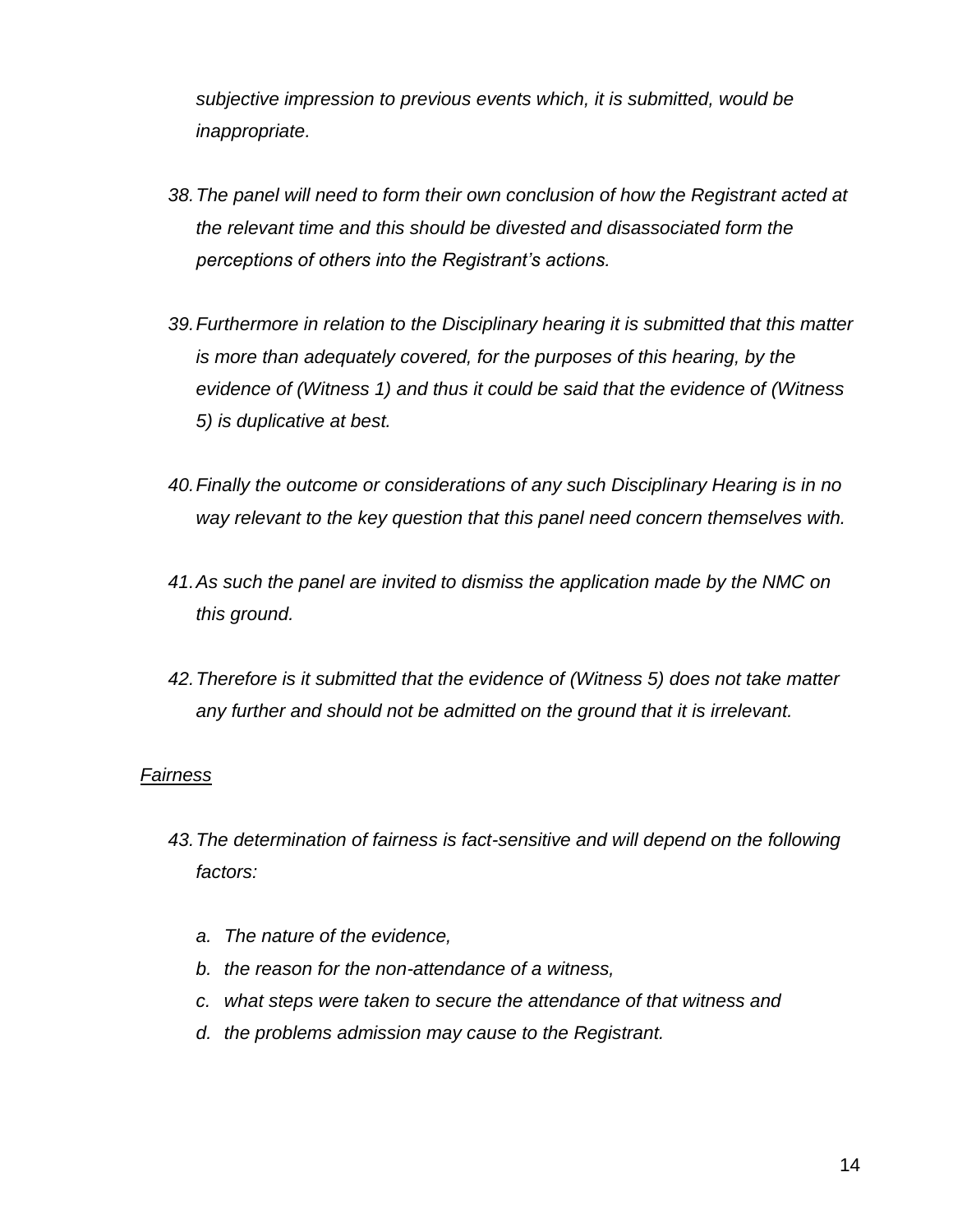- *44.The allegations can be generally described as a failure to act with integrity. Allegations of this nature are serious as they allege an undermining of the principle relationship between service users and Registrants.*
- *45.Such allegations are even more serious in this particular set of circumstances as they would represent a blight on what is otherwise an unblemished lengthy career of a specialised and highly regarded individual.*
- *46.The fundamental problem this causes the Registrant is that he is unable to challenge the core case placed against him in addition to its lack of relevance to matter of concern to the panel.*
- *47.Therefore it is submitted that the assessments made in the evidence of (Witness 5) are prejudicial and even more so when they are not capable of challenge.*

# *The Evidence of (Witness 5)*

- *48.The evidence of (Witness 5) represents personal and subjective comments in relation to the Registrants attitude and demeanour during disciplinary proceedings.*
- *49.It is submitted that the consequence of allowing the evidence of (Witness 5) to be admitted as hearsay evidence would be to allow the Registrant to be made subject to aspersions on his character and behaviours based entirely or primarily on hearsay. This profoundly unfair and a strong starting point in favour of rejecting the admission of this evidence.*
- *50.The Registrant would be deprived of the opportunity of effectively putting forward his case as well as challenging the factual and subjective assertions and credibility of the witness.*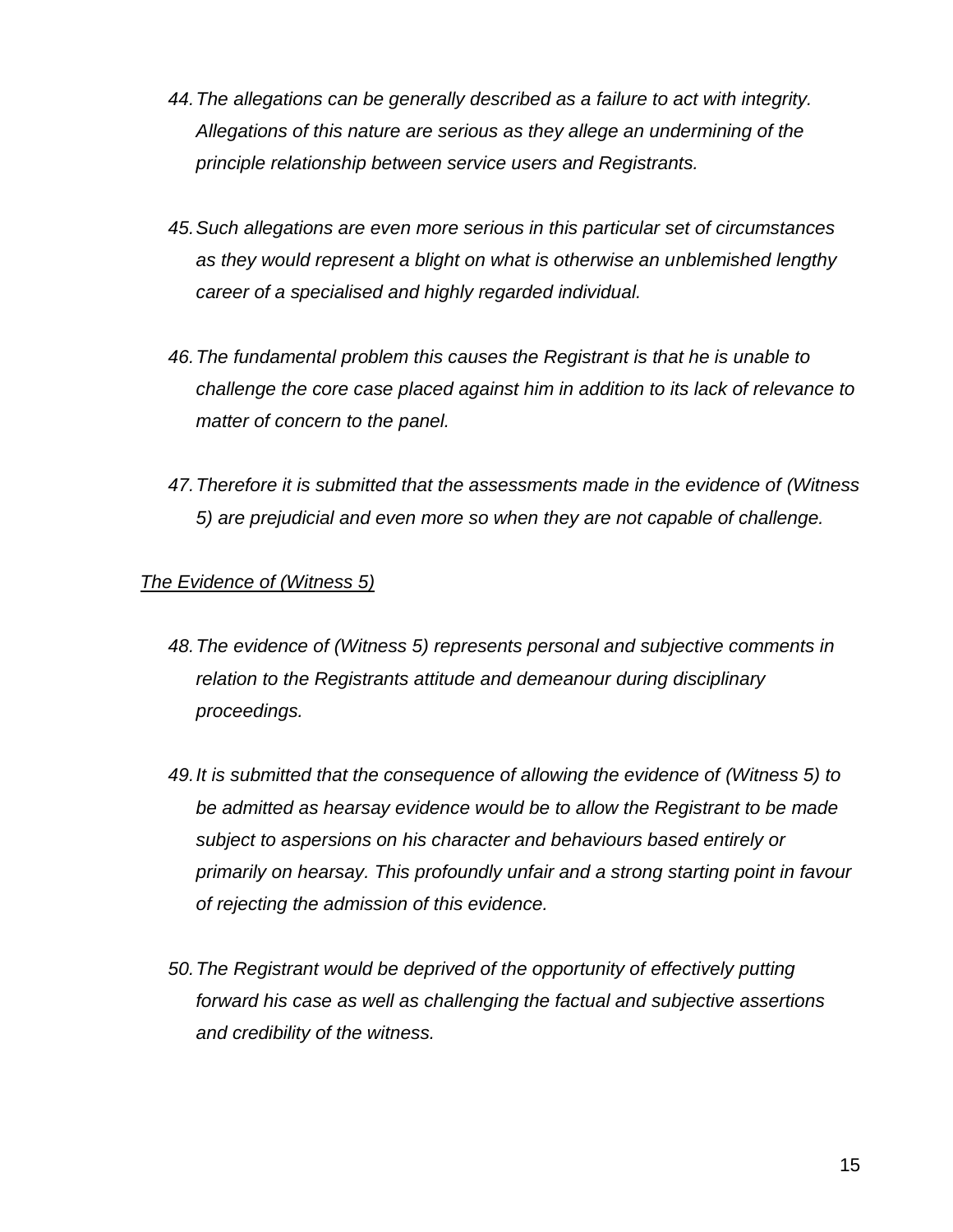- *51.As a result of all of the above the Registrant is unable to ask any questions of (Witness 5) challenge her recollection of events or her credibility. It is submitted that simply being able to determine the weight of this evidence would be insufficient to overcome the prejudice caused by being unable to cross examine this witness.*
- *52.At the time of the application the evidence remains untested and unchallengeable.*

## *Reasons for non-attendance*

- *53.(Witness 5) has indicated that he is unavailable to attend to participating in jury service.*
- *54.Whilst it is not contended that this is not a proper reason for non-attendance the Registrant would question whether it reached the level of compelling reason as set out in the case law above.*
- *55.It is unclear what steps the NMC have taken to secure the attendance of (Witness 5), including applying for a witness summons or requesting him be released from his jury service for a morning/afternoon.*
- *56.Given the evidence provided it is clear that (Witness 5) would not be required for any extended period of time and thus it is submitted this should have at least been considered.*
- *57.The Registrant that consideration of this should also be fatal to the hearsay application.*

## *Conclusion*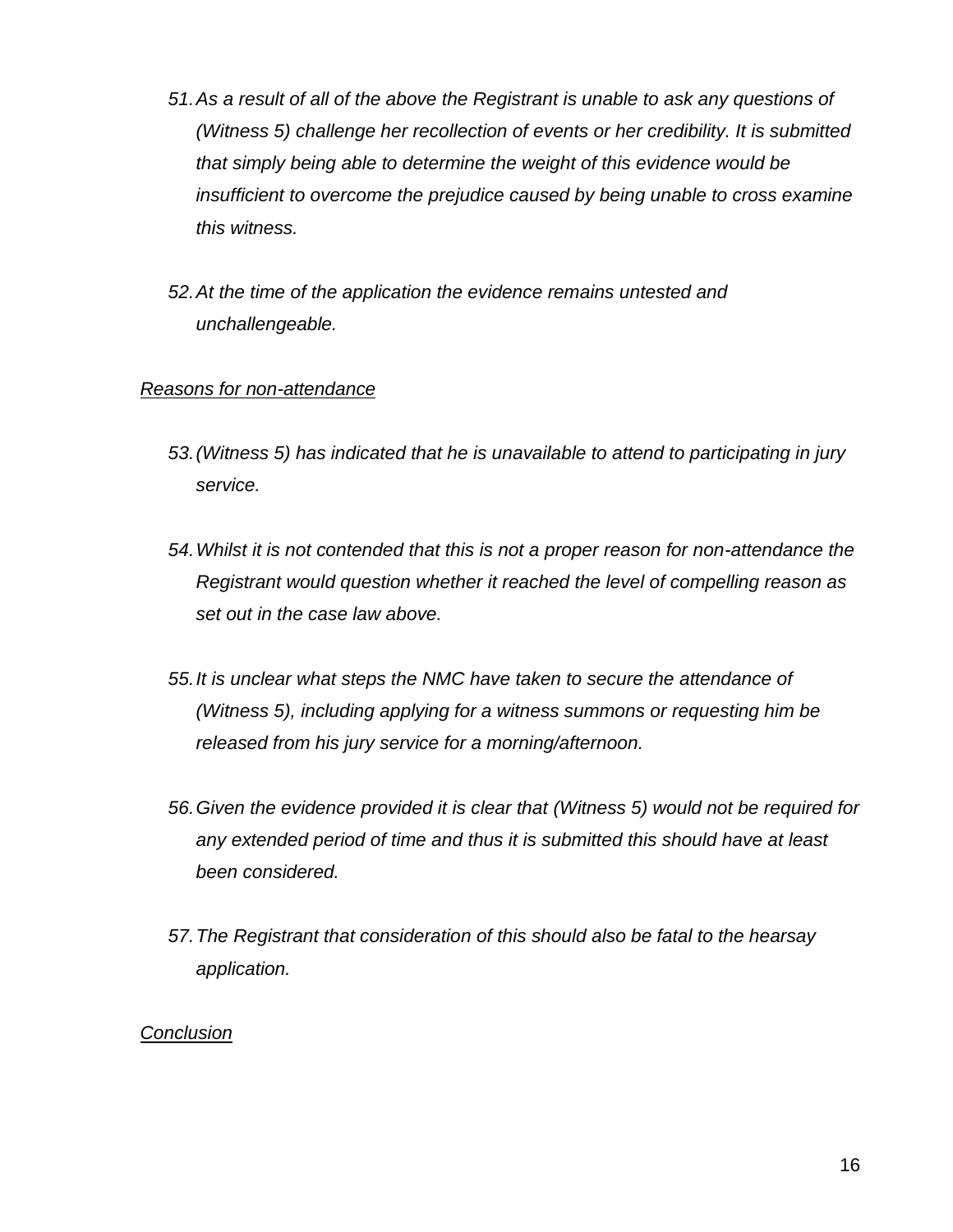- *58.The Registrant therefore invites the panel not to allow the admission of the evidence of (Witness 5) as hearsay evidence.*
- *59.The Registrant submits that it is irrelevant evidence and would be unfair to admit hearsay evidence in this case for the reasons listed above.*
- *60.In the alternative, if the evidence were admitted, such weight should be afforded to that evidence as the panel sees fit in light of the submissions made and the Panel's assessment.'*

The panel heard and accepted the legal assessor's oral and written advice on the issues it should take into consideration in respect of this application. This included that Rule 31 provides that, so far as it is '*fair and relevant'*, a panel may accept evidence in a range of forms and circumstances, whether or not it is admissible in civil proceedings.

The panel gave the application in regard to Witness 5 serious consideration. The panel noted that Witness 5's statement had been prepared in anticipation of being used in these proceedings and contained the paragraph, '*This statement … is true to the best of my information, knowledge and belief' and signed by him*.

The panel considered that its role is to form its own view on the matters of integrity in relation to this case. After reviewing Witness 5's statement carefully, it considered that a large part of it was irrelevant and formed a number of opinion-based views as opposed to facts.

However, the panel considered that there are some elements of the statement that are helpful and relevant to the case and the outstanding charge. This includes factual information that has not been heard or raised previously in other witnesses' evidence, that can be explored further on cross examination of your evidence at a later stage. If there is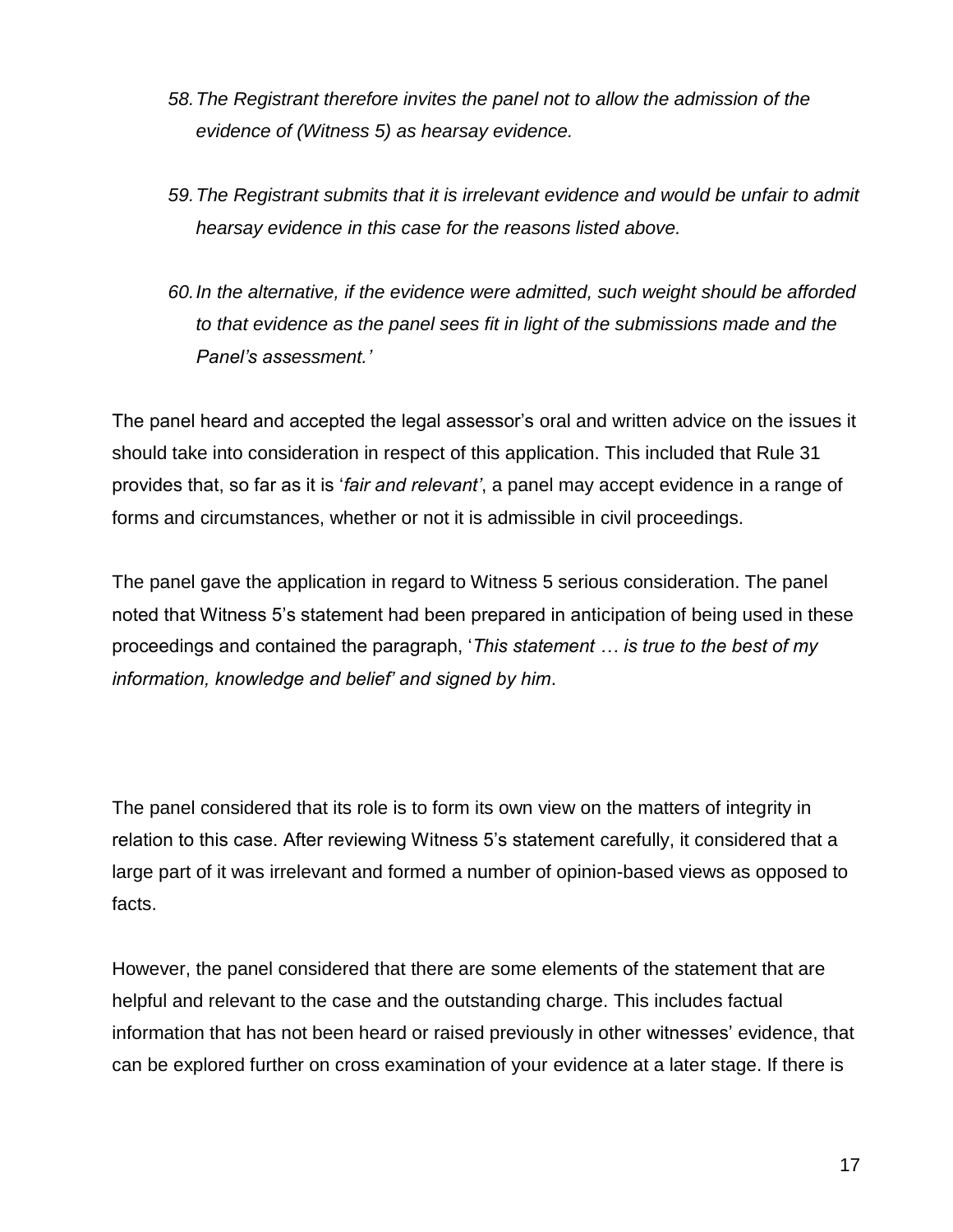no admission of Witness 5's evidence, then examination of these issues would not be possible.

The panel decided that this was not sole or decisive evidence, and the nature of the challenge as expressed in Mr Adamou's submissions was not of the greatest prejudice. Mr Adamou conceded that there may be passages within Witness 5's statement that were relevant to the issue of integrity. The panel decided that there was no evidence before it that the information within this statement had been fabricated in any way. It acknowledged that this is a serious charge that could have significant implications on your career. It decided that there were good reasons for Witness 5's non-attendance at this hearing, and that there is evidence of communication between the NMC and Witness 5 to secure his attendance. It also decided that you were given prior notice of the difficulties in relation to obtaining Witness 5's attendance at this hearing.

In relation to balancing fairness towards the NMC and you, the panel noted the likely level of weight it could give to the statement when considering its factual determination. It also considered that there are some passages within the witness statement that are relevant to the matters in this case, which has also been acknowledged by Mr Adamou. The panel had been advised by Ms Fewins that if the evidence of Witness 5 was not admissible then the NMC would call Witness 4 to give live evidence. The panel reviewed Witness 4's statement and considered that the evidence provided by Witness 4 which contains even more opinion-based views and irrelevant information than Witness 5.

The panel accepted that, of course, there would be some prejudice if Mr Adamou was unable to cross-examine Witness 5. However, and bearing in mind (a) the likely weight that would be given to this evidence at a later stage, (b) the likely nature and extent of any challenge to Witness 5's evidence and (c) this is not the sole evidence on the issue of integrity, the panel determined that any prejudice to you was outweighed by the other factors that they have considered in favour of admitting this evidence.

There was also public interest in the issues being explored fully which supported the admission of this evidence into the proceedings.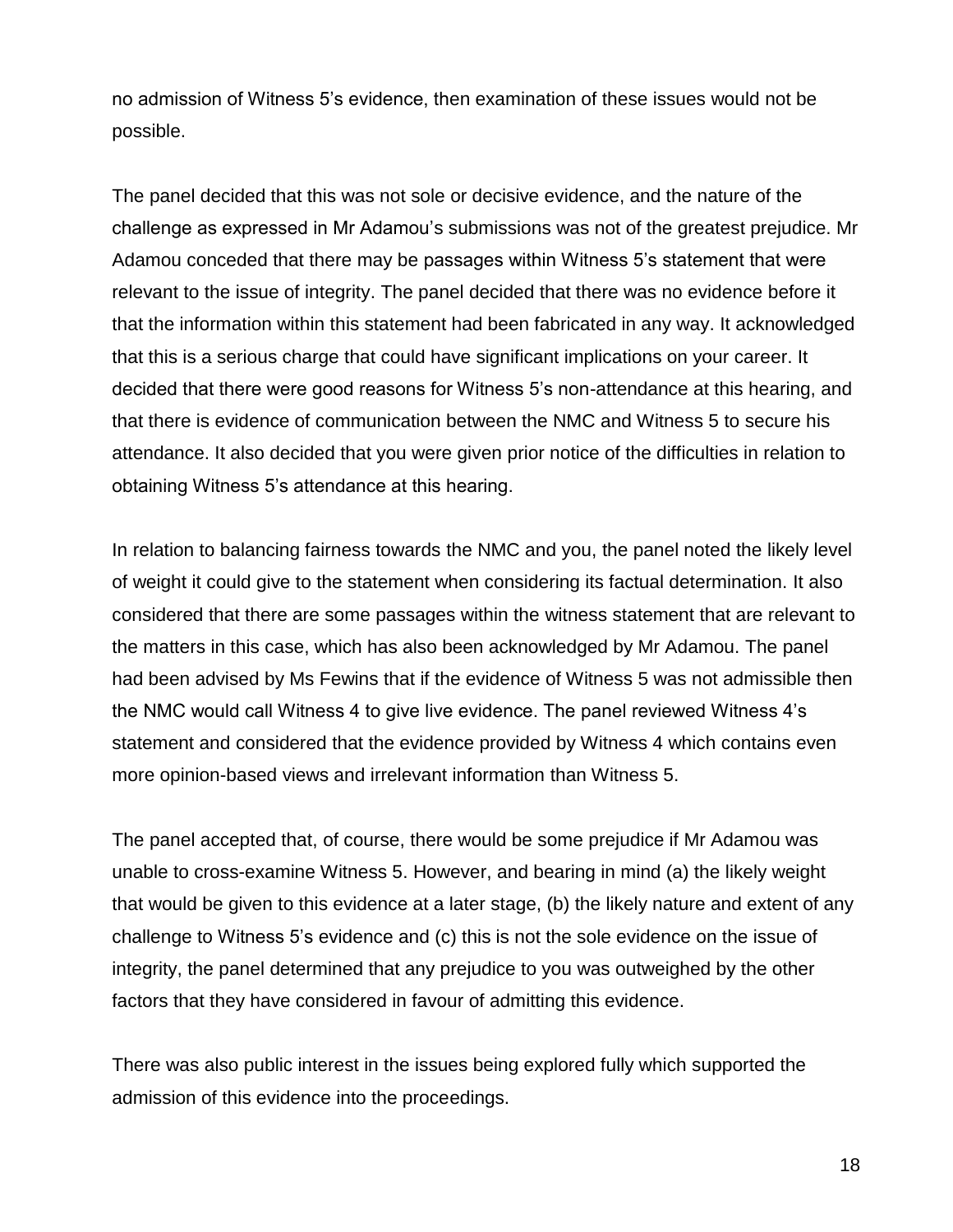In these circumstances and on careful consideration of the evidence before it, the panel came to the view that it would be fair and relevant to accept into evidence the hearsay evidence of Witness 5, but would give what it deemed appropriate weight once the panel had heard and evaluated all the evidence before it.

# **Decision and reasons on facts**

At the outset of the hearing, the panel heard from Mr Adamou, who informed the panel that you made an admission to charge 1.

The panel therefore finds charge 1 proved, by way of your admission.

In reaching its decisions on the remaining disputed fact, the panel took into account all the oral and documentary evidence in this case together with the submissions made by Ms Fewins and by Mr Adamou.

The panel was aware that the burden of proof rests on the NMC, and that the standard of proof is the civil standard, namely the balance of probabilities. This means that a fact will be proved if a panel is satisfied that it is more likely than not that the incident occurred as alleged.

The panel heard live evidence from Witnesses 1, 2 and 3, called on behalf of the NMC:

- Witness 1: Service Manager, Royal Liverpool and Broadgreen University Hospital **Trust**
- Witness 2: Investigating Officer, Merseyside Internal Audit Agency (MIAA); Royal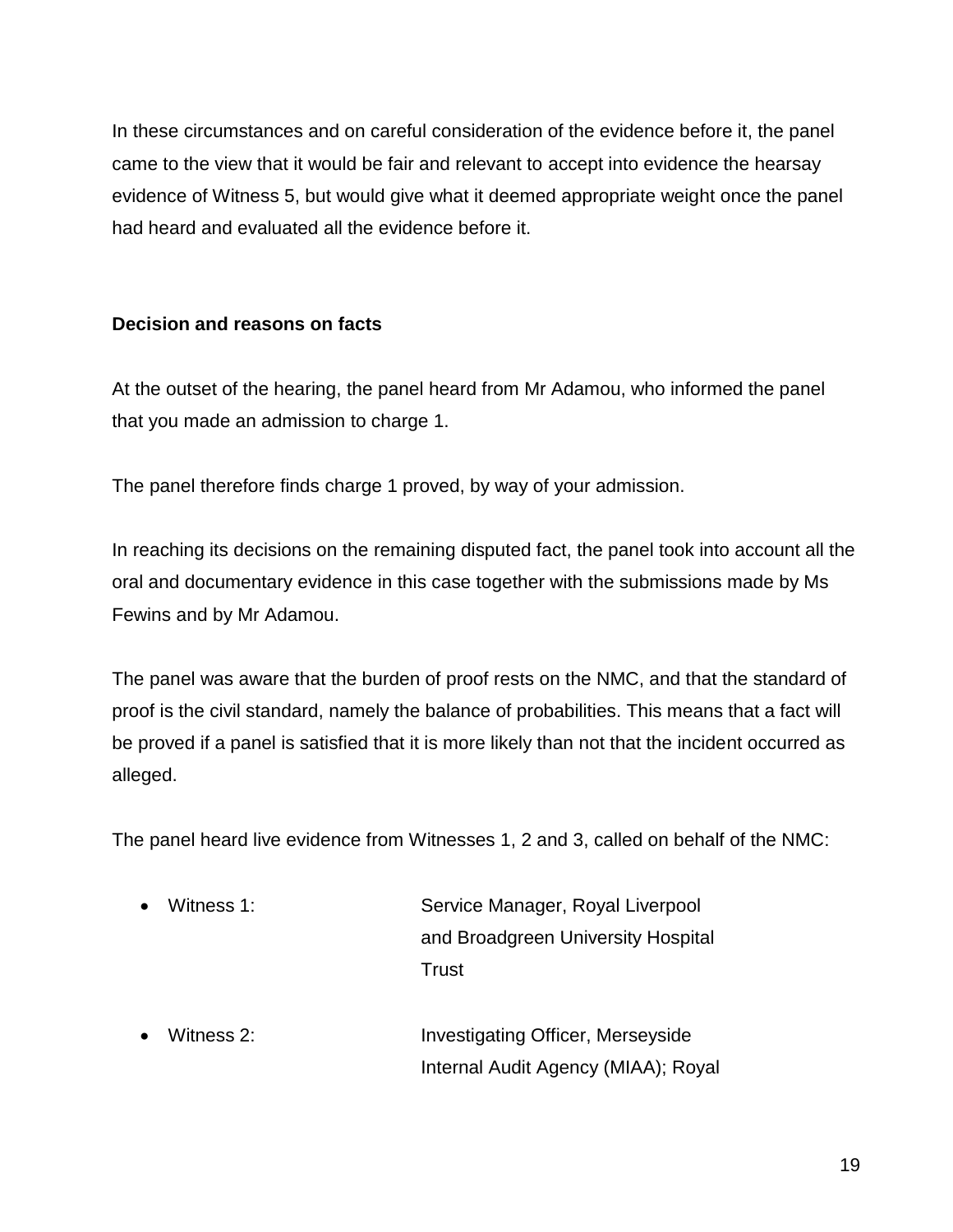Liverpool and Broadgreen University Hospital Trust

 Witness 3: Directorate Manager and Line Manager, Royal Liverpool and Broadgreen University Hospital Trust

As a result of the decision to allow the hearsay application of Witness 5's evidence, Witness 4 was not called to give live evidence.

| $\bullet$ | Witness 4: | Former General Manager, Royal       |  |
|-----------|------------|-------------------------------------|--|
|           |            | Liverpool and Broadgreen University |  |
|           |            | <b>Hospital Trust</b>               |  |
| $\bullet$ | Witness 5: | HR Business Partner, Royal          |  |
|           |            | Liverpool and Broadgreen University |  |

The panel also heard evidence from you under affirmation.

# **Background**

The charges arose whilst you were employed as a registered nurse by Royal Liverpool and Broadgreen University Hospitals NHS Trust (the Trust). You had worked there since you qualified in 1999. At the time of the incident, you were employed as a Specialist Urology Nurse until your dismissal for gross misconduct on 22 March 2018.

Hospital Trust

The concerns relate to you providing a private pharmaceutical research company, Cam Market Research Limited (the Company), with confidential patient information for your own financial gain; allegedly obtaining remuneration for this in the form of money and a gift voucher. The concerns also relate to your alleged lack of integrity by undertaking these actions.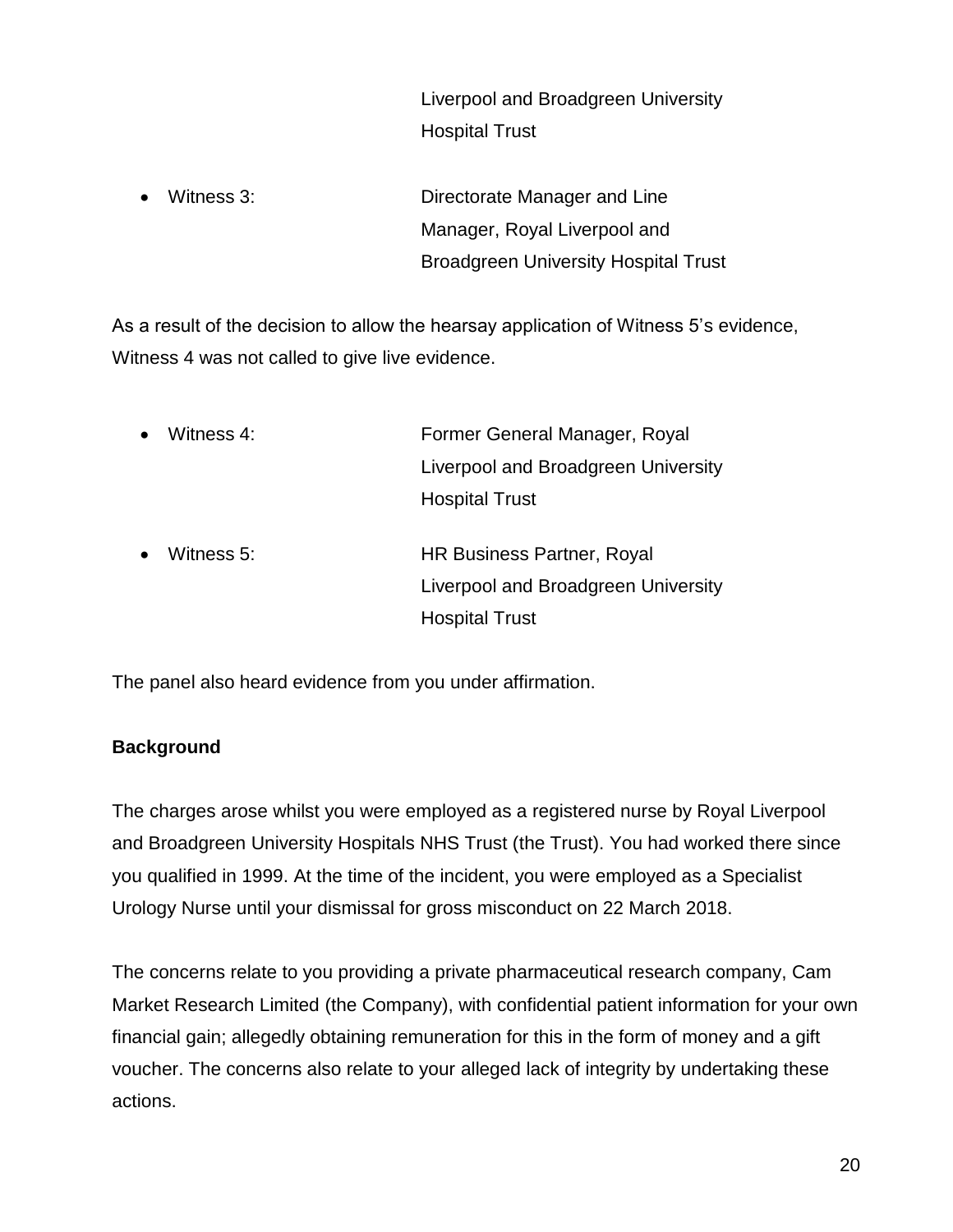Before making any findings on the facts, the panel heard and accepted the advice of the legal assessor. It considered the witness and documentary evidence provided by both the NMC and Mr Adamou.

The panel then considered the remaining disputed charge and made the following findings.

# **Charge 2**

That you a registered nurse between April 2016 and February 2017

2. In acting as set out at charge 1 you acted without integrity in that you knew you were not permitted to provide confidential patient information to Cam Market Research Limited but did so in order to obtain financial gain.

# **This charge is found proved.**

In reaching this decision, the panel took into account all of the oral and documentary evidence before it. In particular it considered the email exchanges between you and the Company, the relevant provisions of the Code: Professional standards of practice and behaviour for nurses and midwives (2015) (the Code), and three of the relevant Trust policies namely: Research, Development and Innovation Department Standard Operating Procedure for Obtaining Informed Consent for Research; The Personal Information and Confidentiality Policy; and The Standards of Personal and Business Conduct Policy.

The panel assessed the witness evidence that it had heard and concluded that the NMC witnesses had given fair and credible evidence. In relation to the hearsay evidence of Witness 5 the panel gave little weight to the substance of that evidence. When assessing your evidence, the panel considered that it was inconsistent and conflicting at times and lacked credibility on a number of issues. In particular, the panel noted that in your recent witness statement you had stated that you had received £100 from the Company and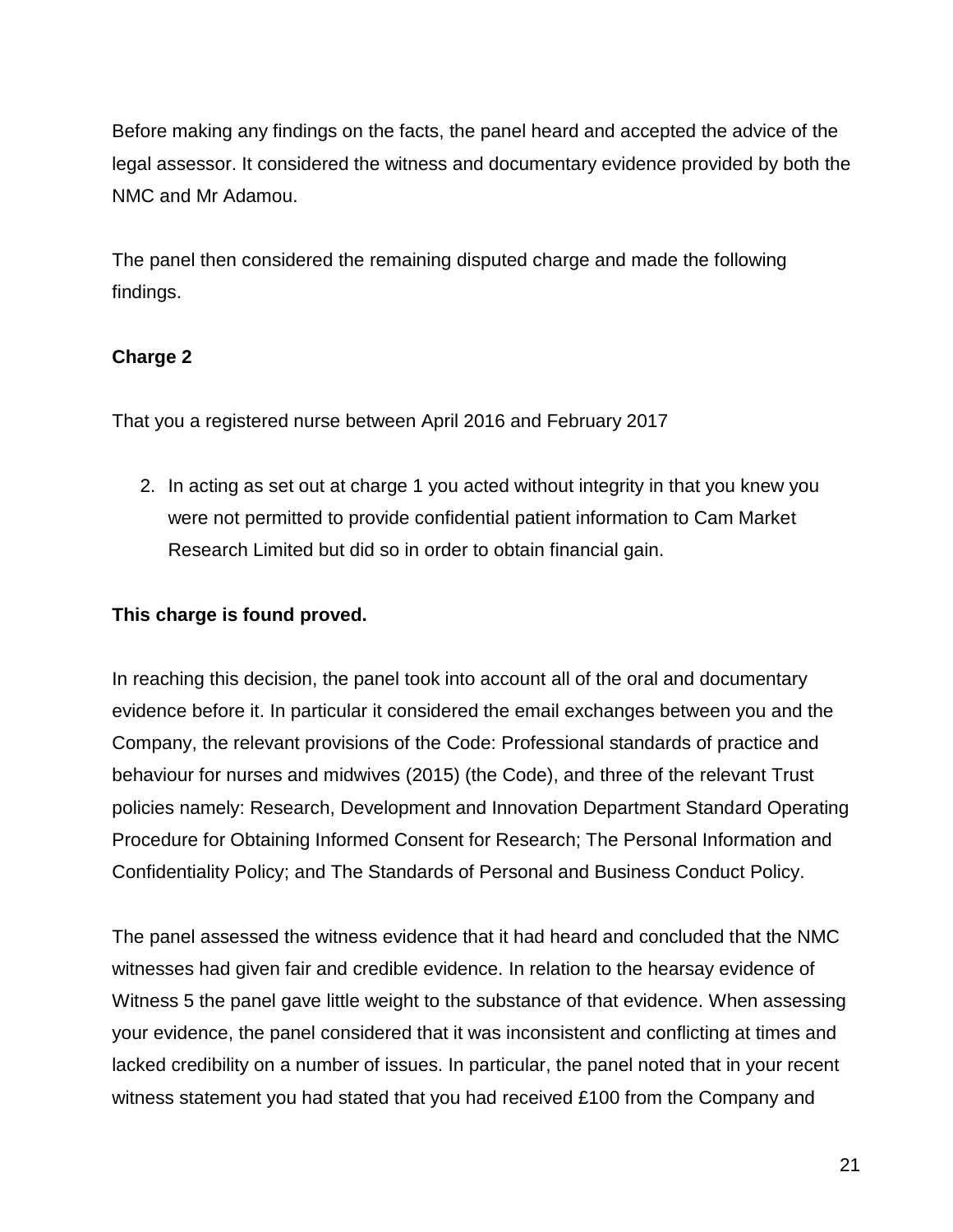donated this to a hospice, whereas in your oral evidence you stated in the end that you had kept this money for your own use. Again, in your witness statement you stated that you had no direct involvement with the provision of information from erectile dysfunction patients. This statement is contradicted by the evidence in the email chains between the Company and yourself. In fairness to you however, the panel did note in the course of you giving evidence that you appeared to show a growing awareness and insight into the fact that you may well have shown lack of integrity in your dealings with the Company.

The panel considered your state of mind at the time of the incident. The panel decided that you knew it was not permitted to provide confidential patient information to the Company, and that there is clear evidence before it indicating that you were aware this action was not permitted by the Trust's policies or the Code. You told the panel in your oral evidence that you were aware of the relevant Trust policies, the Code and what they contained. The panel considered that, as an experienced registered nurse, you would have had a good understanding of your responsibilities regarding patient confidentiality, as outlined in the Code. The panel decided that you had deliberately chosen not to contact management for advice on the matter, when you were approached by the Company, as you were aware that it was wrong to provide confidential patient information in these circumstances.

The panel considered the subject of obtaining consent from your patients to provide their personal details to the Company. You had not obtained written consent from these patients although in your oral evidence you stated that you had obtained verbal consent after discussing the process with them. You could give no plausible explanation as to why you did not obtain written consent despite this being a clear requirement of the Trust's Standard Operating Procedure for Obtaining Informed Consent for Research. The panel accepted that there could be occasions when it was appropriate to obtain verbal and not written consent to share confidential patient data with third parties. However, these occasions would normally be urgent clinical situations where obtaining written consent could jeopardise patient safety or situations where information needed to be shared in order for other professionals to provide care appropriately. The panel did not consider providing patient data for market research purposes fell into either of these categories. There were no obstacles to you obtaining written consent and recording that consent in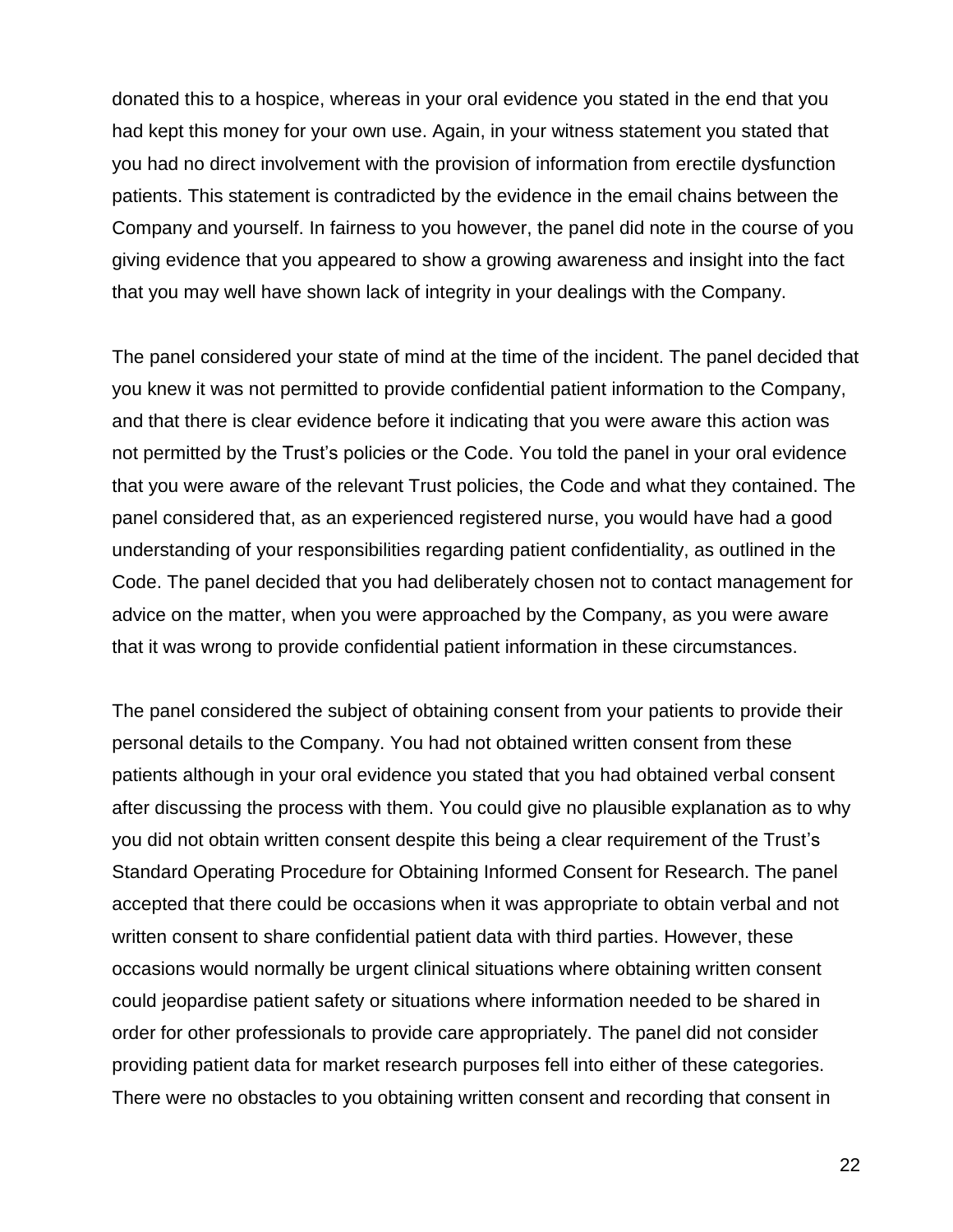the patients' notes. During your verbal evidence, you stated that you liked to give the patients plenty of time to consider your request to share their data so it was evident to the panel that there was no time pressure. The panel decided that written consent, as required by Trust policies, could have been sought and there was nothing to prevent you from doing so. The panel found there is also no convincing evidence that a formal discussion had taken place with these patients in relation to the process, and nothing to indicate the nature of information you gave to them, including whether you would be gaining financially from the provision of information. The panel concluded that your motive for not obtaining written consent and recording it in the patients' notes was in order to obscure your actions from scrutiny within the Trust.

The panel next considered the element of financial gain. It noted that you had described wanting to improve patients' lives in relation to the metastatic prostate cancer drug and the erectile dysfunction treatment, and that you had wanted to make a difference. However, it also noted that you had clearly supplied your bank details in an email to the Company, had received monies from it and had attempted to redeem an Amazon gift voucher from them. You could have declined these financial benefits or, alternatively, given them to the Trust. It noted your admission that you had kept the money for your own personal use. The panel decided that you knew you were going to be paid, based on the clear audit trail of the emails between yourself and the Company, and that you had not declared this to management as you knew it was wrong. It considered your oral evidence in which you stated that you had declared smaller gifts to management previously, so there was no reason as to why you did not do the same this time. The panel was of the view that, while you had some laudable motives for providing confidential patient information to the Company, a further motive, or intention, was to obtain a financial gain.

The panel considered your oral evidence in which you stated "*I thought I could get away with it, why not*", in response to a question from a panel member as to why you had not declared the payment that you had received.

The panel decided that, based on all of the evidence before it, including your admissions in evidence that your actions were *"a mistake*" and *"an error of judgment",* it is clear that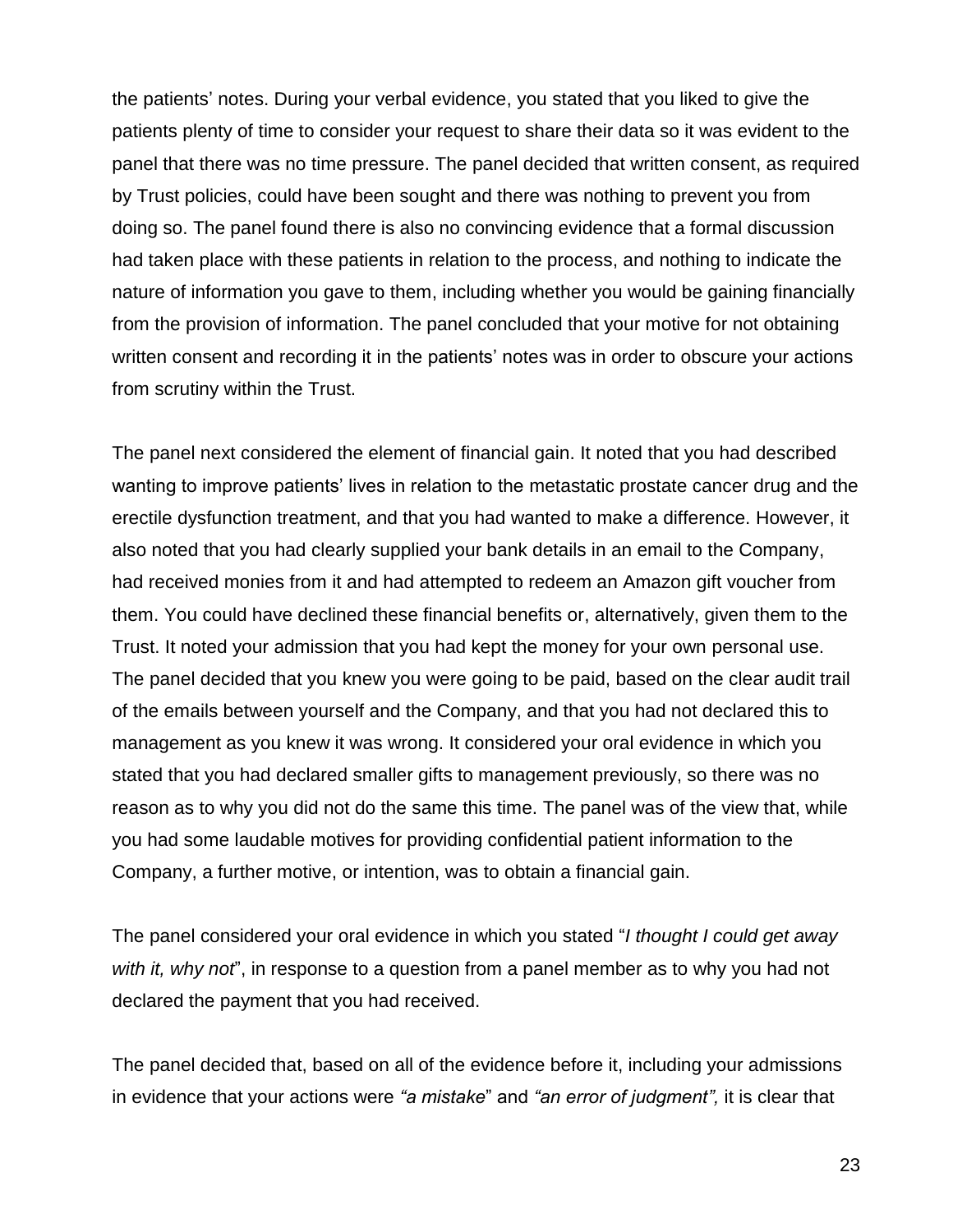you knew your actions were wrong. You were asked during your oral evidence why you did not declare the money you received to the Trust, and was it because you knew it was wrong, you responded *"possibly yes"* and when further questioned whether this was in contravention of Trust policies and the Code, you responded *"yes".* The panel determined that you had gained financially from the Company, and you did not undertake the appropriate procedures or follow the Trust policies when you had sufficient time and opportunity to do so. You did not discuss what you were doing with management, and you did not declare the payments you received. You gave a justification for your actions as wanting to improve your patients' lives, and although you may have believed you were doing the right thing in this respect, the panel decided that you could and should have handled this situation differently by adhering to the policies and the Code.

The panel noted that you had referred the Company on to another member of staff at another Trust, who raised questions of concern to that Trust about the appropriateness of what was being requested by the Company. It considered that although you may have seen your motives as being the right thing to do at the time and believed you would be benefiting your patients and their quality of life, you did not consider that the financial gain from it was wrong, and therefore your actions had fallen far short of the standards expected of a registered nurse. Further, it considered that you had stated you did not feel supported by management, and this may have prevented you from speaking to them about the situation at the time. However, when questioned about why you didn't tell anybody about your relationship with the Company, you stated that you knew this placed you in breach of Trust policies and the Code. The panel determined that having access to confidential patient data requires you to have the trust of both patients and your employer. Breaching the rules regarding the custody of confidential patient information is also a breach of the trust that exists between yourself, your patients and your employer. In your dealings with the Company the panel considered that you had lost your moral compass.

Based on all of the evidence before it, the panel decided that it was more likely than not on the balance of probabilities that, in acting as set out at charge 1 you acted without integrity in that you knew you were not permitted to provide confidential patient information to the Company but did so in order to obtain financial gain.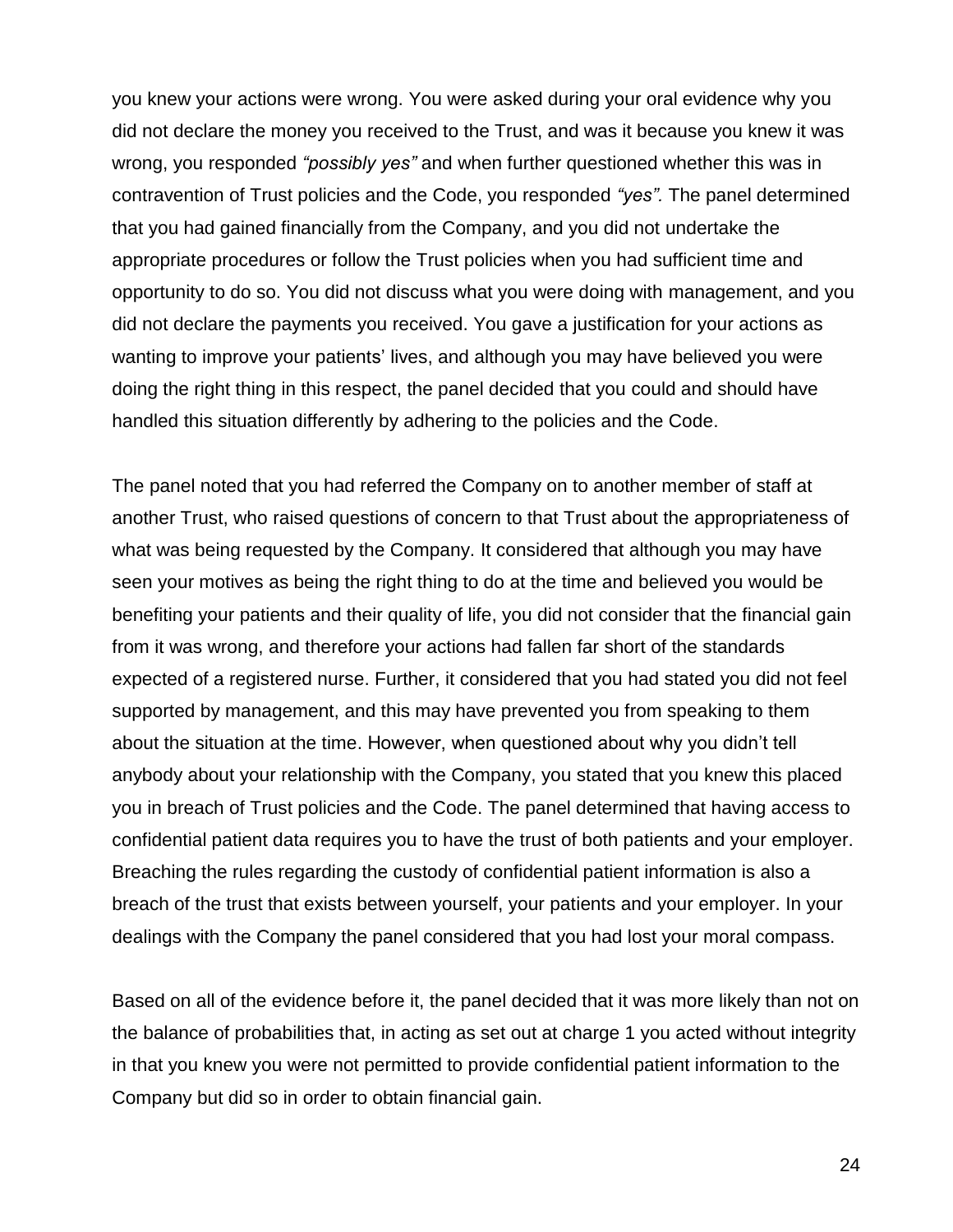The panel therefore finds charge 2 proved.

## **Fitness to practise**

Having reached its determination on the facts of this case, the panel then moved on to consider, whether the facts found proved amount to misconduct and, if so, whether your fitness to practise is currently impaired. There is no statutory definition of fitness to practise. However, the NMC has defined fitness to practise as a registrant's suitability to remain on the register unrestricted.

The panel, in reaching its decision, has recognised its statutory duty to protect the public and maintain public confidence in the profession. Further, it bore in mind that there is no burden or standard of proof at this stage and it has therefore exercised its own professional judgement.

The panel adopted a two-stage process in its consideration. First, the panel must determine whether the facts found proved amount to misconduct. Secondly, only if the facts found proved amount to misconduct, the panel must decide whether, in all the circumstances, your fitness to practise is currently impaired as a result of that misconduct.

## **Submissions on misconduct**

In coming to its decision, the panel had regard to the case of *Roylance v General Medical Council (No. 2) [2000] 1 AC 311* which defines misconduct as a *'word of general effect, involving some act or omission which falls short of what would be proper in the circumstances.'*

Ms Fewins invited the panel to take the view that the facts found proved amount to misconduct. The panel had regard to the terms of the Code in making its decision. Ms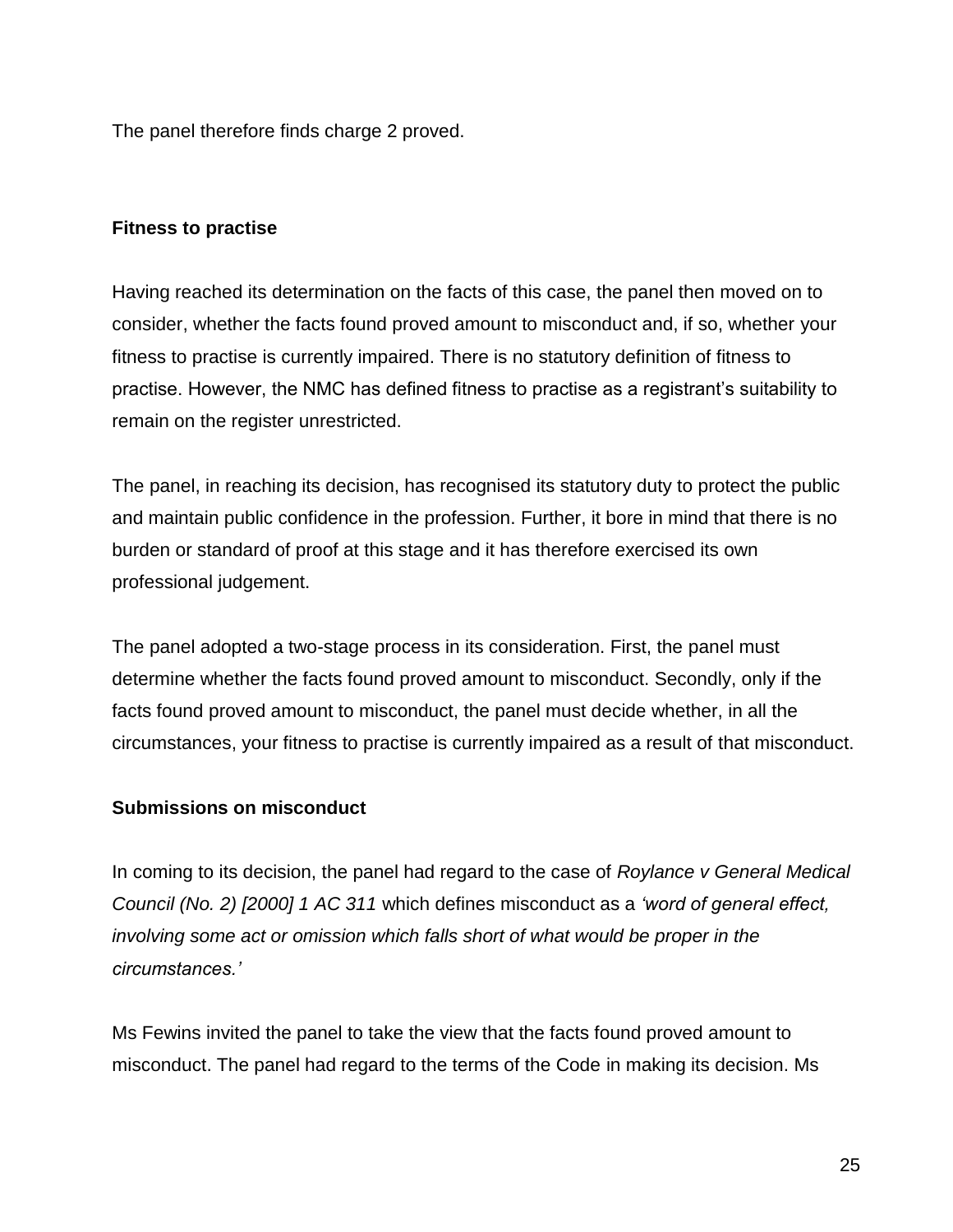Fewins identified the specific, relevant standards where your actions amounted to misconduct. She provided written submissions which are as follows:

# *'Misconduct*

*1. Misconduct is a matter for the Panel's professional judgment. The leading case is Roylance v GMC [2000] 1 AC 311 which says:*

*"misconduct is a word of general effect, involving some act or omission which*  falls short of what would be proper in the circumstances. The standard of *proprietary may often be found by reference to the rules and standards ordinarily required to be followed by a medical practitioner in the particular circumstances."*

*2. In Calhaem v GMC [2007] EWHC 2006 (Admin) Mr Justice Jackson commented on the definition of misconduct and he stated:*

*'it connotes a serious breach which indicates that the doctor's fitness to practise is impaired.'*

*3. Mr Justice Collins in Nandi v GMC [2004] EWHC 2317 (Admin) stated that:* 

*"the adjective 'serious' must be given its proper weight, and in other contexts there has been reference to conduct which would be regarded as deplorable by fellow practitioners."*

- *4. The facts admitted or proven relate to two matters:*
- *a) That the registrant provided information to cam market research limited; and*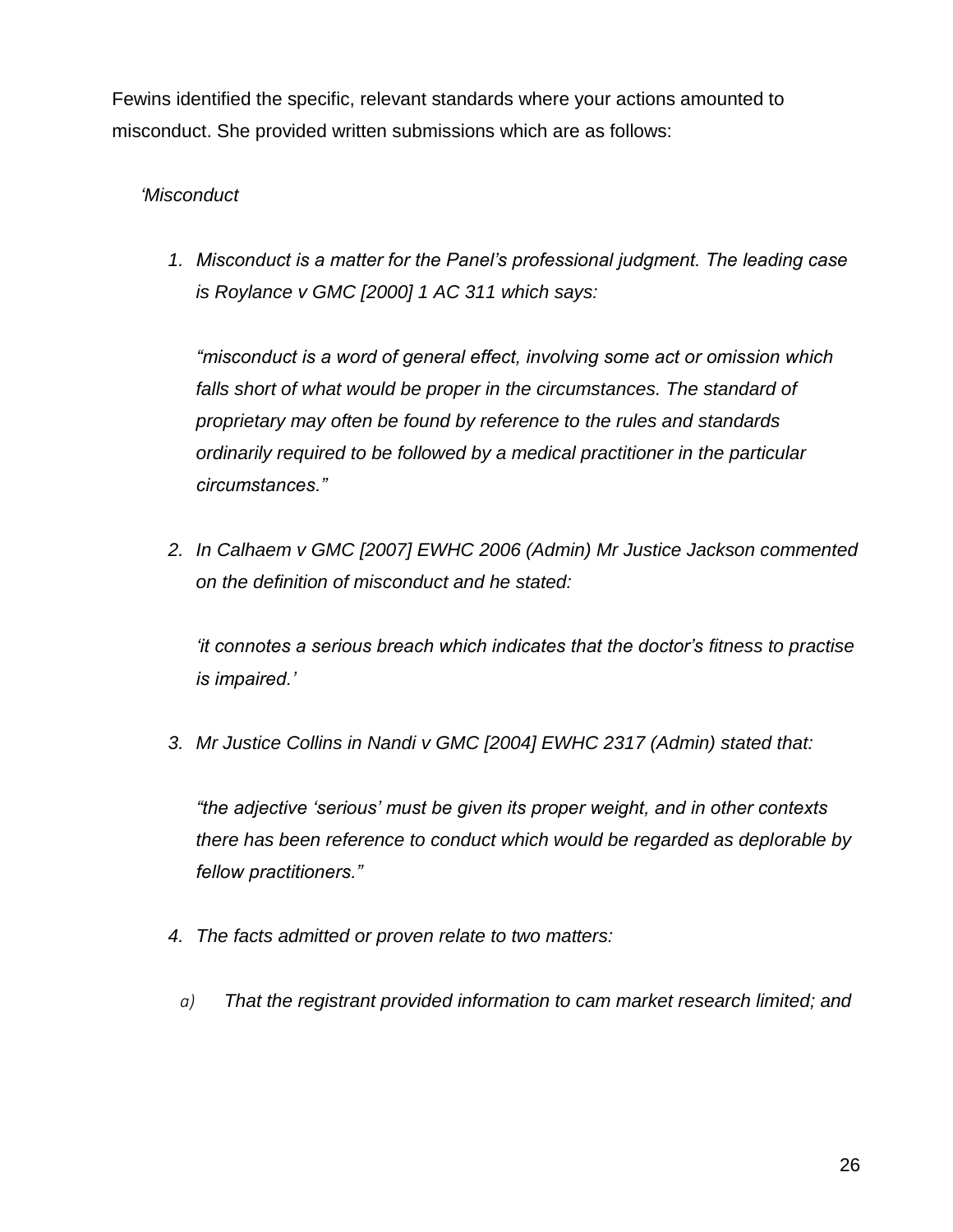- *b) Acted without integrity in that he knew that he was not permitted to provide said confidential information to Cam Market Research Limited but did so in order to obtain financial gain.*
- *5. The NMC Code sets the professional standards of practise and behaviour for nurses, midwives and nursing associates and the standards that patients and public tell us they expect from nurses, midwives and nursing associates. The values and principles within are not negotiable.*
- *6. The NMC submits that Registrant's actions fell far short of what would be proper in the circumstances and of the standards expected of a registered nurse. The Panel will recall the evidence in respect of what is expected of a nurse in line with the NMC code and the trust policies. The NMC submits that such actions would undermine the faith and trust that the public places in the nursing profession if they were to become aware that the professional standards of practise were not being met.*
- *7. The NMC draws the Panels attention to the Code:*

*Part 4 of the NMC Code states:*

## *Act in the best interests of people at all times*

*To achieve this, you must:* 

*4.1 balance the need to act in the best interests of people at all times with the requirement to respect a person's right to accept or refuse treatment* 

*4.2 make sure that you get properly informed consent and document it before carrying out any action*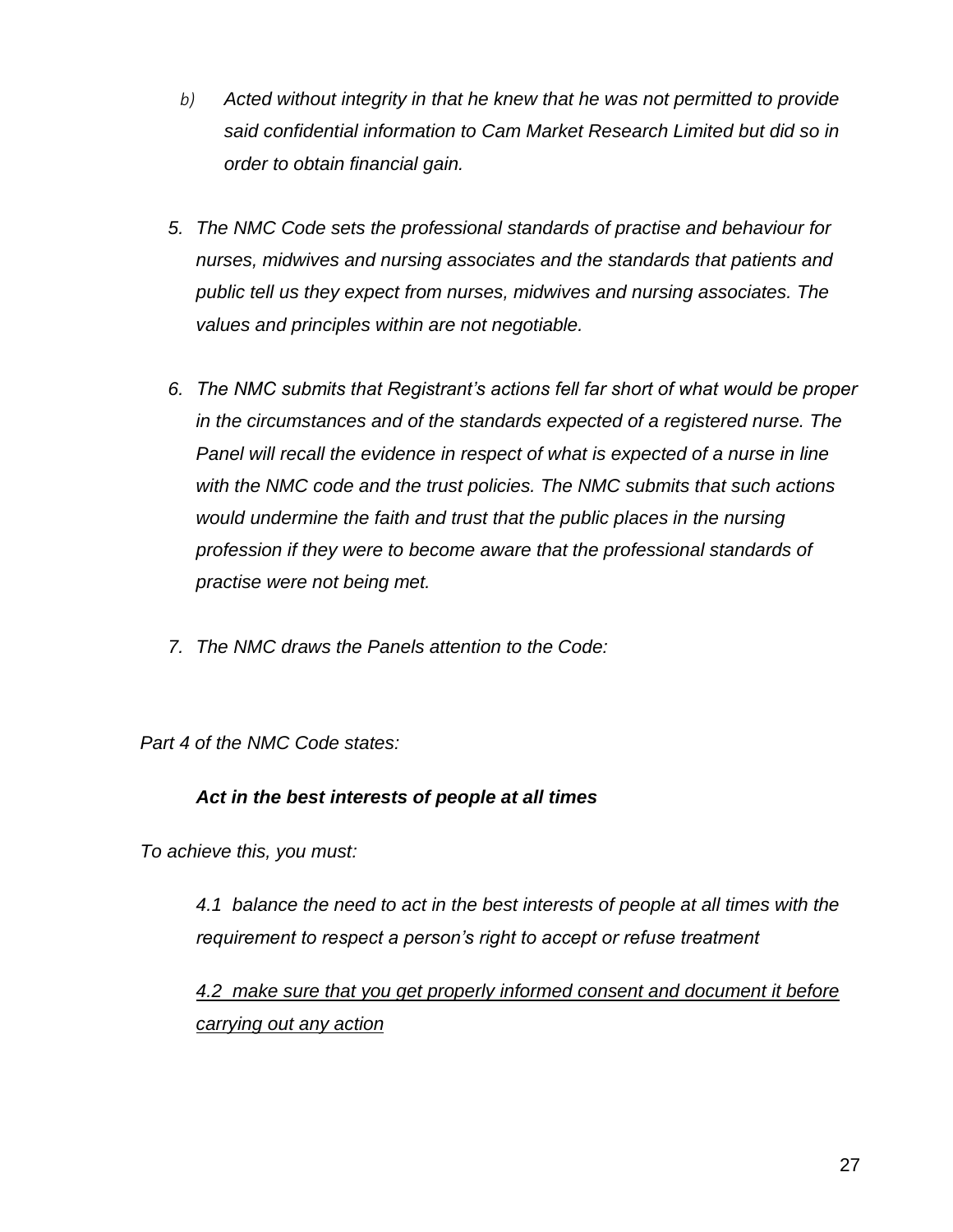*4.3 keep to all relevant laws about mental capacity that apply in the country in which you are practising, and make sure that the rights and best interests of those who lack capacity are still at the centre of the decision-making process* 

*4.4 tell colleagues, your manager and the person receiving care if you have a conscientious objection to a particular procedure and arrange for a suitably qualified colleague to take over responsibility for that person's care* 

*Part 5 of the NMC Code states:*

# *Respect people's right to privacy and confidentiality*

*"As a nurse, midwife or nursing associate, you owe a duty of confidentiality to all those who are receiving care. This includes making sure that they are informed about their care and that information about them is shared appropriately.* 

*To achieve this, you must:* 

*5.1 respect a person's right to privacy in all aspects of their care* 

*5.2 make sure that people are informed about how and why information is used and shared by those who will be providing care* 

*5.3 respect that a person's right to privacy and confidentiality continues after they have died* 

*5.4 share necessary information with other health and care professionals and agencies only when the interests of patient safety and public protection override the need for confidentiality*

*5.5 share with people, their families and their carers, as far as the law allows, the information they want or need to know about their health, care and ongoing treatment sensitively and in a way they can understand."*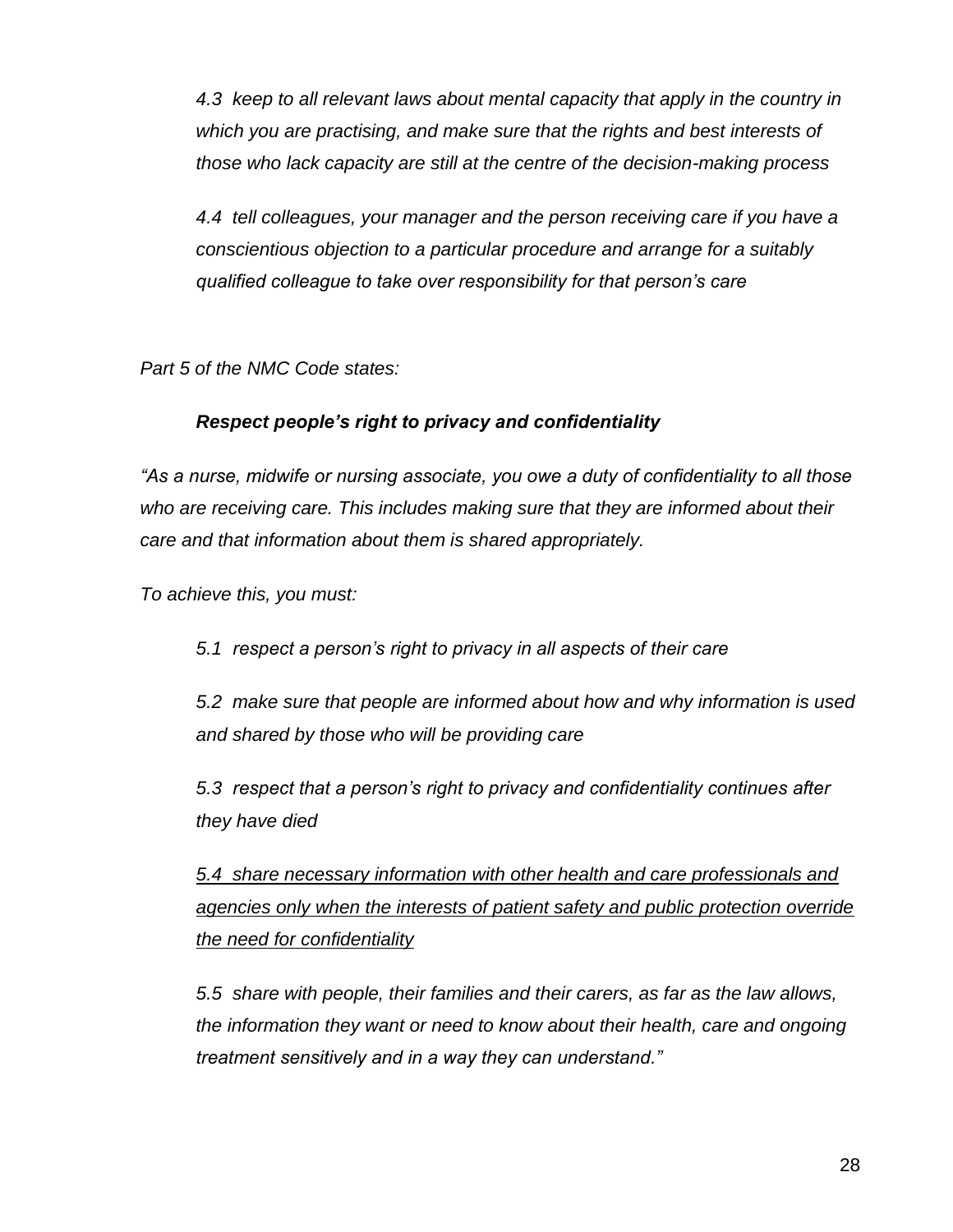*Part 20 of the NMC Code states:*

## *Promote Professionalism and Trust at all times*

*To achieve this, you must:* 

*20.1 keep to and uphold the standards and values set out in the Code*

*20.2 act with honesty and integrity at all times, treating people fairly and without discrimination, bullying or harassment* 

*20.3 be aware at all times of how your behaviour can affect and influence the behaviour of other people* 

*20.4 keep to the laws of the country in which you are practising* 

*20.5 treat people in a way that does not take advantage of their vulnerability or cause them upset or distress* 

*20.6 stay objective and have clear professional boundaries at all times with people in your care (including those who have been in your care in the past), their families and carers* 

*20.7 make sure you do not express your personal beliefs (including political, religious or moral beliefs) to people in an inappropriate way* 

*20.8 act as a role model of professional behaviour for students and newly qualified nurses, midwives and nursing associates to aspire to* 

*20.9 maintain the level of health you need to carry out your professional role* 

*20.10 use all forms of spoken, written and digital communication (including social media and networking sites) responsibly, respecting the right to privacy of others at all times*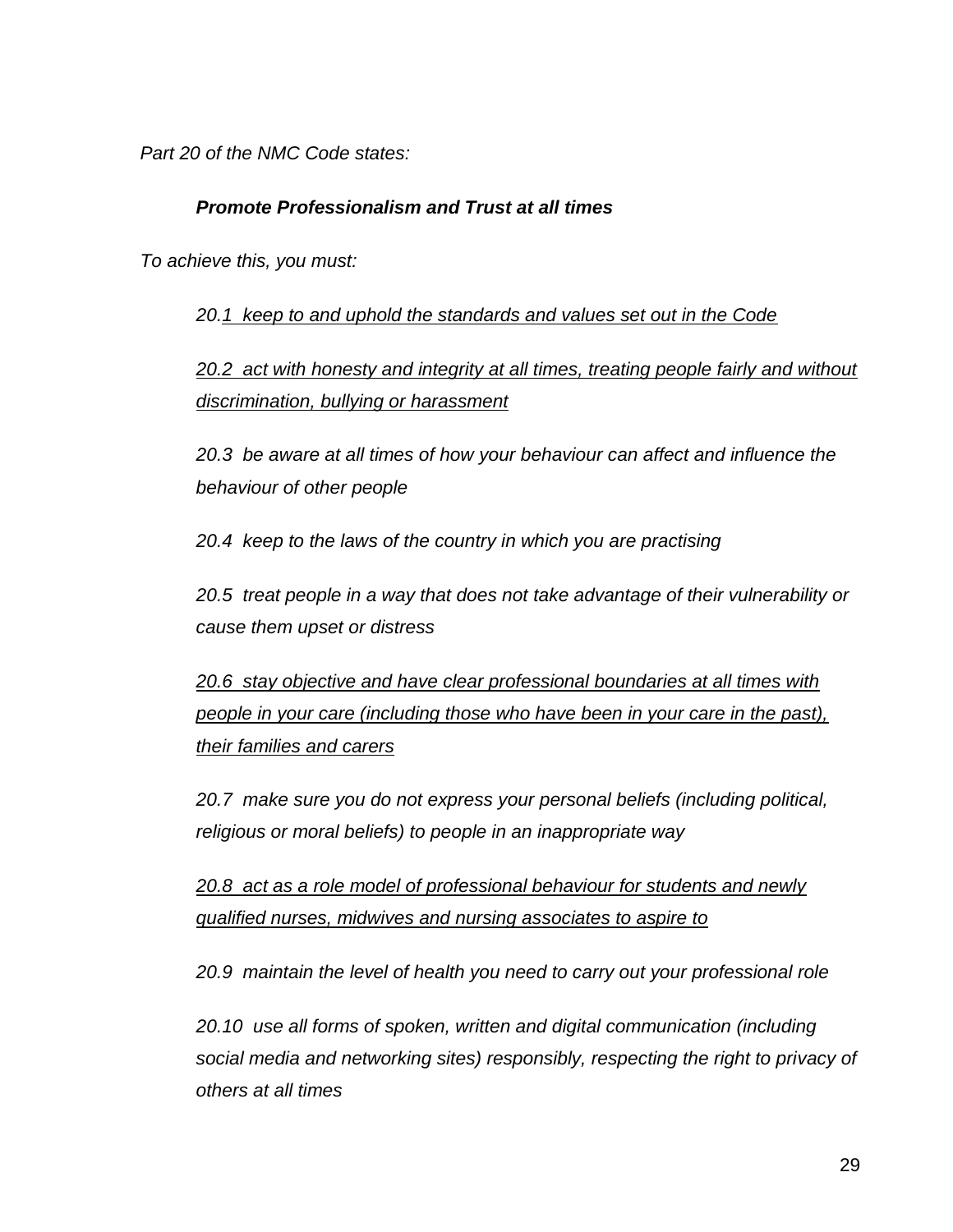*Part 21 of the NMC Code states:*

# *Uphold your position as a registered nurse, midwife or nursing associate*

*"To achieve this, you must:* 

*21.1 refuse all but the most trivial gifts, favours or hospitality as accepting them could be interpreted as an attempt to gain preferential treatment* 

*21.2 never ask for or accept loans from anyone in your care or anyone close to them* 

*21.3 act with honesty and integrity in any financial dealings you have with everyone you have a professional relationship with, including people in your care* 

*21.4 make sure that any advertisements, publications or published material you produce or have produced for your professional services are accurate, responsible, ethical, do not mislead or exploit vulnerabilities and accurately reflect your relevant skills, experience and qualifications* 

*21.5 never use your status as a registered professional to promote causes that are not related to health* 

*21.6 cooperate with the media only when it is appropriate to do so, and then always protecting the confidentiality and dignity of people receiving treatment or care."'*

Mr Adamou began his submissions by referring to your bundles containing a training record, letters of appreciation from patients, and also your recent reflective piece. He submitted that the purpose of these proceedings is not to punish, but to manage and assess the risk present.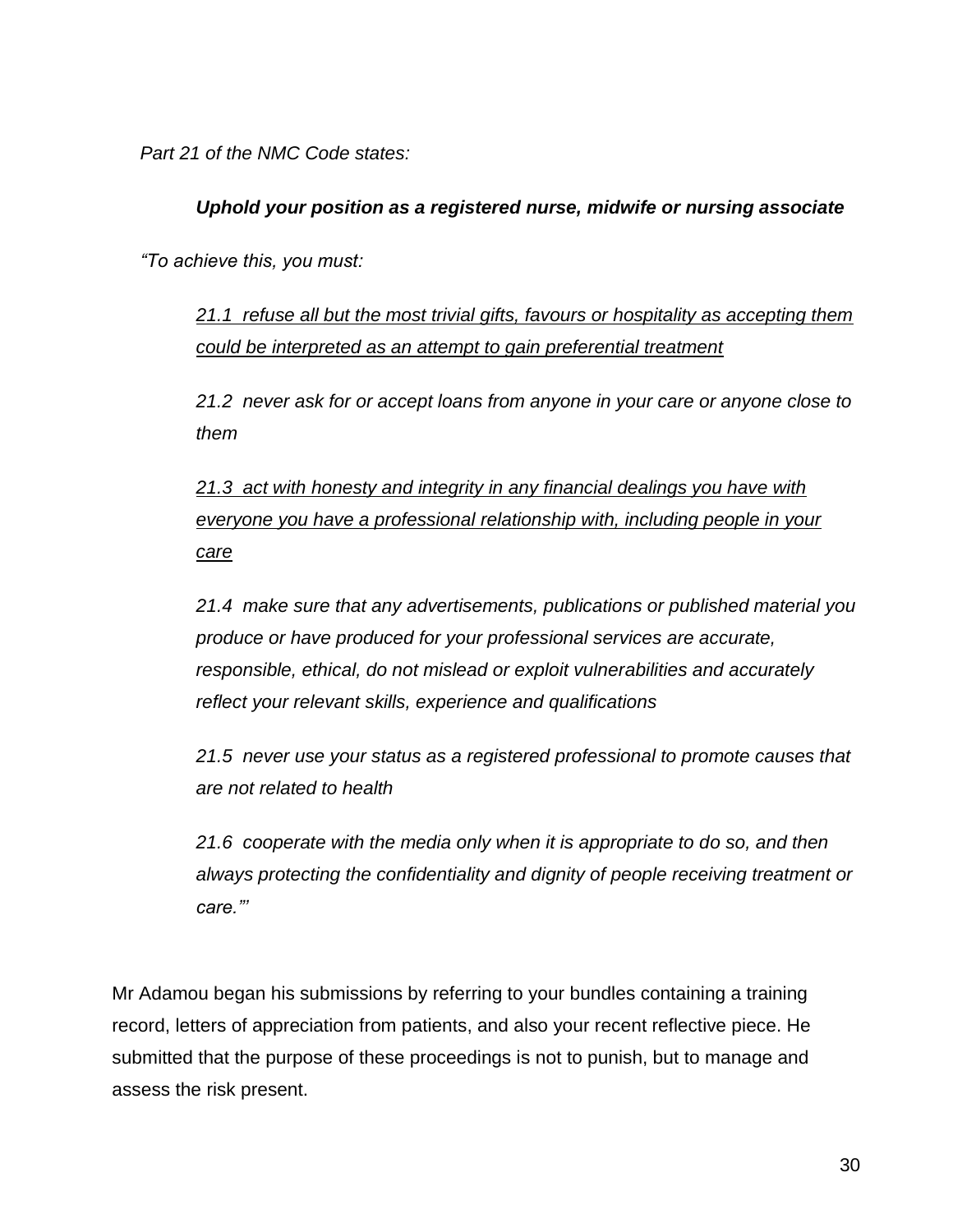Mr Adamou referred to case law and highlighted that simple misjudgement, negligence and naivety would not immediately amount to misconduct, and that there must be an element of seriousness in relation to any conduct found when considering the circumstances of the case. He referred to a number of findings made by the panel, including that an element of your motivation was that of financial gain, and your failure to follow the Code and Trust policies. He submitted that these breaches did not automatically lead to a finding of misconduct, and the panel should carefully consider the context of the case as to whether the seriousness of the circumstances warranted such a finding.

Mr Adamou further submitted that, when considering seriousness, the panel should also take account of the fact that it did not expressly find that no consent had been given by the patients and also that there was no element of dishonesty.

Mr Adamou submitted that it is a decision for the panel to consider whether your actions amounted to misconduct.

# **Submissions on impairment**

Ms Fewins moved on to the issue of impairment and addressed the panel on the need to have regard to protecting the public and the wider public interest. This included the need to declare and maintain proper standards and maintain public confidence in the profession and in the NMC as a regulatory body. This included reference to the cases of *Council for Healthcare Regulatory Excellence v (1) Nursing and Midwifery Council (2) and Grant [2011] EWHC 927 (Admin).*

Ms Fewins provided written submissions which are as follows:

## '*Impairment*

*8. There is no definition of "impairment" provided by the NMC's legislative framework. The NMC does, however, define "fitness to practise" as the*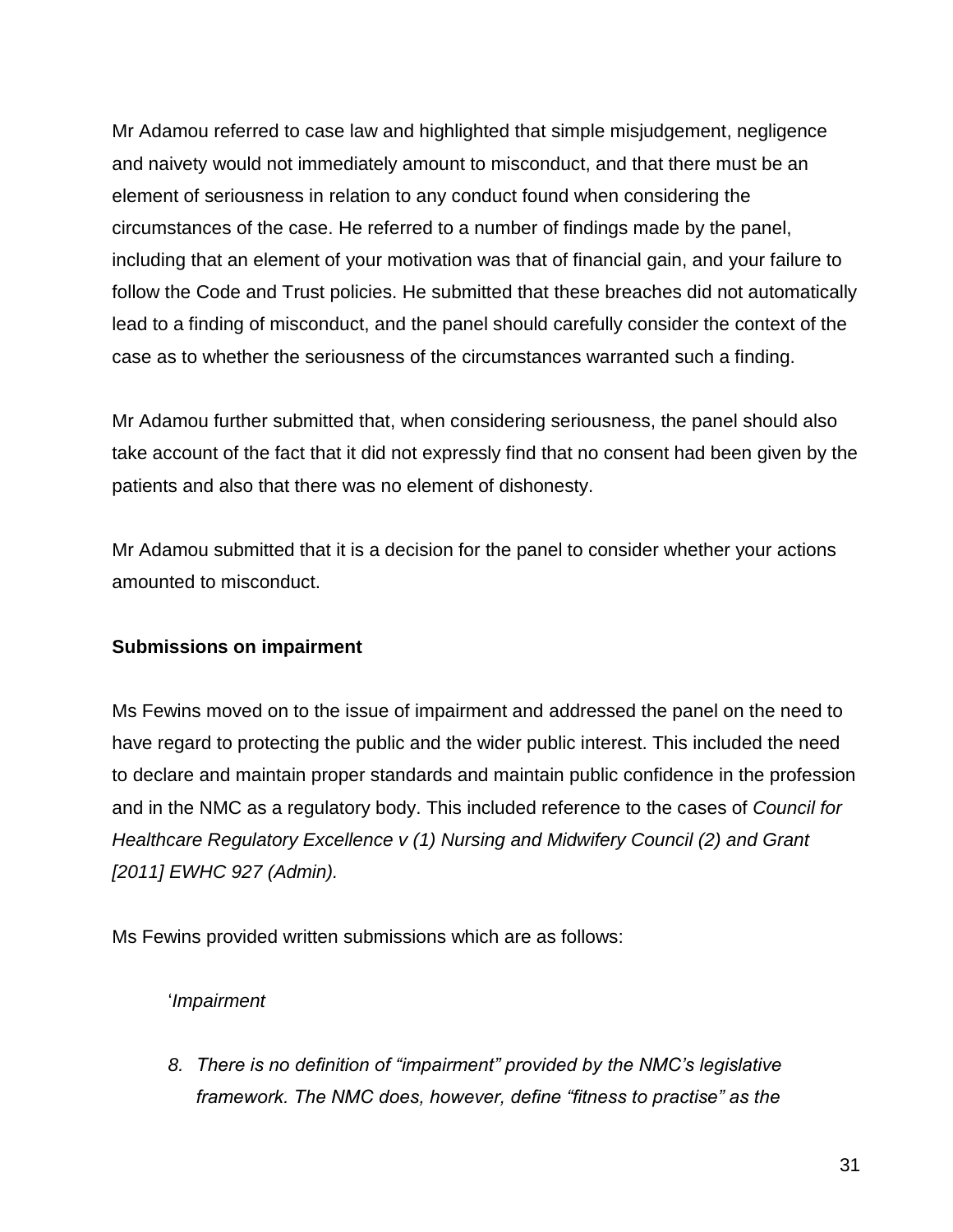*suitability to remain on the register without restriction. The panel may be assisted by the questions posed by Dame Janet Smith in her Fifth Shipman Report, as endorsed by Mrs Justice Cox in the leading case of Council for Healthcare Regulatory Excellence v (1) NMC 2 (Grant) [2011] EWHC 927 (Admin):*

*"Do our findings of fact in respect of the doctor's misconduct, deficient professional performance, adverse health, conviction, caution or determination show that his/her fitness to practise is impaired in the sense that s/he:*

- *a. has in the past acted and/or is liable in the future to act so as to put a patient or patients at unwarranted risk of harm; and/or*
- *b. has in the past brought and/or is liable in the future to bring the medical profession into disrepute; and/or*
- *c. has in the past breached and/or is liable in the future to breach one of the fundamental tenets of the medical profession; and/or*

*d. has in the past acted dishonestly and/or is liable to act dishonestly in the future."*

*9. This case also makes it clear that the public interest must be considered paramount and states:*

*"It is essential, when deciding whether fitness to practise is impaired, not to lose sight of the fundamental considerations … namely, the need to protect the public and the need to declare and uphold proper standards of conduct and behaviour so as to maintain public confidence in the profession."*

*10.In applying these principles to the case at hand, the NMC submits that the Registrant's fitness to practise is impaired in that he has breached the*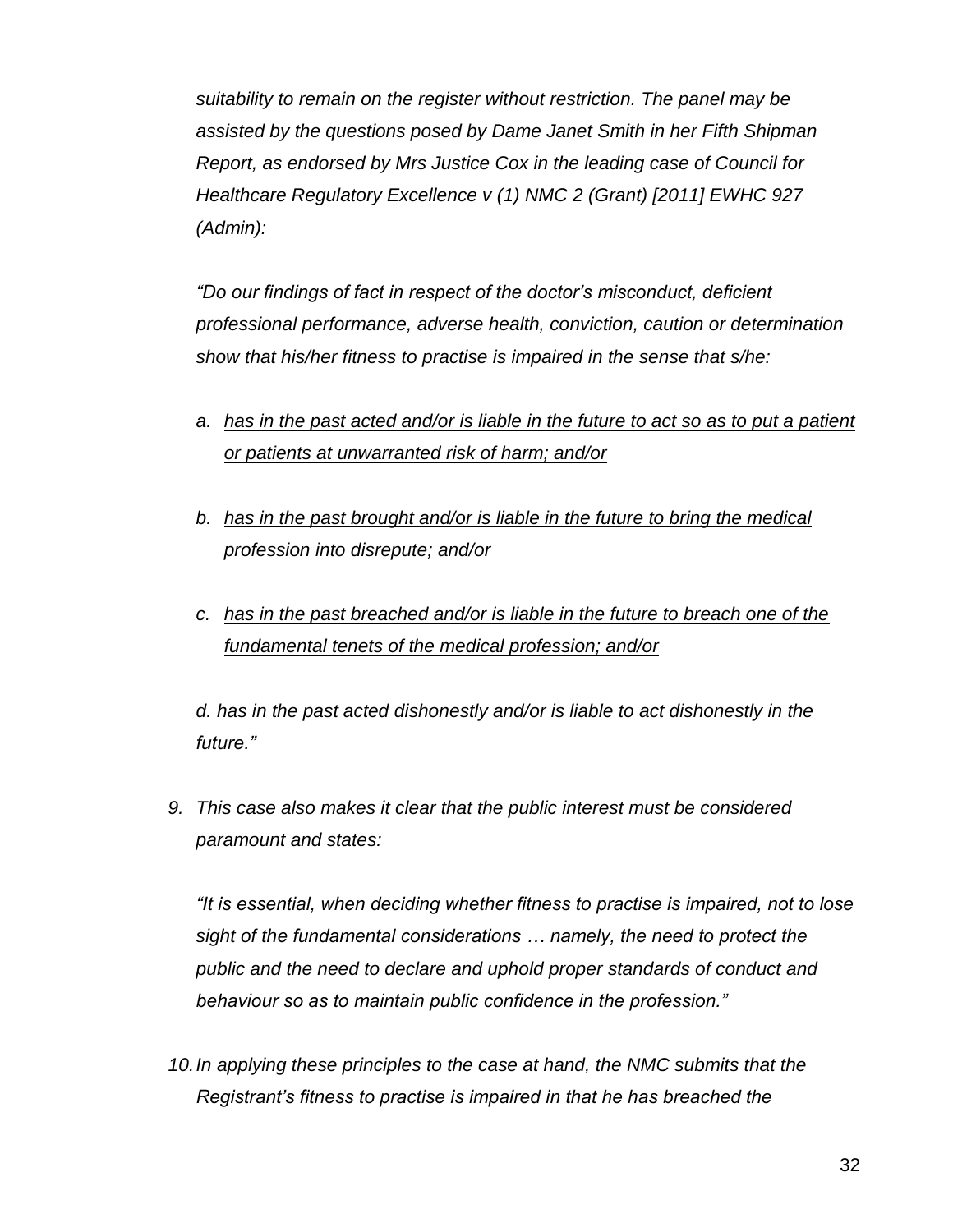*fundamental principles of the profession. The Registrant acted without integrity in knowingly failing to undertake the appropriate procedures or follow trust policy. The failings were basic and fundamental to safe and effective practise.*

- *11.The Panel must consider the need to protect the public and the need to declare and uphold proper standards of conduct and behaviour so as to maintain public confidence.*
- *12. With regard to future risk, regard should be had to the comments of Silber J in Cohen v General Medical Council [2008] EWHC 581 (Admin) namely, whether the concerns are easily remediable, whether they have in fact been remedied and whether they are highly unlikely to be repeated.*
- 13. In determining current impairment, the Panel should consider whether the *Registrant has demonstrated safe practice since these allegations, whether there has been any reflection or insight, and whether the Registrant has undertaken any further training to remediate his errors.*
- *14.The Panel found that in the course of the Registrant's evidence he appeared to show a growing awareness and insight into the fact that he may well have shown lack of integrity in his dealings with Cam Market Research Limited.*
- *15.The NMC submits that this demonstrates that the Registrant, in developing this awareness only very recently, has not adequately reflected on his actions and there has been no opportunity for these issues to be remediated and so the Registrant's fitness to practise is impaired'.*

In his submissions on impairment, Mr Adamou made reference to *Grant* and submitted that limbs (b) and (c) of this test are the only ones likely to be engaged. He submitted that there is no suggestion that your actions caused or even presented a risk of harm to patients. He also submitted that there is no dishonesty element in this case.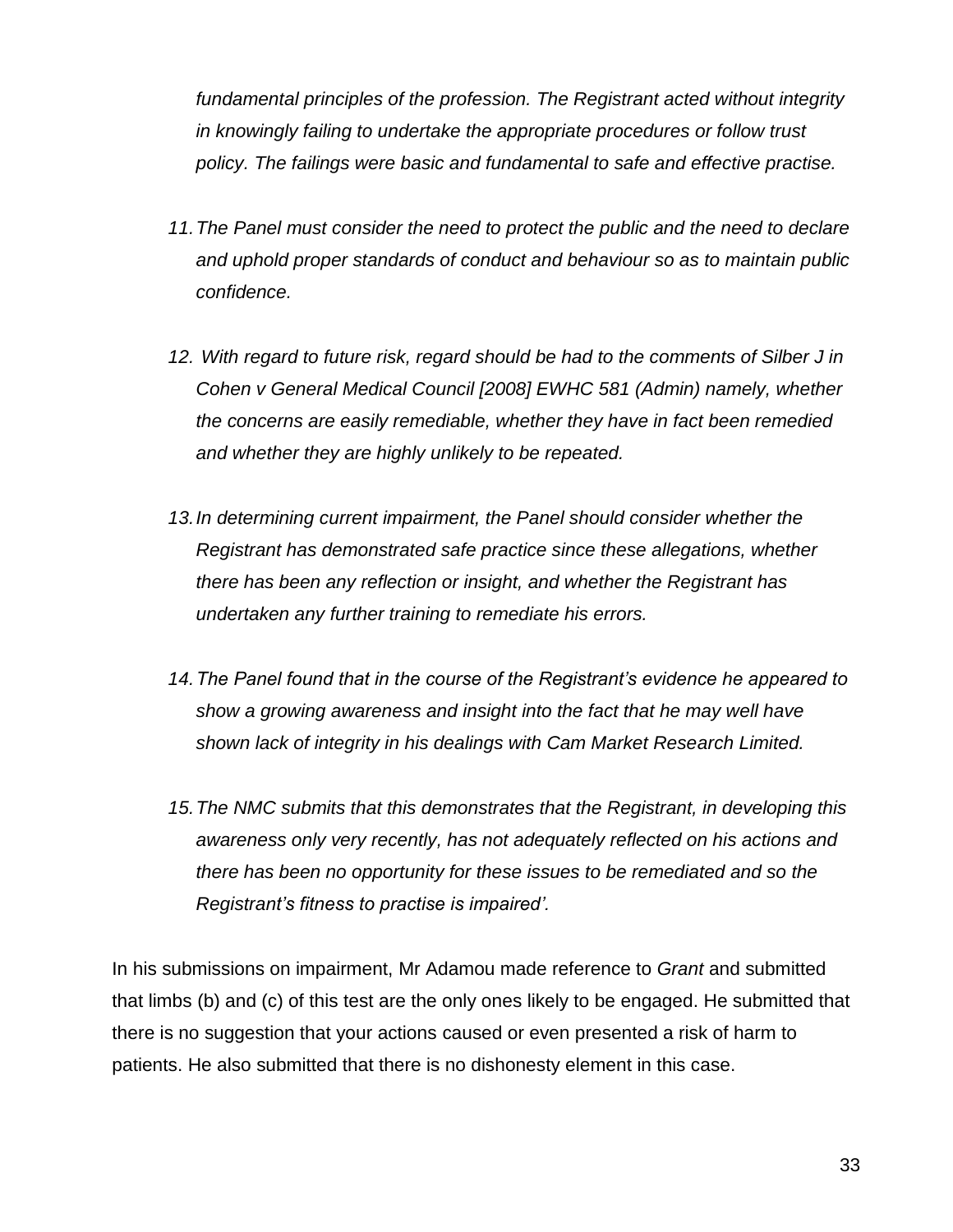Mr Adamou made reference to *General Medical Council v Meadow [2007] QB 462 (Admin).* He submitted that there has been a significant period of time between the incidents that occurred in 2016 and at the start of 2017, and that we are now in 2022. He submitted that you have never been subject to an interim order and you are currently employed as a registered nurse by Kind Care Company. This suggested a limited risk of repetition in the future.

Mr Adamou also referred to your training record, and submitted that it seeks to remedy the elements of deficiency that the panel had found, as it includes completed courses on data privacy, dignity and confidentiality.

In relation to insight and attitude, Mr Adamou referred to the case of *Nicholas-Pillai v General Medical Council [2009] EWHC 1048 (Admin),* which sets out that a panel can take into account a registrant's positive attitude when considering impairment*.* He submitted that you are an earnest and conscientious registrant who is seeking to better yourself and learn from your failings. He submitted that it is clear from your reflective piece that you accept that there were failures, you had learned from your experiences and you agree that you could have 'done better'. He submitted that in your oral evidence, you agreed that alternative options could and should have been explored in relation to the incident.

Mr Adamou submitted that you are apologetic, and willing to learn and develop. He submitted that insight is not about remediating anything that could or would have gone wrong, but about a registrant assessing the failures that have occurred and why they took place. He accepted that the panel's finding that, at the time, you had lost your moral compass. He submitted that this lapse from six years prior does not suggest you are the same individual or that you do not have current insight.

Mr Adamou submitted that you have an outstanding history of service, indicating that you are not currently impaired and that, looking forward, you can practise as a nurse with impunity.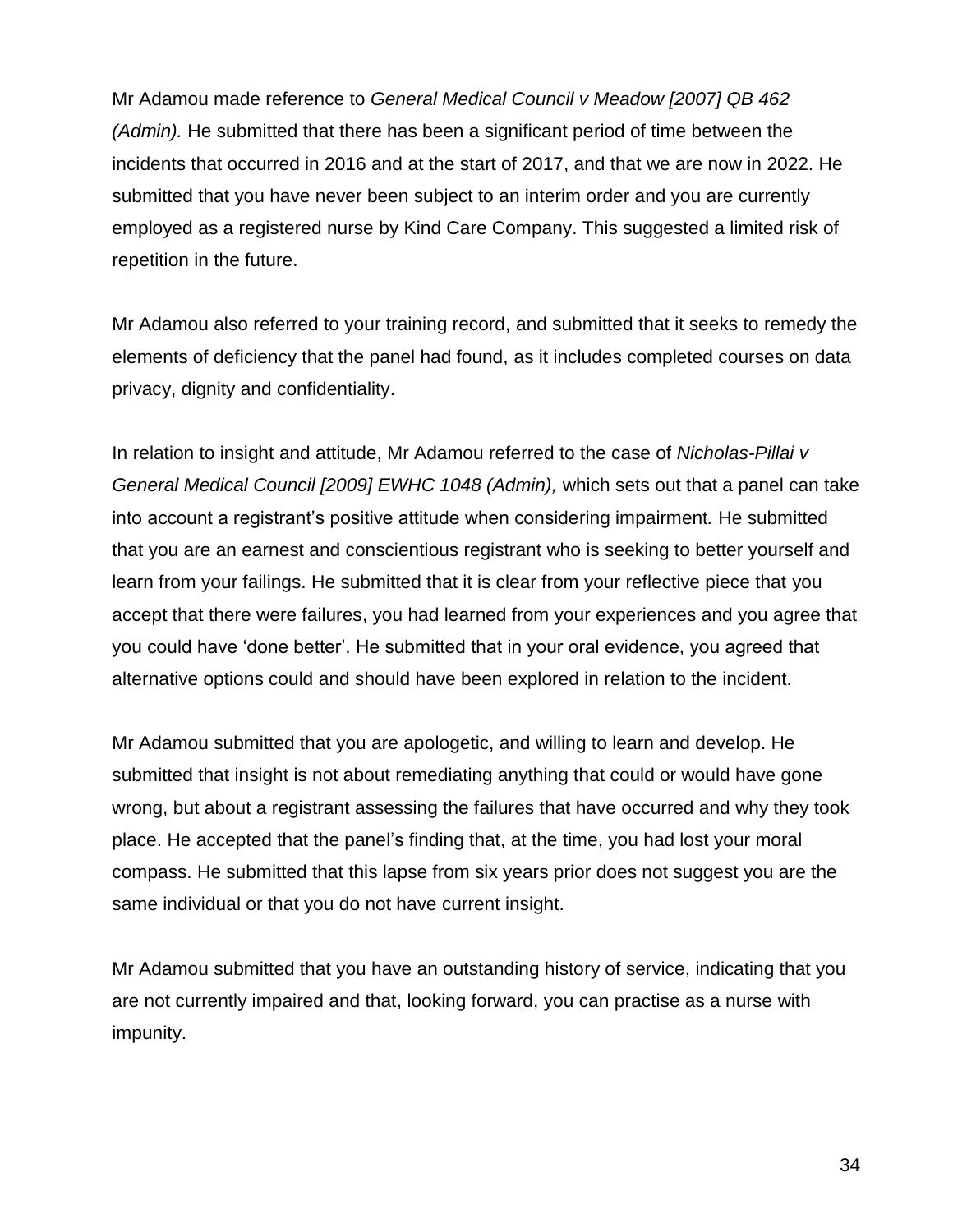The panel accepted the advice of the legal assessor which included reference to a number of relevant judgments. These included: *Nandi v General Medical Council [2004] EWHC 2317 (Admin), GMC v Meadow, Nicholas-Pillai v GMC and Grant.*

# **Decision and reasons on misconduct**

When determining whether the facts found proved amount to misconduct, the panel had regard to the terms of the Code.

The panel was of the view that your actions did fall significantly short of the standards expected of a registered nurse, and that your actions amounted to a breach of the Code. Specifically:

- *'4 Act in the best interests of people at all times To achieve this, you must:*
- *4.2 make sure that you get properly informed consent and document it before carrying out any action*
- *5 Respect people's right to privacy and confidentiality To achieve this, you must:*
- *5.1 respect a person's right to privacy in all aspects of their care*
- *5.2 make sure that people are informed about how and why information is used and shared by those who will be providing care*

# *Promote professionalism and trust*

*'You uphold the reputation of your profession at all times. You should display a personal commitment to the standards of practice and behaviour set out in the*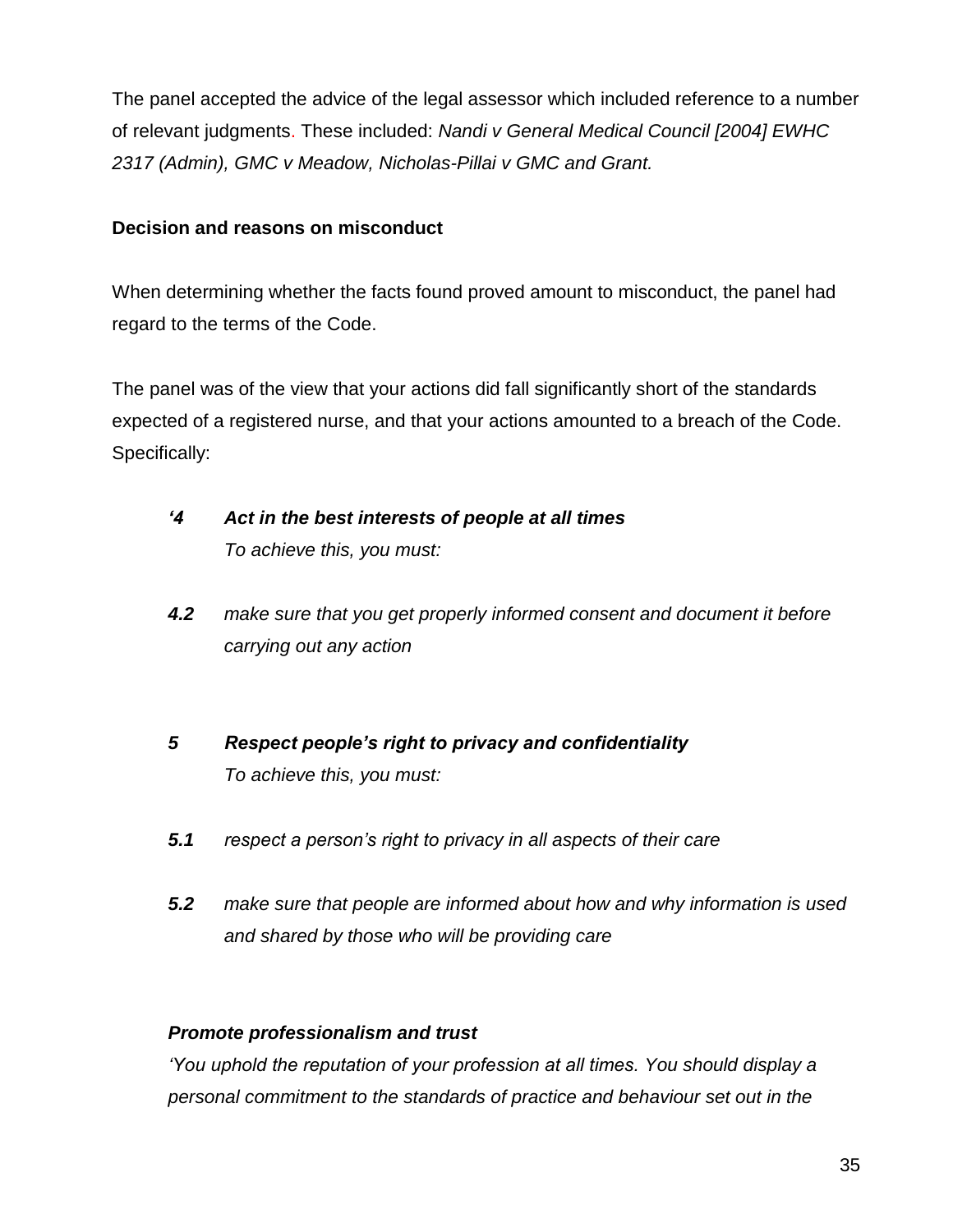*Code. You should be a model of integrity and leadership for others to aspire to. This should lead to trust and confidence in the profession from patients, people receiving care, other health and care professionals and the public.'*

- *20 Uphold the reputation of your profession at all times To achieve this, you must:*
- *20.1 keep to and uphold the standards and values set out in the Code*
- *20.2 act with honesty and integrity at all times, treating people fairly and without discrimination, bullying or harassment*
- *20.5 treat people in a way that does not take advantage of their vulnerability or cause them upset or distress*
- *20.8 act as a role model of professional behaviour for students and newly qualified nurses, midwives and nursing associates to aspire to*

# *21 Uphold your position as a registered nurse, midwife or nursing associate*

*To achieve this, you must:* 

- *21.1 refuse all but the most trivial gifts, favours or hospitality as accepting them could be interpreted as an attempt to gain preferential treatment*
- *21.3 act with honesty and integrity in any financial dealings you have with everyone you have a professional relationship with, including people in your care'*

The panel appreciated that breaches of the Code do not automatically result in a finding of misconduct. However, the panel was of the view that your actions fell significantly short of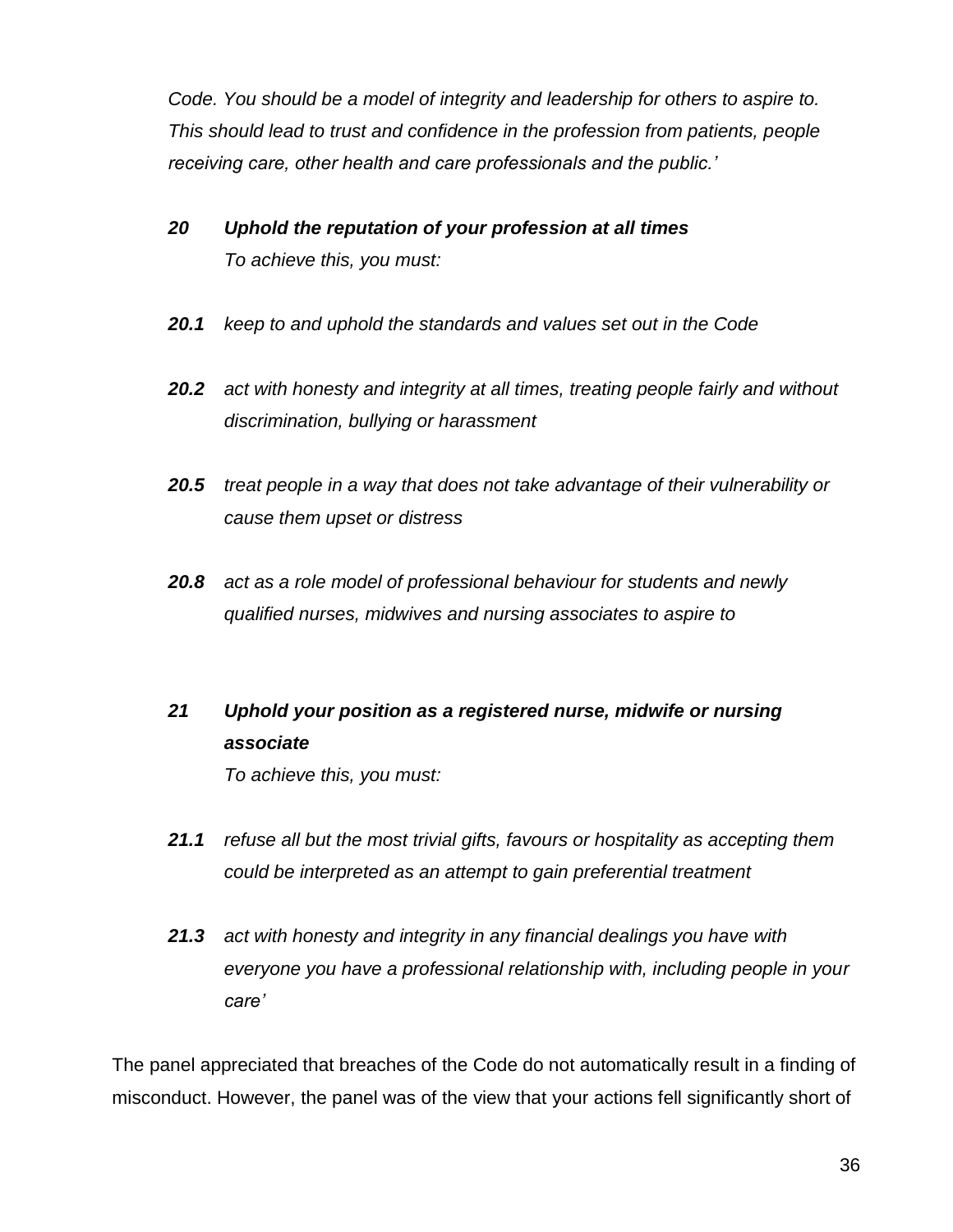the standards expected of a registered nurse, and that they did amount to misconduct. It considered that your actions would also be seen as deplorable by fellow practitioners.

The panel noted that you had breached the trust of your patients and colleagues, that you accepted the payments for your own personal use, that you breached the Trust's policies and elements of the Code, and that you acted with a lack of integrity.

In relation to seriousness, the panel considered the actions mentioned above, together with your failure to consult with management were an attempt to obscure your actions from scrutiny. The panel determined that you had made a conscious decision to not abide by the Trust's policies and the Code, all of which you had told the panel in your evidence that you were aware of and accepted you had breached.

In relation to the matter of integrity, this is a fundamental requirement of a registered nurse and the panel considered that, although there is no element of dishonesty in this case, a registered nurse that acts without integrity is a very serious concern. It was of the view that the public place a significant amount of trust into nurses and it is an expectation that integrity is maintained.

The panel found that your actions did fall seriously short of the conduct and standards expected of a nurse and amounted to misconduct.

## **Decision and reasons on impairment**

The panel next went on to decide whether, as a result of your misconduct, your fitness to practise is currently impaired.

Nurses occupy a position of privilege and trust in society and are expected at all times to be professional. Patients and their families must be able to trust nurses with their lives and the lives of their loved ones. To justify that trust, nurses must act with integrity. They must make sure that their conduct at all times justifies both their patients' and the public's trust in the profession.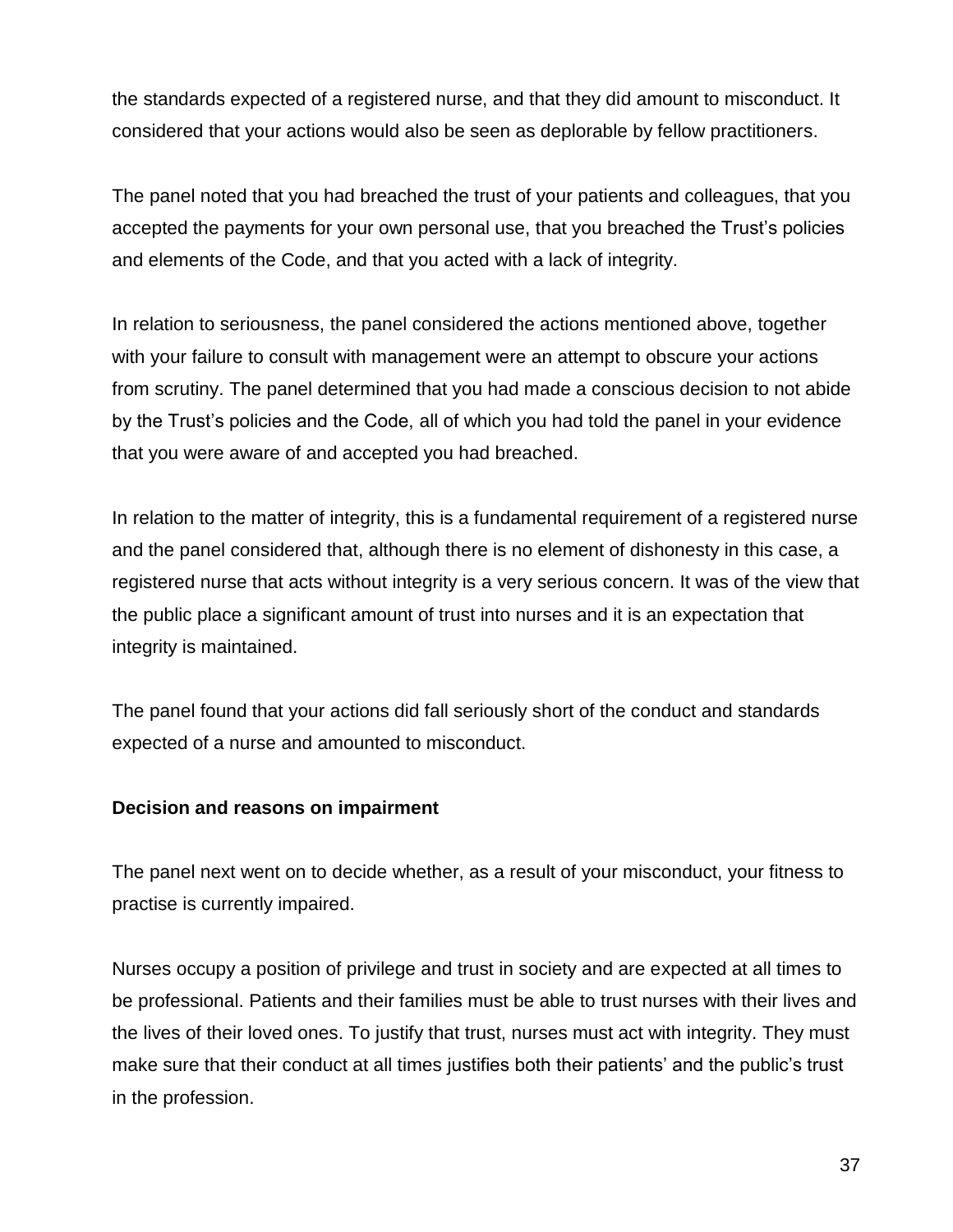In this regard the panel considered the judgment of Mrs Justice Cox in the case of *CHRE v NMC and Grant* in reaching its decision. In paragraph 74, she said:

*'In determining whether a practitioner's fitness to practise is impaired by reason of misconduct, the relevant panel should generally consider not only whether the practitioner continues to present a risk to members of the public in his or her current role, but also whether the need to uphold proper professional standards and public confidence in the profession would be undermined if a finding of impairment were not made in the particular circumstances.'*

In paragraph 76, Mrs Justice Cox referred to Dame Janet Smith's "test" which reads as follows:

*'Do our findings of fact in respect of the doctor's misconduct, deficient professional performance, adverse health, conviction, caution or determination show that his/her fitness to practise is impaired in the sense that s/he:*

- *a) has in the past acted and/or is liable in the future to act so as to put a patient or patients at unwarranted risk of harm; and/or*
- *b) has in the past brought and/or is liable in the future to bring the medical profession into disrepute; and/or*
- *c) has in the past breached and/or is liable in the future to breach one of the fundamental tenets of the medical profession; and/or*
- *d) has in the past acted dishonestly and/or is liable to act dishonestly in the future.'*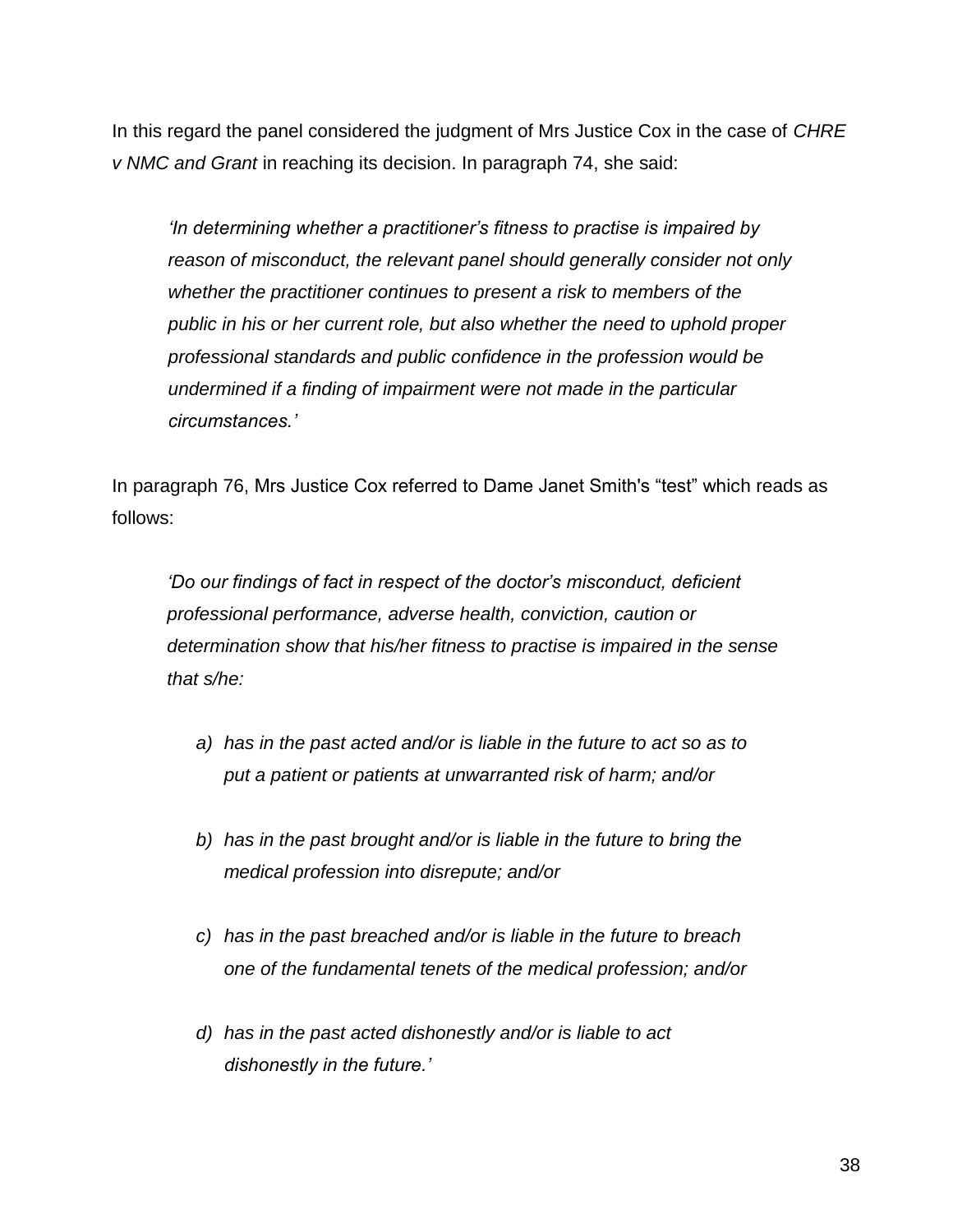The panel finds that your misconduct has breached the fundamental tenets of the nursing profession and has also brought its reputation into disrepute. Further, the panel considered that there is a risk that you may act in a similar way in the future, due to your poorly developed insight.

The panel further considered that, while you did not put patients at a risk of unwarranted harm, you did put them in a difficult situation in relation to disclosing their private information to a third party.

The panel noted that there is clear evidence before it that you are an experienced, capable and caring nurse, by reference to the accounts of your colleagues and by the letters of appreciation from patients at your current place of employment, all of which speak highly of you and your practice. However, it considered that your insight is currently at a very early stage. The reflective piece you provided was rather superficial, and it did not address the impact your actions could have had on your patients, colleagues and the wider public. It does not demonstrate that you have clearly understood the concerns at hand and it does not address the root cause of the incidents. The panel noted that in your reflection you did briefly address the profession and how the financial gain aspect of the concerns *"may therefore have potentially caused an impact on my fellow registrants and the profession as a whole".* The panel considered that you have had a long period of time to reflect on your actions and that it would have expected a greater level of insight to have been demonstrated by this stage. However, it considered that during your oral evidence you had begun to show some emerging insight.

The panel considered that you are remorseful and apologetic about your actions, and that you have completed some relevant training. On the issue of training, the panel considered that the issue here was not that you had not received training, or were unaware of the Trust policies and the Code, but that you had deliberately chosen not to abide by them. Therefore, the value of further training in them was somewhat limited.

The panel noted that it does not have any references from your current employer as to how you are working in your current role.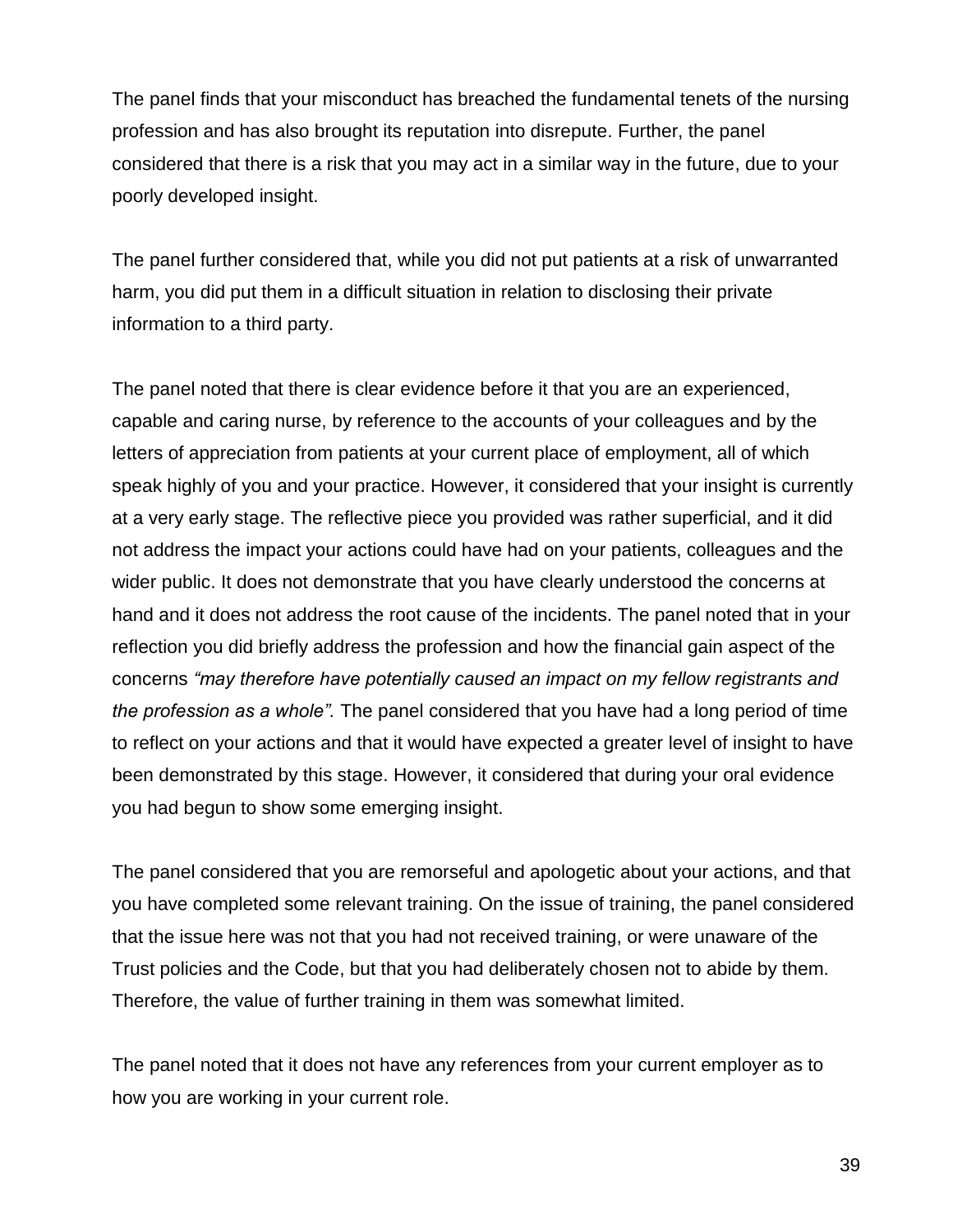The panel considered that there is a risk of repetition in the future as the concerns have not yet been suitably addressed, and there is no evidence of sufficient insight demonstrated by you at this time. It highlighted the importance of further developing a deeper level of insight into your actions and the impact they could have had on your patients, colleagues, the profession and the public. Of concern, the panel noted that there were two instances where you had attempted to put blame on somebody else, including a staff member from another Trust and also on Ms Fewins, the NMC Case Presenter, where during the course of your evidence, you stated (wrongly) that you were '*tricked'* by her. The panel also noted that you maintained your position throughout that you had acted with integrity and that in your oral evidence you had made assertions that were at times contradictory and at times untrue.

The panel concluded that, although there is no evidence that direct harm was caused to patients, there are elements of public protection issues in relation to sharing patients' confidential information, and the risks associated with the misuse of this information. It considered the issues that had arisen surrounding obtaining patients' consent, and the breaches of the Code and of the Trust's policies. The panel therefore decided that a finding of impairment is necessary on the grounds of public protection.

The panel bore in mind the overarching objectives of the NMC; to protect, promote and maintain the health, safety, and well-being of the public and patients, and to uphold and protect the wider public interest. This includes promoting and maintaining public confidence in the nursing and midwifery professions and upholding the proper professional standards for members of those professions.

The panel determined that a finding of impairment on public interest grounds is required, as a well-informed member of the public would be very concerned to learn of your actions and if you were permitted to practise unrestricted. In addition, the panel concluded that public confidence in the profession would be undermined if a finding of impairment were not made in this case and therefore also finds your fitness to practise impaired on the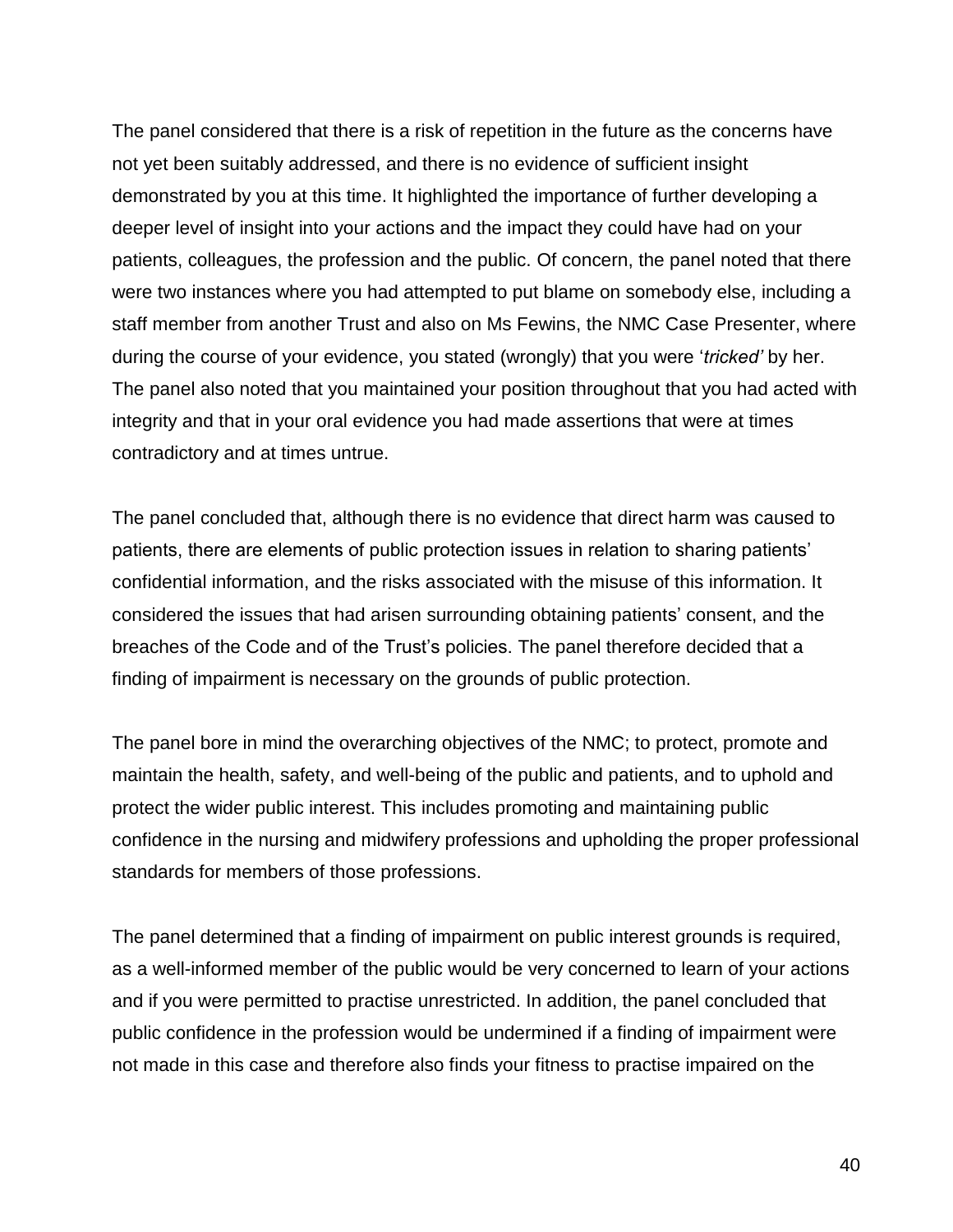grounds of public interest. In fact, it considered that this case focuses mainly on the grounds of public interest.

Having regard to all of the above, the panel was satisfied that your fitness to practise is currently impaired.

# **Sanction**

The panel has considered this case very carefully and has decided to make a suspension order for a period of six months. The effect of this order is that the NMC register will show that your registration has been suspended.

In reaching this decision, the panel has had regard to all the evidence that has been adduced in this case and had careful regard to the Sanctions Guidance (SG) published by the NMC. The panel accepted the advice of the legal assessor.

# **Submissions on sanction**

Ms Fewins informed the panel that in the Notice of Hearing, dated 20 January 2022, the NMC had advised you that it would seek the imposition of a striking-off order if it found your fitness to practise currently impaired.

Ms Fewins submitted that a striking-off order would be sought on both public protection and public interest grounds. She submitted that the concerns that have been raised are serious and are more difficult to put right in this case. She invited the panel to consider the underlying seriousness of the departure from the standards that are expected of you as a registered nurse, and of non-adherence to the Code and Trust's policies.

Ms Fewins submitted that the panel have found that your actions amounted to misconduct and that your fitness to practise is currently impaired. She highlighted that your actions fell seriously short of the conduct and standards expected of a registered nurse and that they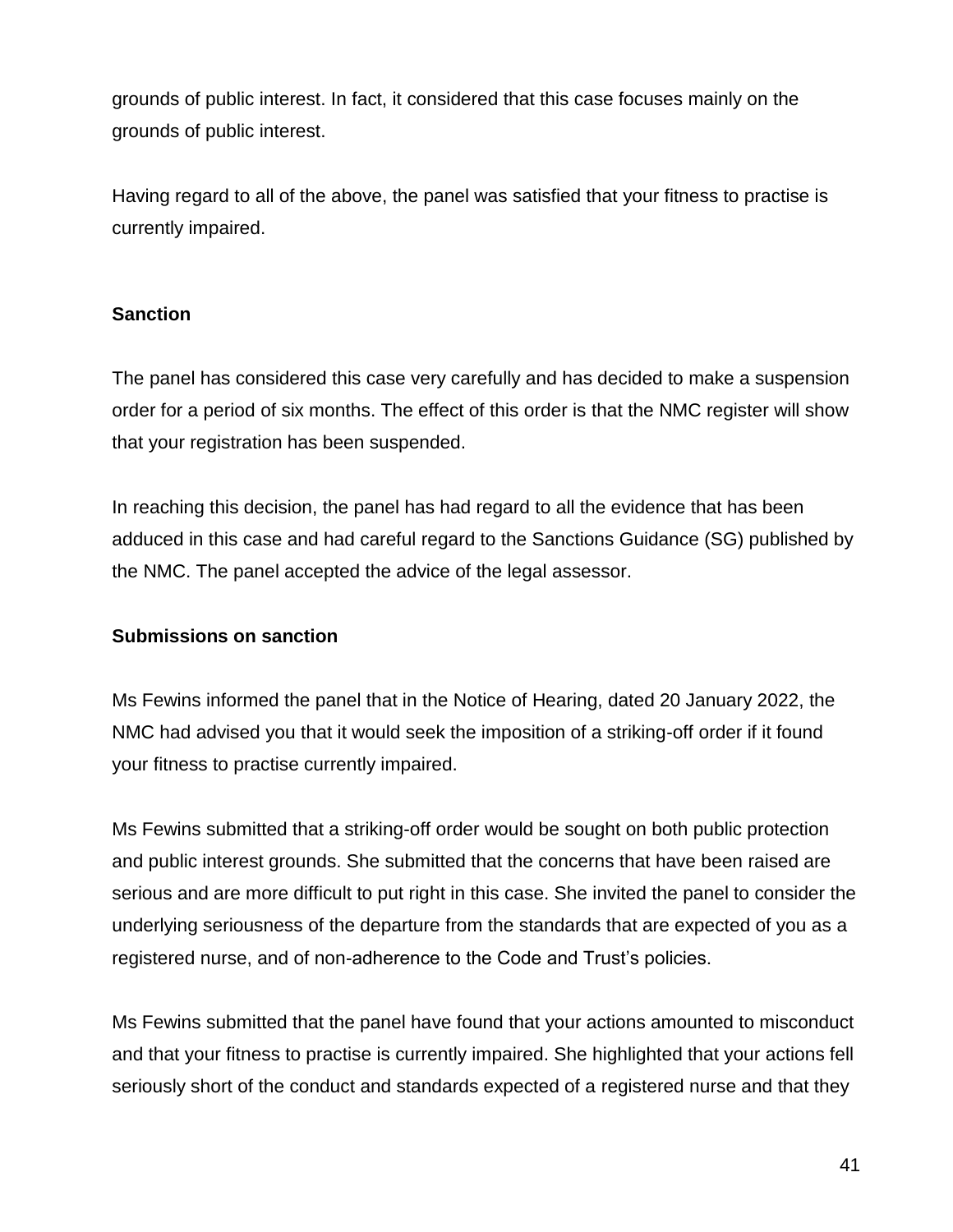breached fundamental principles of the nursing profession. She submitted that the panel found there is a risk that you may act in a similar way in the future, and that there remains a risk to the public.

Ms Fewins submitted that your insight is at a very early stage and your reflective piece did not address the impact your actions could have had on patients, colleagues and the wider public. She submitted that a long period of time has passed since the incident occurred, and therefore you have had a significant amount of time to demonstrate a deeper level of insight, and yet this only began to become apparent during the course of your oral evidence.

Ms Fewins raised the question of whether you will ever be able to develop the deeper insight required if this has not happened yet. She submitted that the panel should consider the responses that you gave during your evidence. Ms Fewins highlighted that the concerns raised have not yet been suitably addressed and there is no evidence of sufficient insight demonstrated by you at this time and, until you are able to develop this insight, there remains a risk to the public in that your actions could be repeated.

Ms Fewins addressed the wider public interest and submitted that a member of the public would be concerned to learn of your actions and if you were permitted to practise unrestricted. She submitted that concerns have been raised about your professionalism and public interest could not be maintained if you were not removed from the register, based on the seriousness of the case. She submitted that a striking-off order would be the most appropriate sanction in this case.

Mr Adamou submitted that sanction is not about a registrant, but it is about the minimum requirement to safely protect the public, minimise the risks identified and satisfy the public interest. He submitted that you should not be punished for not having shown earlier insight, despite the panel's finding of expecting a greater level of insight by this stage. He referred to case law, indicating that a registrant who defends their case robustly does not equate to a lack of insight. He invited the panel to consider the point on the passage of time between the incident with an element of caution. He submitted that although insight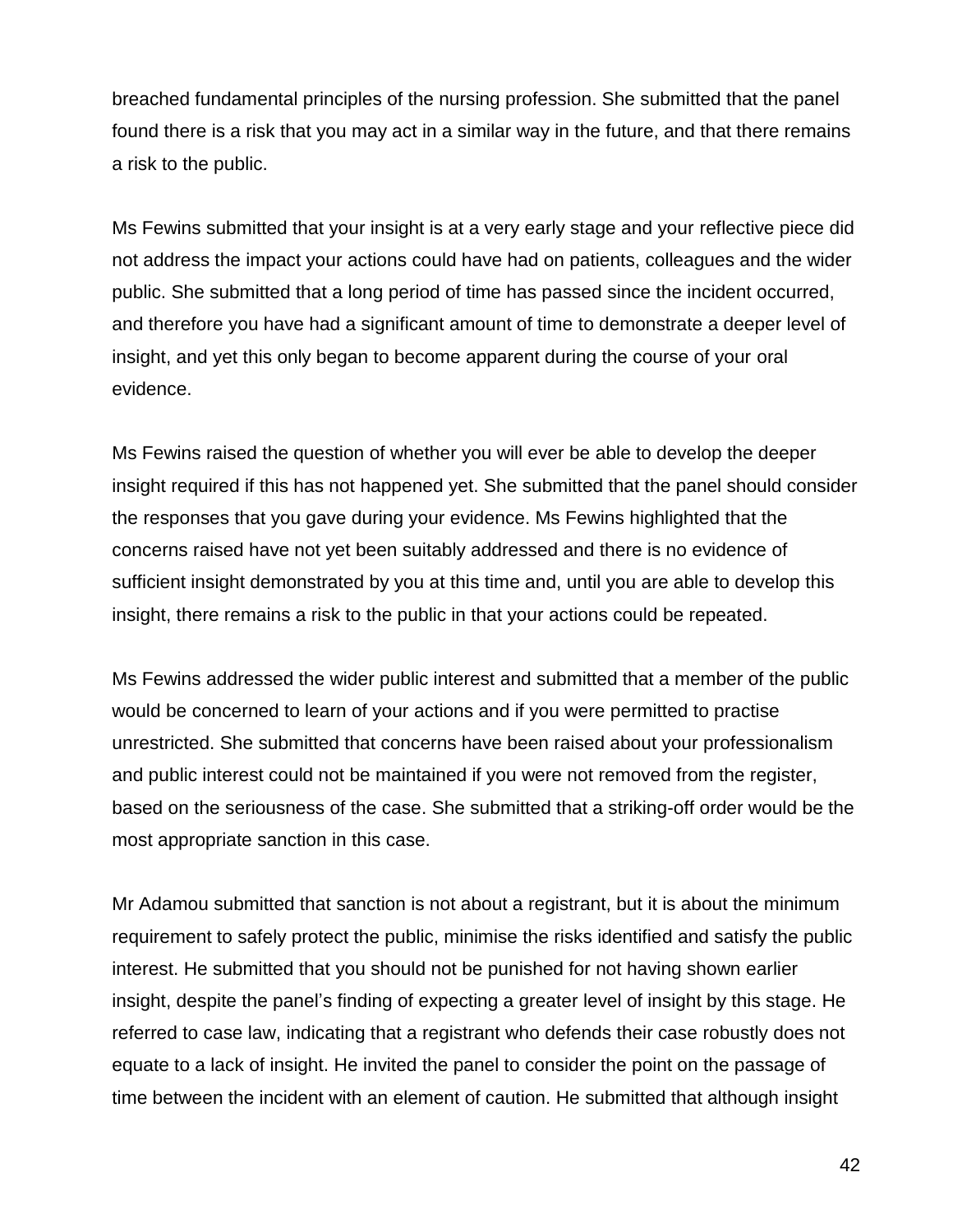has only just begun, the panel should consider whether that insight could grow, which could mean you would be able to practice unrestricted in the future. He submitted that the importance lies in how your insight could possibly become in its final form.

Mr Adamou invited the panel to carefully balance the potential consequences of its decision with the need to protect the public and maintaining public confidence in the profession. He referred to the principles of proportionality in this case. He submitted that there are ways and means that this panel could protect the public that would allow no danger to patients, and no damage to the reputation of the profession.

Mr Adamou referred to aggravating features of the case. He submitted that it is clear, as the panel has found, that it considers there to be an element of a breach of trust, an element of concealment although no dishonesty and an element of financial gain. He submitted that these features are cancelled out by the following mitigating features: apart from this incident, there has been a following of good practice; you have shown insight into your actions, albeit that this is at an early stage; and although there was an element of financial gain it was not a primary motive of your actions.

Mr Adamou submitted that you are a laudable, experienced nurse, that your skills are highly valued, and you provide a high level of care for your patients. He submitted that Witness 3 in her evidence stated that you go 'above and beyond' for your patients.

Mr Adamou addressed the public interest and submitted that the panel would need to carefully consider what impact a decision will have not just on you, but on the profession and the wider public. He submitted that the public interest of maintaining an otherwise valued member of the profession on the register would outweigh the aggravating features that have already been outlined by the NMC. He submitted that there is a real need to identify what the next steps are and how long these may take.

Mr Adamou took the panel through the sanctions available to it. He submitted that no further action and a caution order would be inappropriate considering the circumstances. He submitted that the panel have suggested that this is not a matter that is easily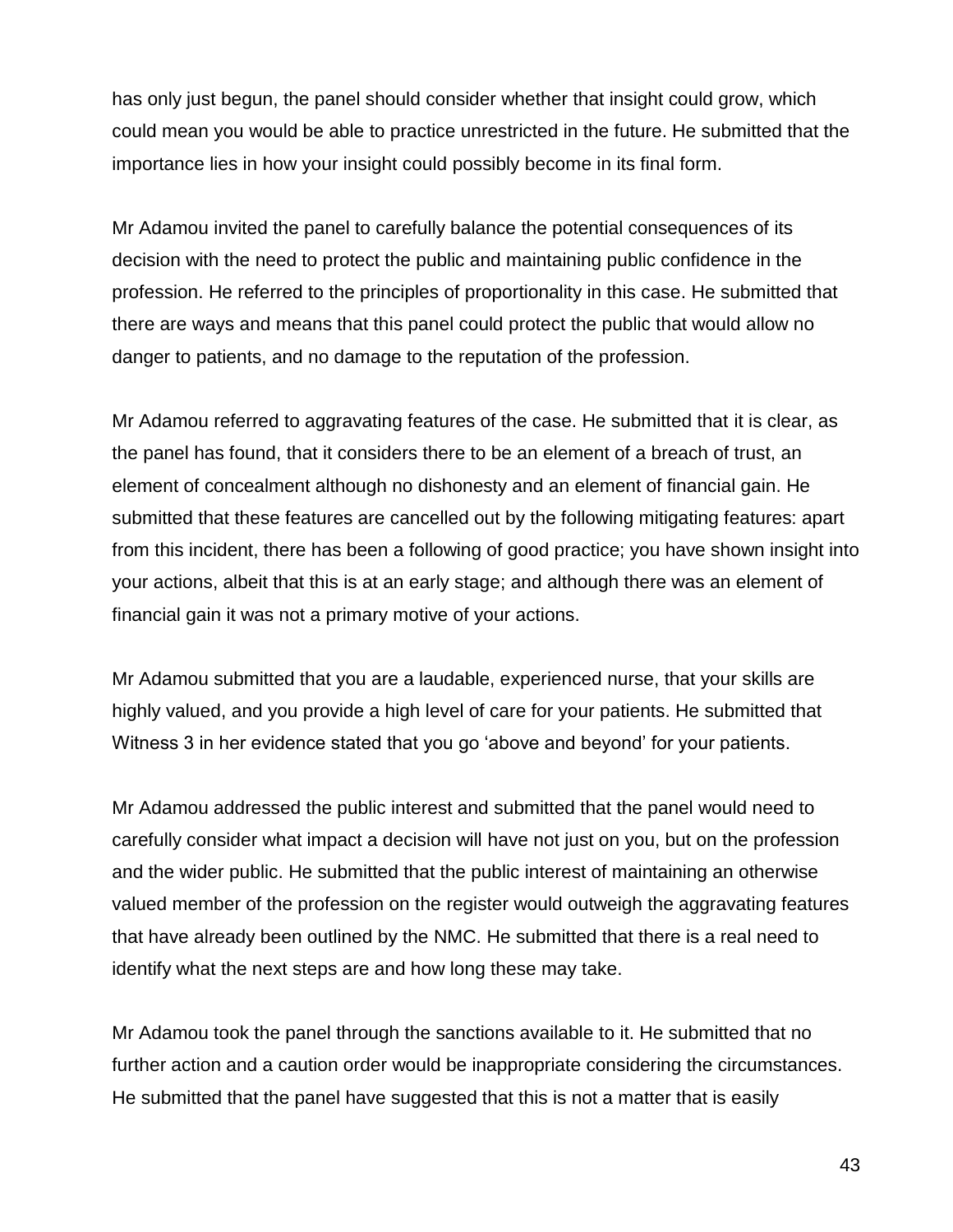remediable and whilst that may be the case, that may be a red herring when considering a sanction. He submitted that when assessing whether a registrant's insight can progress to a point where there is no longer a risk, it is not essential that the conduct need necessarily be remedied, especially conduct that has occurred so far in the past.

Mr Adamou submitted that whilst he makes no strong submissions on a conditions of practice order, he highlighted the need to start from the bottom when considering a sanction. He submitted that, in relation to a conditions of practice order, there are elements the panel may wish to consider, including that there is no general evidence of incompetence, there is a potential and willingness to respond positively to retraining, that the nurse has insight into the issue, that patients will not be put in direct danger, that there are identifiable areas of assessment and retraining and that there is no evidence of *deep seated* attitudinal issues. He submitted that any conditions imposed would need to be appropriate, workable and measurable.

Mr Adamou invited the panel to consider whether the seriousness of the case requires temporary removal from the register, in relation to a suspension order. He submitted that certain concerns are more difficult to remedy and, when considering the guidance on seriousness, the charge found proved does not fit into any of the specific categories there set out. He submitted that it is clear that the charges found proved are not the most serious in nature. There is no element of dishonesty and no evidence of any harm, although the panel found that there may have been a risk of harm.

Mr Adamou addressed a striking-off order and submitted that, while there is evidence the panel has found that you did not follow the Code or Trust policies in place, the panel has not gone so far to suggest that you did not obtain consent from patients at all. He submitted that this does not raise a fundamental question about your professionalism.

Mr Adamou submitted that you are currently a Deputy Manager at your place of work, and that it was an essential feature of your role that you were a registered nurse. He submitted that a higher sanction imposed would cause you financial hardship.

44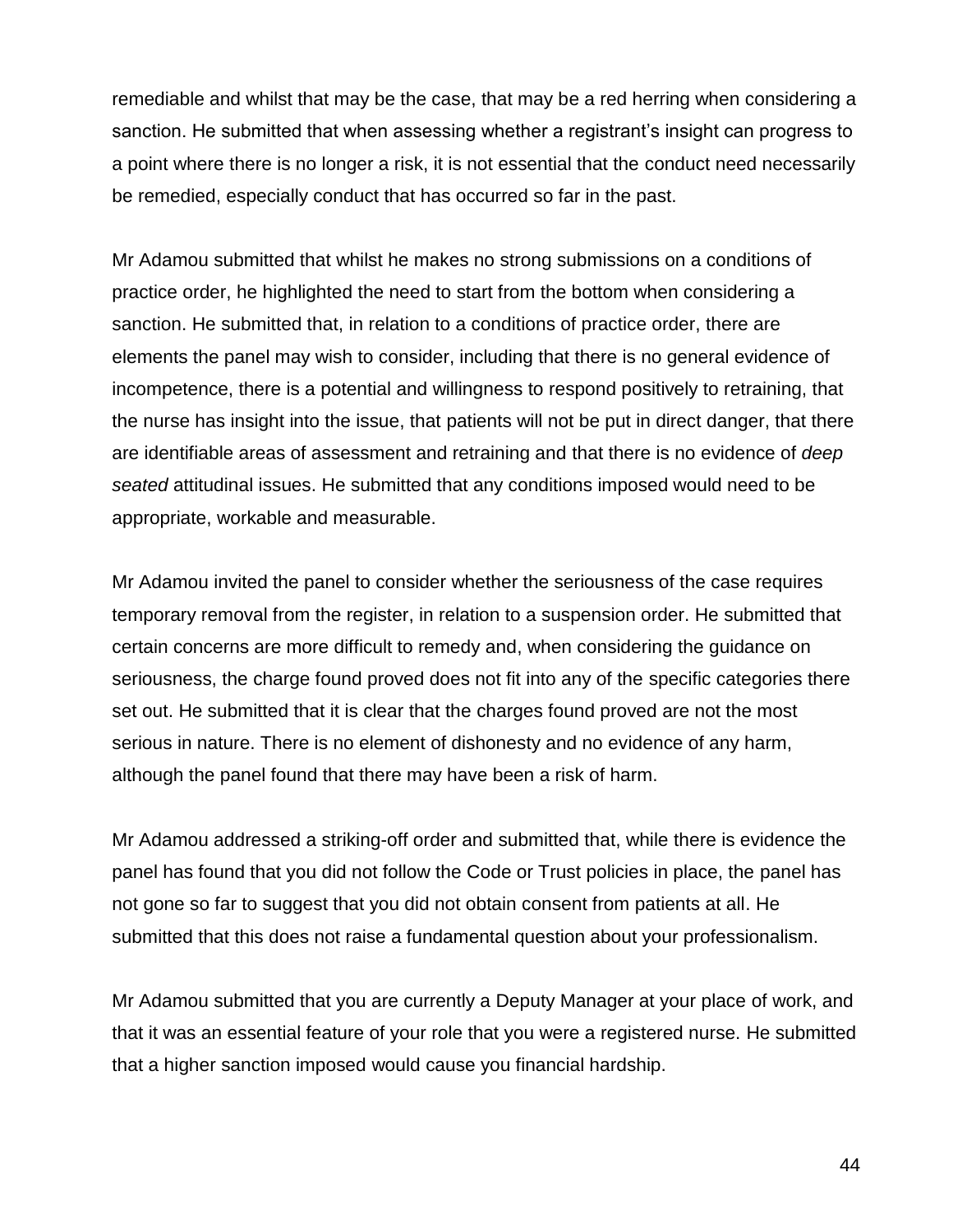Mr Adamou submitted that you are at the start of a long road back to practising unrestricted and invited the panel to allow you the opportunity to learn and show that you are able to take those steps to address the issues.

The panel accepted the advice of the legal assessor which included reference to the case of *Cheatle v General Medical Council [2009] EWHC 645.*

# **Decision and reasons on sanction**

Having found your fitness to practise currently impaired, the panel went on to consider what sanction, if any, it should impose in this case. The panel has borne in mind that any sanction imposed must be appropriate and proportionate and, although not intended to be punitive in its effect, may have such consequences. The panel had careful regard to the SG. The decision on sanction is a matter for the panel independently exercising its own judgement.

The panel took into account the following aggravating features:

- A breach of trust.
- Some of your actions and omissions lead to an element of concealment but did not amount to dishonesty.
- A considerable period of time has passed since the incident, giving you time to develop insight, but you have only shown limited insight at this stage.
- Financial gain was part of your motivation.
- Multiple patients were involved.

The panel also took into account the following mitigating features:

- No apparent patient harm.
- An admission made at the outset of the hearing to charge 1, as well as admissions made to the Trust during the internal investigation.
- You have engaged fully with the NMC.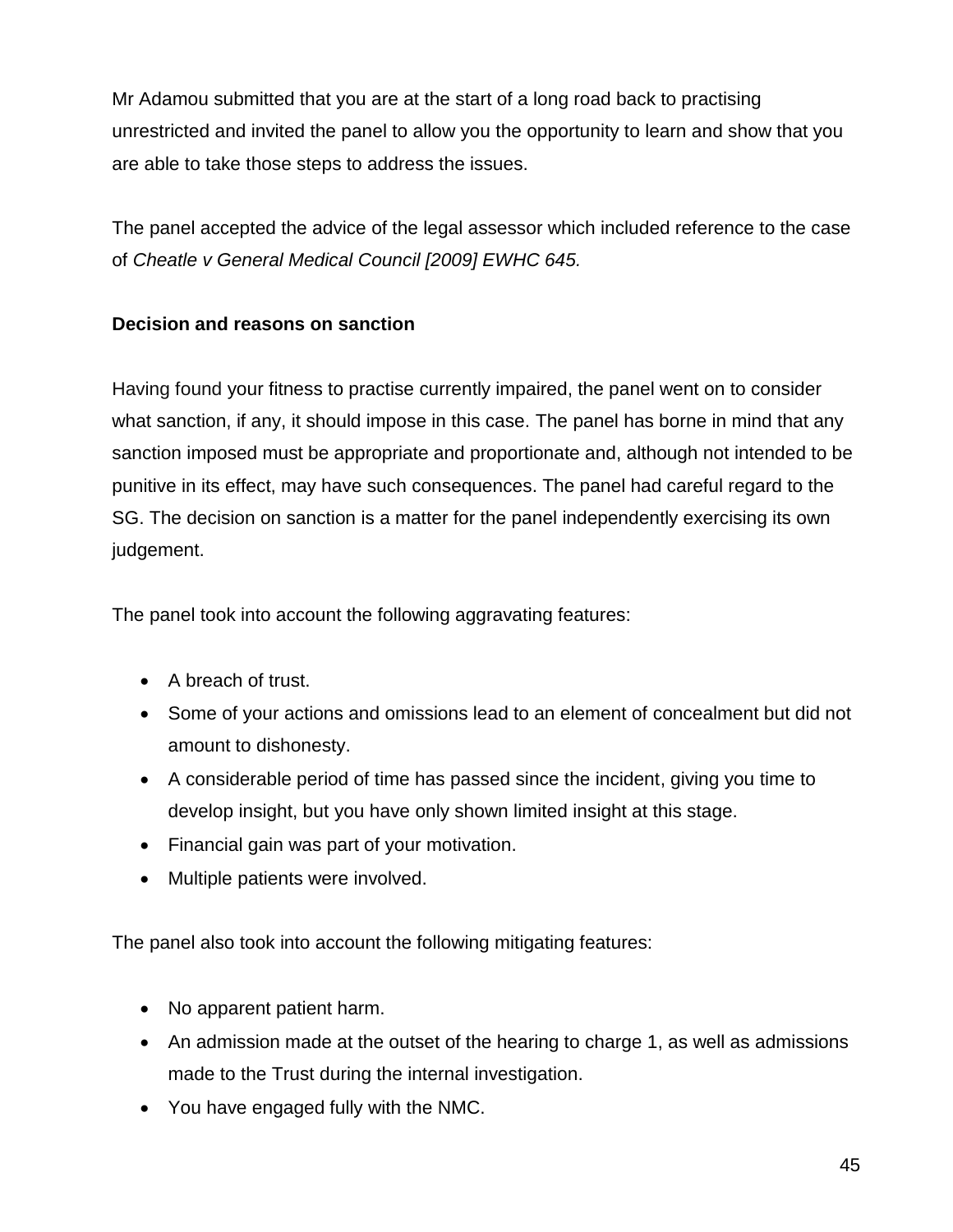- Your principal intention was to help patients and improve their lives.
- There was verbal and written evidence that indicates you are a 'brilliant nurse' who 'goes above and beyond' for your patients.
- You have expressed a willingness to learn and move forward.
- The amounts of financial gain were relatively small.
- Some awareness shown by you in your reflection of the impact of your actions on the profession, and that you are remorseful and apologetic.

The panel first considered whether to take no action but concluded that this would be inappropriate in view of the seriousness of the case. The panel decided that it would be neither proportionate nor in the public interest to take no further action.

The panel then considered the imposition of a caution order but again determined that, due to the seriousness of the case, and the public protection and public interest issues identified, an order that does not restrict your practice would not be appropriate in the circumstances. The SG states that a caution order may be appropriate where '*the case is at the lower end of the spectrum of impaired fitness to practise and the panel wishes to mark that the behaviour was unacceptable and must not happen again.'* The panel considered that your misconduct was not at the lower end of the spectrum and that a caution order would be inappropriate in view of the issues identified. The panel decided that it would be neither proportionate nor in the public interest to impose a caution order.

The panel next considered whether placing conditions of practice on your registration would be a sufficient and appropriate response. The panel is mindful that any conditions imposed must be proportionate, measurable and workable. The panel took into account the SG, in particular:

- *No evidence of harmful deep-seated personality or attitudinal problems;*
- *Identifiable areas of the nurse or midwife's practice in need of assessment and/or retraining;*
- *No evidence of general incompetence;*
- *Potential and willingness to respond positively to retraining;*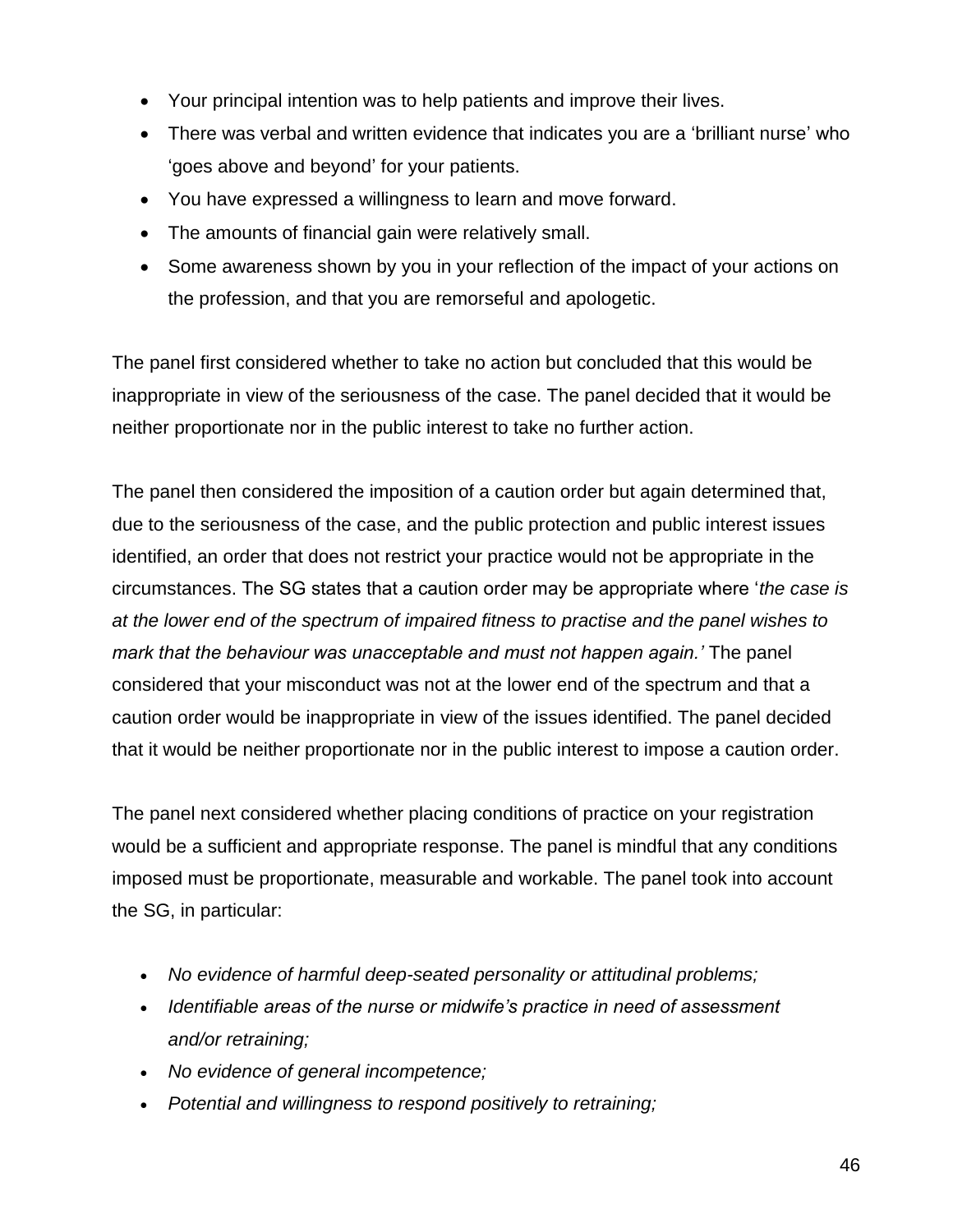- *Patients will not be put in danger either directly or indirectly as a result of the conditions;*
- *The conditions will protect patients during the period they are in force; and*
- *Conditions can be created that can be monitored and assessed.*

The panel considered the submissions made by Mr Adamou, however it is of the view that there are no practical or workable conditions that could be formulated, given the nature of the charges in this case. The misconduct identified in this case was not something that can be addressed through retraining.

The panel noted that you are regarded by your former manager as a '*brilliant'* and experienced nurse, and your colleagues and patients have spoken highly of you. The panel accepted your willingness to learn from your failings and to remedy the issues. However, the panel considered that, although there is no evidence of deep-seated personality or attitudinal issues, there were concerns about the instances when you tried to deflect blame onto others. The panel is of the view that you do not yet fully understand what you need to demonstrate in order to address the concerns. The panel was concerned about the limited level of insight you have shown at this stage, despite the significant period of time that has passed since the incident occurred and noted your developing insight only became apparent during the course of your evidence. It considered that there are no clinical practice issues in this case and conditions of practice would not suitably address the concerns regarding the lack of integrity found. The panel noted the wide range of courses you have undertaken but considered that the issue is one of integrity, not lack of training. It concluded that your insight is still at a very early stage.

Furthermore, the panel concluded that the placing of conditions on your registration would not adequately address the seriousness of this case and would not satisfy the wider public interest.

The panel then went on to consider whether a suspension order would be an appropriate sanction. The SG states that suspension order may be appropriate where some of the following factors are apparent: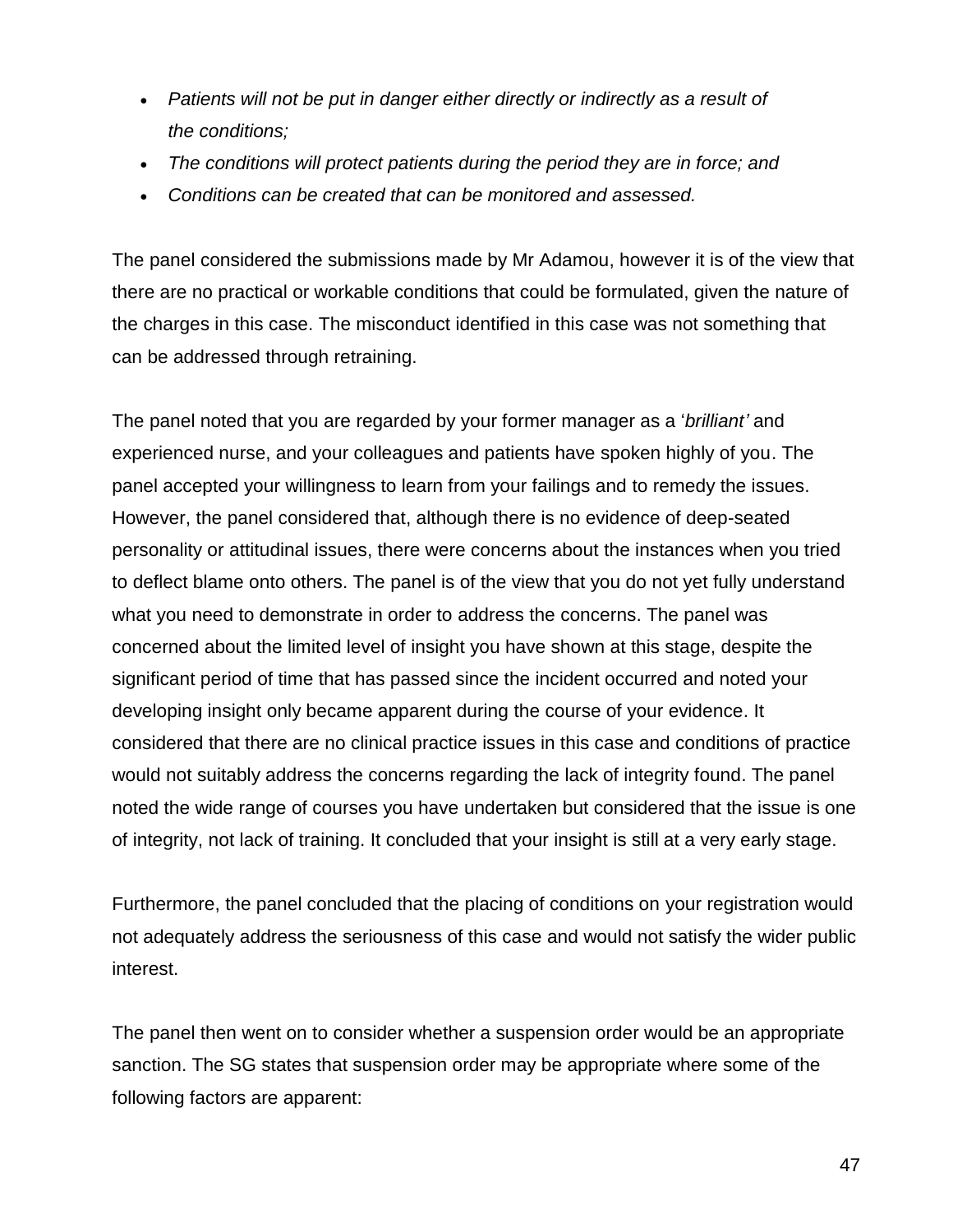- *A single instance of misconduct but where a lesser sanction is not sufficient;*
- *No evidence of harmful deep-seated personality or attitudinal problems;*
- *No evidence of repetition of behaviour since the incident; and*
- *The Committee is satisfied that the nurse or midwife has insight and does not pose a significant risk of repeating behaviour.*

The panel was satisfied that in this case, the misconduct was not fundamentally incompatible with remaining on the register. It considered the concerns, as stated above, and stressed the importance of you needing to develop a deeper level of insight and reflection. It considered that a period of suspension would allow you time to fully reflect on your actions and the impact they could have caused on patients, colleagues, the profession and the wider public, and provide evidence of this to a future reviewing panel.

The panel was of the view that a suspension order would mark the seriousness of the case and address both the public protection and public interest issues identified, uphold the standards of the profession and the confidence in the NMC as regulator. It considered that you do not have a deep-seated personality or attitudinal problem, there has been no evidence of repetition of behaviour since the incident, you have shown some insight (albeit at a very early stage), you have engaged with the NMC and you have demonstrated a willingness to learn and remedy the concerns.

The panel considered it to be very serious when a nurse acts without integrity, and in this case a suspension order would be a proportionate sanction and would protect the public whilst satisfying the public interest. It took into account that keeping a good and experienced nurse on the NMC's register is an important factor to be considered and it is in the public interest to allow you the opportunity to return to safe practice when you have been able to demonstrate sufficient insight.

The panel went on to consider whether a striking-off order would be proportionate but, taking account of all the information before it, and of the mitigation provided, the panel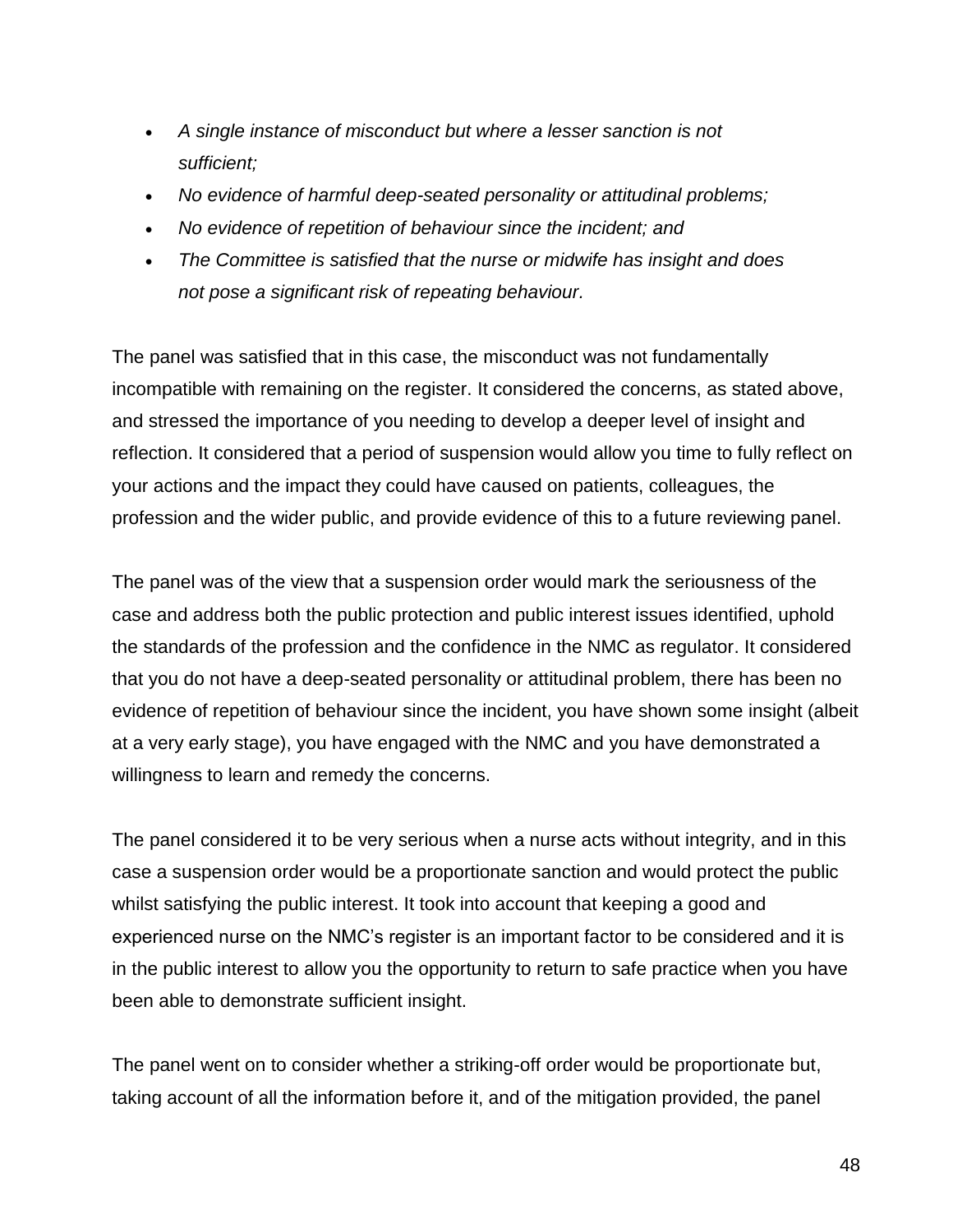concluded that it would be disproportionate. Whilst the panel acknowledges that a suspension may have a punitive effect, it would be unduly punitive in your case to impose a striking-off order.

Balancing all of these factors the panel has concluded that a suspension order would be the appropriate and proportionate sanction.

The panel noted the hardship such an order will inevitably cause you as you may well lose your current employment. However, this is outweighed by the public interest in this case.

The panel considered that this order is necessary to mark the importance of maintaining public confidence in the profession, and to send to the public and the profession a clear message about the standard of behaviour required of a registered nurse.

In making this decision, the panel carefully considered the submissions of Ms Fewins in relation to the sanction that the NMC was seeking in this case. However, the panel considered that at this stage, a striking-off order would be disproportionate taking into account its findings and the mitigation you have shown, particularly your standing amongst your colleagues and patients as a nurse of high regard.

The panel determined that a suspension order for a period of six months was appropriate in this case to mark the seriousness of the misconduct.

At the end of the period of suspension, another panel will review the order. At the review hearing the panel may revoke the order, or it may confirm the order, or it may replace the order with another order.

Any future panel reviewing this case would be assisted by:

- Your continued engagement with the NMC.
- Your attendance at future hearings.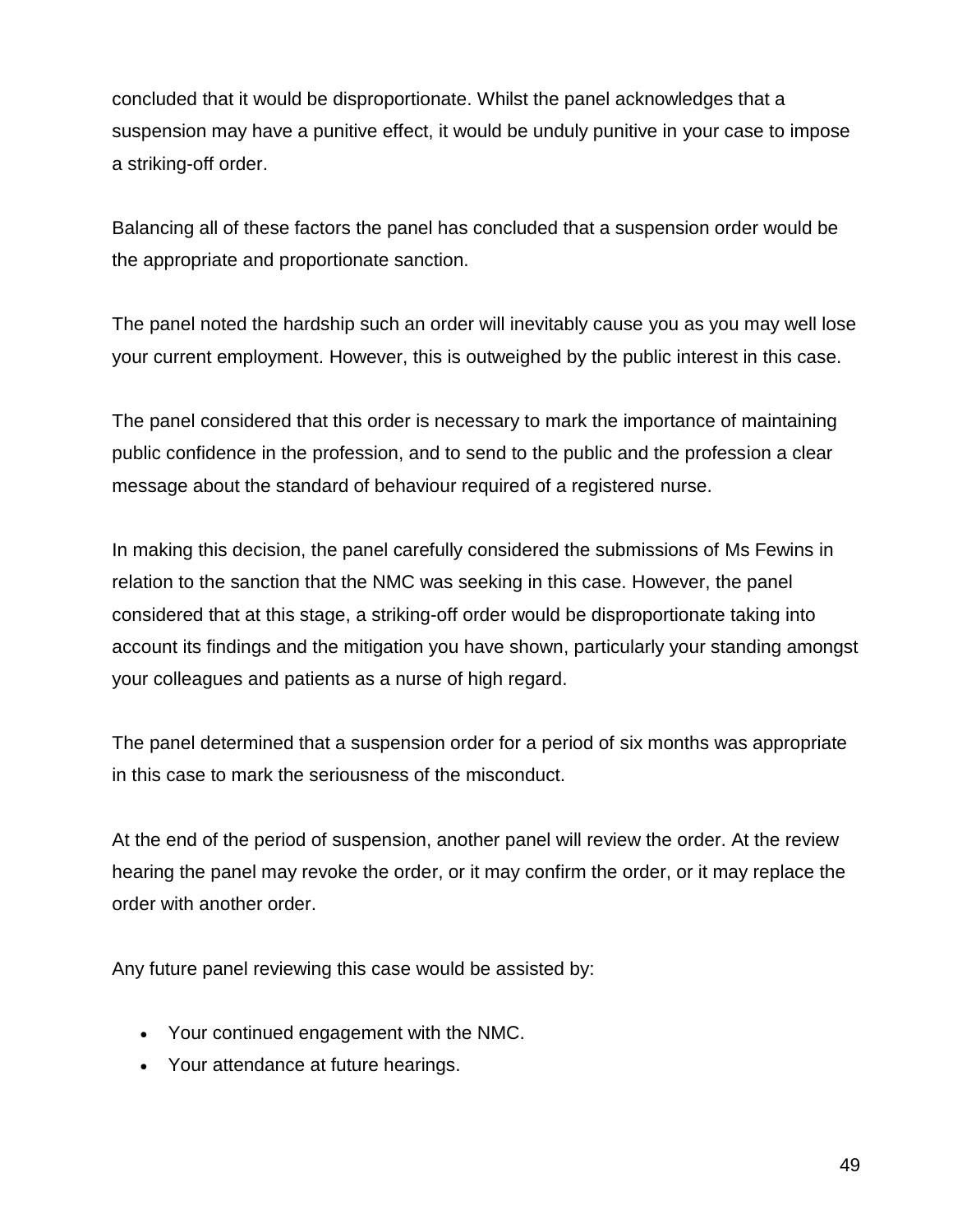A detailed reflective piece that demonstrates a deeper level of insight that address your actions and the impact they could have had on patients, colleagues, the profession and the wider public. The use of a reflective model may be of help.

#### **Interim order**

As the suspension order cannot take effect until the end of the 28-day appeal period, the panel has considered whether an interim order is required in the specific circumstances of this case. It may only make an interim order if it is satisfied that it is necessary for the protection of the public, is otherwise in the public interest or in your own interest until the suspension sanction takes effect. The panel heard and accepted the advice of the legal assessor.

#### **Submissions on interim order**

The panel took account of the submissions made by Ms Fewins. She invited the panel to impose an interim order for a period of 18 months, on the grounds of public protection and the public interest, in order to cover the 28-day appeal period and the possible period of an appeal. Should you decide not to appeal the decision, the interim order will fall away following the 28-day appeal period and the suspension order will take effect.

The panel also took into account the submissions of Mr Adamou. He submitted that, whilst the panel has identified that there is a risk, and that a suspension order would be an appropriate sanction, an interim order is not necessary in the circumstances. He submitted that you have never been subject to an interim order before, and it would deprive you of the opportunity to get your affairs in order and converse with your employer to consider alternative arrangements in relation to your current role. He submitted that an interim order would '*remove you from your place of work'* with immediate effect, and considering the lack of repetition by you, it would not be necessary to impose one.